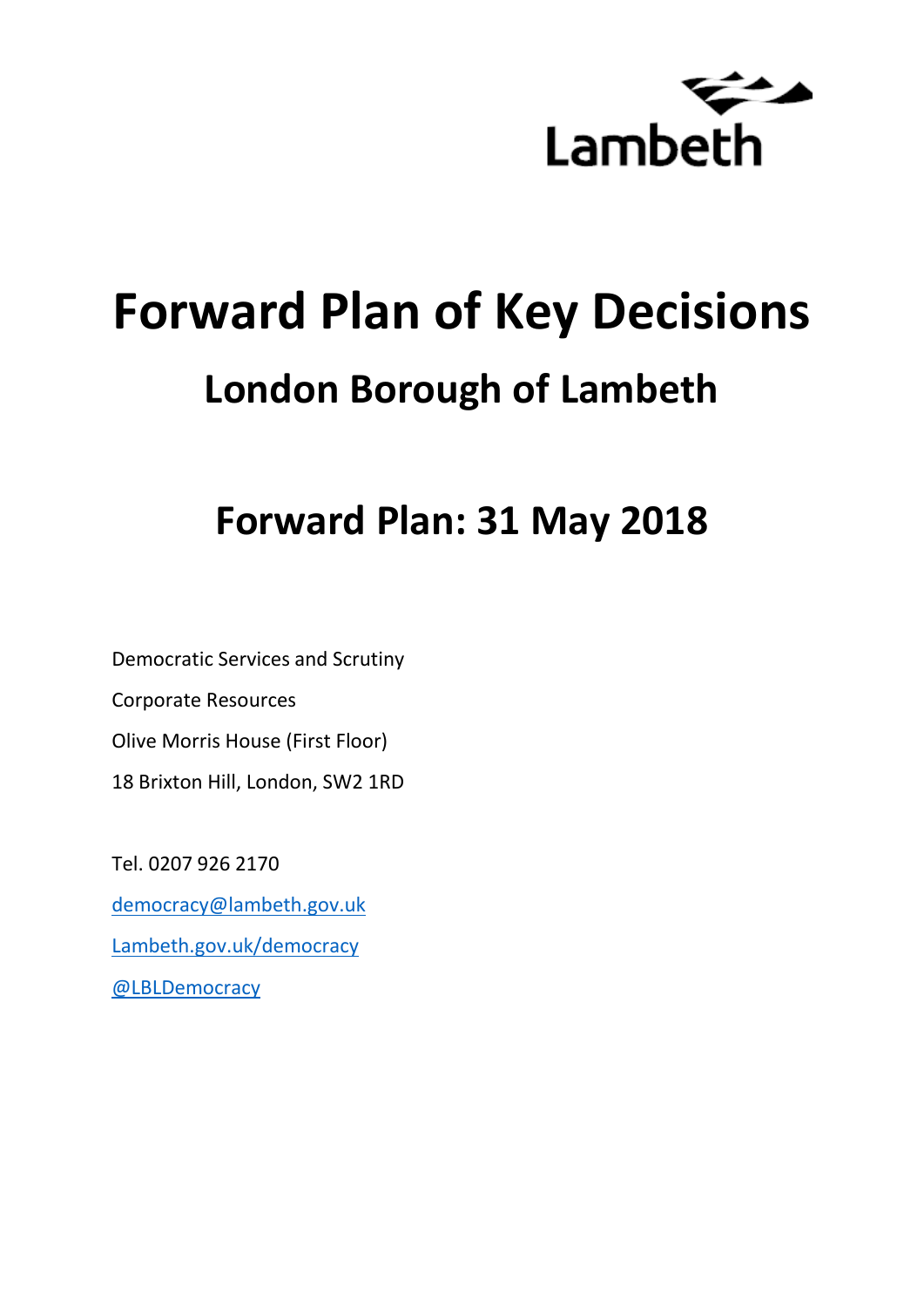# **Notice of forthcoming Key Decisions**

Local authorities are required by law to give 28 days' notice of any key decisions to be made. The Forward Plan sets out information about the key decisions that Cabinet, individual Cabinet Members, Health and Wellbeing Board and the Better Places Joint Committee intend to make in forthcoming months. It ensures public notice of all key decisions is provided at least 28 days' in advance of the decision date.

The Forward Plan contains information about each forthcoming key decision and is published to the Council website every week, usually on a Friday.

#### **What is a Key Decision?**

The Lambeth Council Constitution defines a key decision as an executive decision that:

- 1) Requires an amendment to the Community Plan Outcomes Framework or requires a recommendation to Full Council to amend the Budget and Policy Framework.
- 2) Results in the local authority incurring expenditure, raising income or the making of savings in excess of £500,000.
- 3) Has a significant impact on:
	- a) communities living or working in an area comprising two or more wards in Lambeth;
	- b) the wellbeing of the community or the quality of service provided to a significant number of people living or working in an area; or,
	- c) Communities of interest.

The majority of key decisions are taken by the Cabinet or individual Cabinet Members (the Executive). Each Key Decision will be communicated via a comprehensive report which must be published at least five clear days before the decision is taken. Published reports can be accessed through [Decisions Online.](http://moderngov.lambeth.gov.uk/mgDelegatedDecisions.aspx?bcr=1&DM=0&DS=2&K=0&DR=&V=0) Cabinet reports will also be available in [Cabinet agenda](https://moderngov.lambeth.gov.uk/ieListMeetings.aspx?CommitteeId=225)  [packs,](https://moderngov.lambeth.gov.uk/ieListMeetings.aspx?CommitteeId=225) which are published five clear days before the meeting.

The Executive cannot consider key decisions that have not been included on the Forward Plan. However, the Council Constitution sets out procedures that can be used if a decision that has not been advertised on the Forward Plan must be taken immediately. Urgency procedures can only be used in exceptional circumstances. For further information on Access to Information procedure rules please see Part 3, Section 2 of the [Council](http://moderngov.lambeth.gov.uk/ieListMeetings.aspx?CId=738&info=1&MD=Constitution)  [Constitution](http://moderngov.lambeth.gov.uk/ieListMeetings.aspx?CId=738&info=1&MD=Constitution) or contact Democratic Services.

# **What information is included on the Forward Plan?**

The Forward Plan gives information about:

- key decisions that are likely to be considered in forthcoming months
- the earliest date a key decision can be taken
- who will make a decision
- what consultation will be undertaken
- whether the forthcoming report is likely to include exempt or confidential information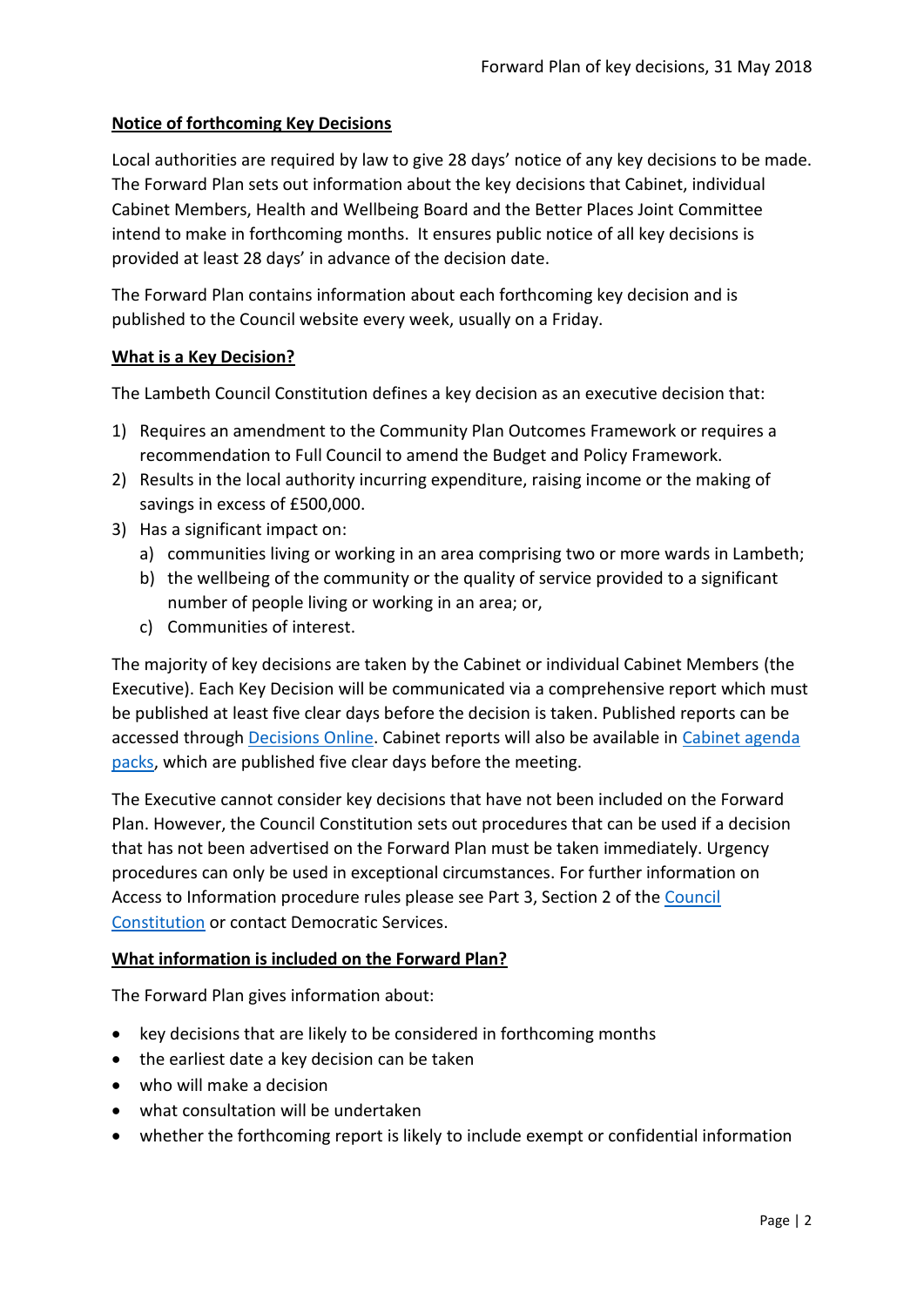- A list of background documents to be submitted to the decision maker for consideration in relation to the forthcoming decision
- who you can contact for further information

# **Public representations and further information**

Each Forward Plan entry gives the name of the relevant officer to contact about that particular decision. Where possible, a contact name, e-mail address and telephone number are provided.

Members of the public can make representations about forthcoming decisions by:

- Contacting the Lead Officer responsible for the report
- Contacting the decision maker or relevant Cabinet Member (details can be found on the [council website\)](http://moderngov.lambeth.gov.uk/mgMemberIndex.aspx?bcr=1)
- Contacting Democratic Services

Any document listed in the Forward Plan can be requested via the Lead Officer or by contacting Democratic Services. The reader is encouraged to access any such documents electronically, however copies or extracts may be made available at the following address on request: Olive Morris House, 18 Brixton Hill, SW2 1RD.

When making representations, members of the public may submit to the decision maker any further documents relevant to the decision.

All decision dates given in the Forward Plan are subject to change. Therefore please ensure that you *always consult the latest version of the Forward Plan* for the most up to date information. Any further queries can be directed to Democratic Services.

#### **Notice of decisions likely to contain confidential or exempt information**

Local authorities are required to specify 28 days in advance of a Cabinet meeting all the reports that are likely to contain confidential or exempt information. Should this be the case, a private 'Part 2' report will be produced to accompany the main report, but will not be published. The public and press may also be asked to leave the Cabinet meeting for part of the proceedings. Any person is able to make representations if he or she believes the decision should instead be made in the open part of the meeting.

If you wish to make any such representation please contact Democratic Services. All representations will be documented in the relevant agenda a minimum of five clear days before the Cabinet meeting takes place. This will also include any response to the representations and a statement of the reasons why the meeting is be held in private.

For further information about exempt or confidential information please see the Access to Information Procedure Notes in Part 3, Section 2 of the [Council Constitution](http://www.lambeth.gov.uk/sites/default/files/ec-Council-Constitution-2014-15-approved-with-changes-November-2014.pdf) or contact Democratic Services.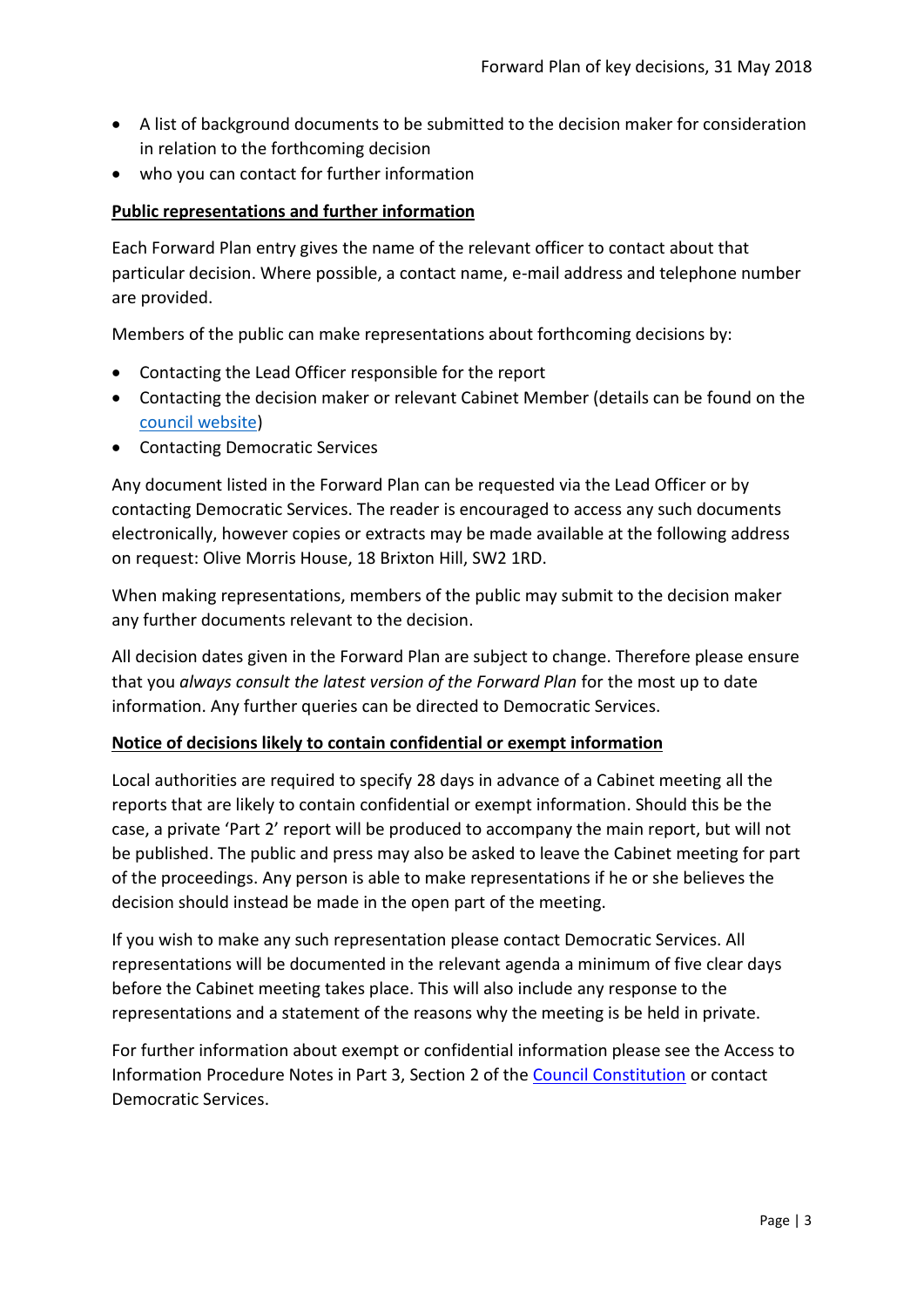| <b>Contents</b>                                                                                      |    |
|------------------------------------------------------------------------------------------------------|----|
| Lambeth Creative & Digital Industries Strategy for Growth                                            | 7  |
| Jobs for All Scrutiny Commission                                                                     | 8  |
| <b>Public Space Protection Order</b>                                                                 | 9  |
| South Lambeth Estate - Compulsory Purchase Order                                                     | 10 |
| Knights Walk Estate - Compulsory Purchase Order                                                      | 11 |
| Westbury Estate - Compulsory Purchase Order                                                          | 12 |
| July Finance Planning Report 2018 to 2021                                                            | 13 |
| Telferscot SEN Resource Base works                                                                   | 14 |
| Woodmansterne Secondary Enabling Works and Minor Modifications to the Primary<br>School.             | 15 |
| School admissions policy and arrangements for 2019/20 entry                                          | 16 |
| Woodmansterne 5FE Secondary School and Sixth Form - Budget Increase                                  | 17 |
| One Oracle Contract Extension                                                                        | 18 |
| <b>Upper Norwood Joint Library</b>                                                                   | 19 |
| Server, Storage and Associated Services Contract                                                     | 20 |
| Temporary Accommodation - Modular Construction on Council Owned Hostel Sites                         | 21 |
| Off-site processing for Housing Benefit and Council Tax Support assessments                          | 22 |
| Disposal of Land at Lollard Street - Former Ethelred Youth Centre Site                               | 23 |
| Oracle data archiving                                                                                | 24 |
| ICT Desktop Refresh (formerly Hardware Refresh)                                                      | 25 |
| Contract to extend Internal Audit, Risk Management, Investigation and Advisory<br>Services provision | 26 |
| <b>Commercial Waste Options</b>                                                                      | 27 |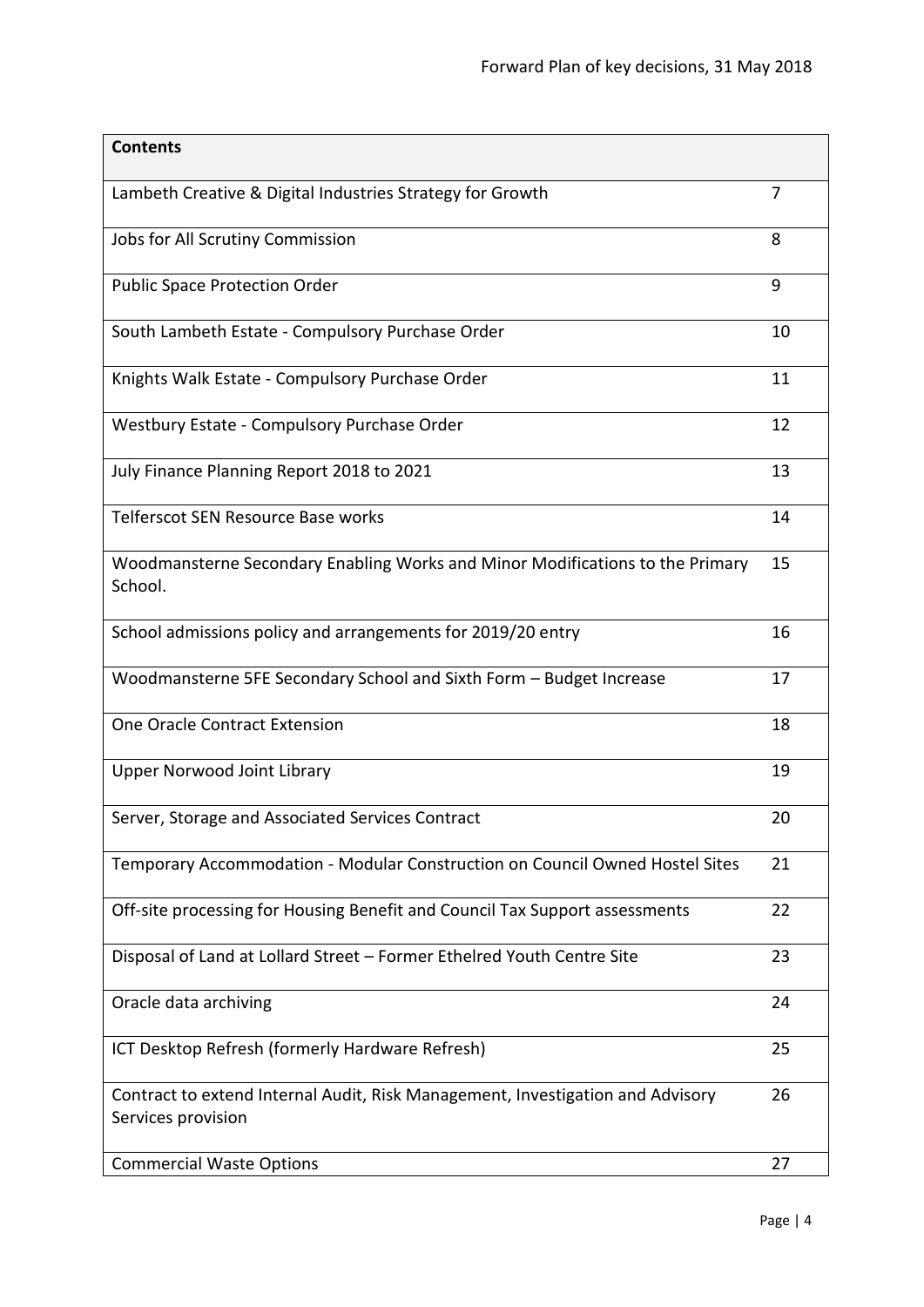| Floating car clubs                                                                                                                                          | 28 |
|-------------------------------------------------------------------------------------------------------------------------------------------------------------|----|
| Our Streets- The Neighbourhood Enhancement                                                                                                                  | 29 |
| <b>Highways Services Contract</b>                                                                                                                           | 30 |
| Mental Health Accommodation and Community Support contract.                                                                                                 | 31 |
| Extension to pilot level 3 specialist weight management service for children                                                                                | 32 |
| The Nine Elms Vauxhall Development Business Case                                                                                                            | 33 |
| <b>Gateway Mental Health Support Service</b>                                                                                                                | 34 |
| Tenancy Support Service - Single Homeless Project                                                                                                           | 35 |
| Latch House offender service                                                                                                                                | 36 |
| <b>Tenancy Support Service</b>                                                                                                                              | 37 |
| Vulnerable Adults' Pathway                                                                                                                                  | 38 |
| Care and Support at Extra Care Housing Schemes                                                                                                              | 39 |
| s75 partnership agreement with NHS Lambeth Clinical Commissioning Group                                                                                     | 40 |
| <b>Public Health Services</b>                                                                                                                               | 41 |
| Contract extension request for Mental Health Adult Social care floating support;<br>supported accommodation services and the Living Well Partnership (LWP). | 42 |
| Development Options Appraisal - Fenwick Estate                                                                                                              | 43 |
| Recommended CIL Allocation for the Stockwell, Vassall, Larkhall Co-operative Local<br>Investment Plan (CLIP)                                                | 44 |
| Transforming Waterloo (Waterloo Roundabout) Regeneration Project                                                                                            | 45 |
| Redevelopment of 114 - 118 Lower Marsh                                                                                                                      | 46 |
| Conversion of Brixton Recreation Centre storage space to work space                                                                                         | 47 |
| Oval and Prince's Co-operative Local Investment Plan                                                                                                        | 48 |
| Future Use of International House                                                                                                                           | 49 |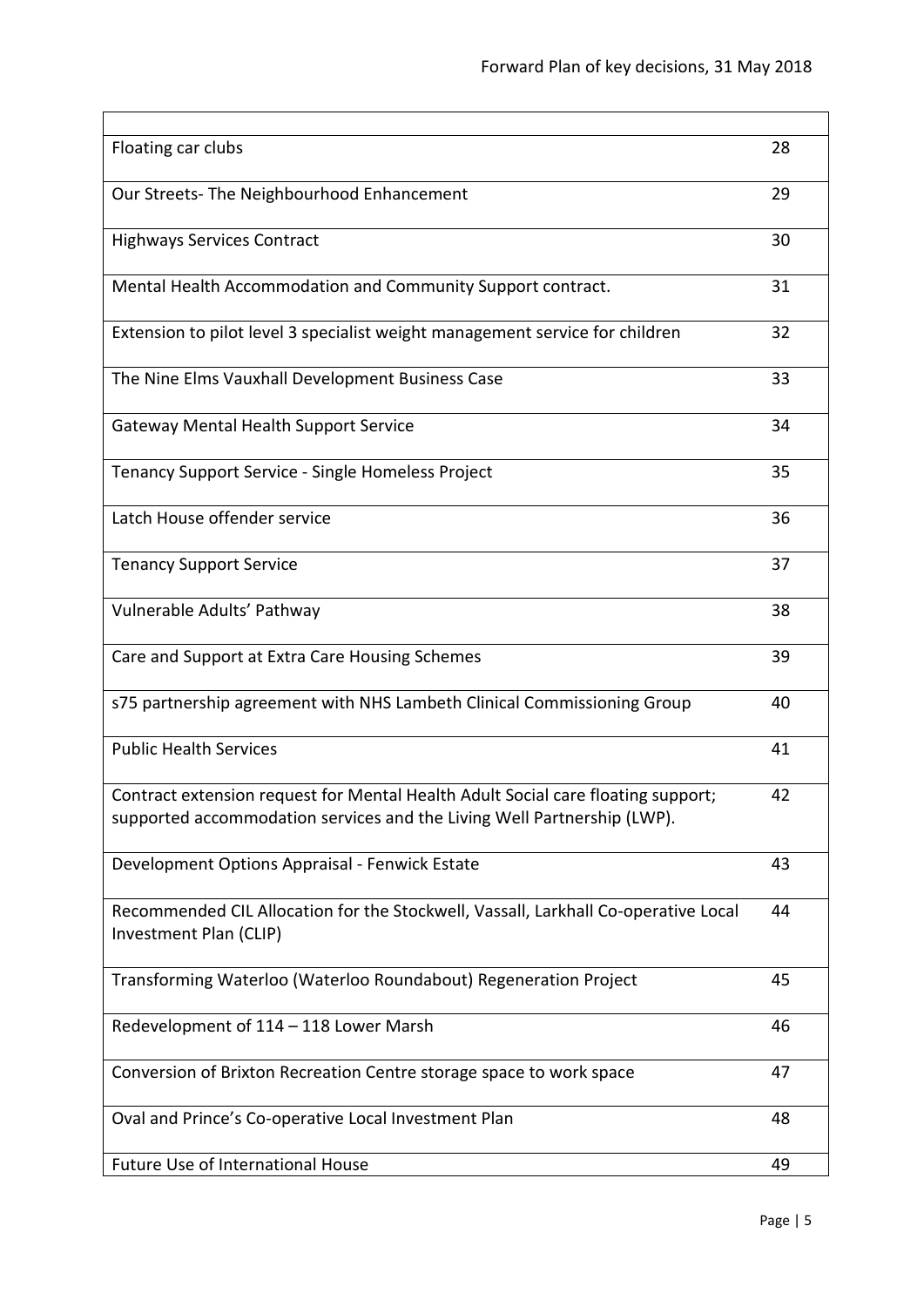| Carmelita Centre and Orsett Street Lead Consultant Architect                                                                                            | 50 |
|---------------------------------------------------------------------------------------------------------------------------------------------------------|----|
| Keybridge House, Phase II Land, affordable housing subsidy                                                                                              | 51 |
| Norwood High Street site acquisition                                                                                                                    | 52 |
| Westbury Estate St James Development Agreement                                                                                                          | 53 |
| Grant of Retained Right to Buy Receipts to the Guinness Trust                                                                                           | 54 |
| South Bank and Waterloo Neighbours (SoWN) draft neighbourhood plan submission<br>- legal compliance                                                     | 55 |
| <b>Basements Supplementary Planning Document (SPD)</b>                                                                                                  | 56 |
| Approval of Proposed Amendments to the Regulation 123 List                                                                                              | 57 |
| Waterloo Works! Community Enterprise Hub Facility                                                                                                       | 58 |
| Advertising / Sponsorship Trial                                                                                                                         | 59 |
| Proposal regarding the site at the former Clapham Old Library                                                                                           | 60 |
| Contract Award – Carnegie Building                                                                                                                      | 61 |
| London Eye S106 Agreement                                                                                                                               | 62 |
| Establishing an integrated gateway for homeless 16-21 year-olds                                                                                         | 63 |
| Asbestos Surveys and Removals                                                                                                                           | 64 |
| Commencement of formal consultation on the proposed transfer of Lambeth HRA<br>properties in the London Boroughs of Bromley, Croydon, Merton and Sutton | 65 |
| Supported housing for young people aged 16-21                                                                                                           | 66 |
| Consultancy Services for Lambeth Housing Standard                                                                                                       | 67 |
| <b>Garage Repairs Contract</b>                                                                                                                          | 68 |
| Service to prevent and reduce female offending (South London Female Offending<br>Alliance)                                                              | 69 |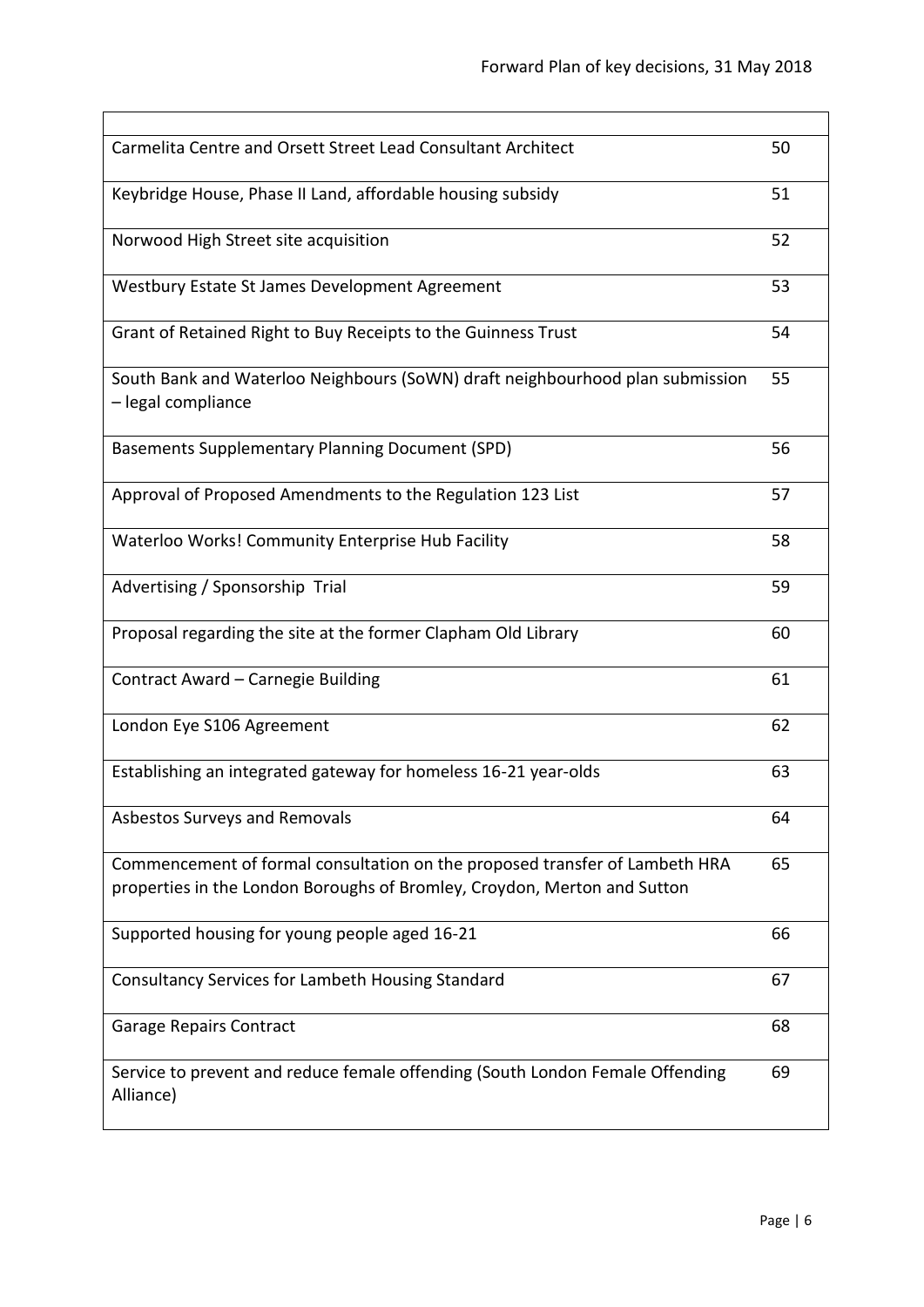<span id="page-6-0"></span>

| Decision: Lambeth Creative & Digital Industries Strategy for Growth                                                                                                                                  |                       |  |
|------------------------------------------------------------------------------------------------------------------------------------------------------------------------------------------------------|-----------------------|--|
| A cabinet decision is required to formally approve:                                                                                                                                                  |                       |  |
| a) The Lambeth Creative & Digital Industries Strategy for Growth for publication                                                                                                                     |                       |  |
| b) That the review of the Local Plan reflects the commitments to supporting creative and<br>cultural growth and public art programming in line with the strategy objectives and<br>actions           |                       |  |
| c) To continue to work collaboratively with our communities and business partners in<br>delivering our priorities and achieving economic growth that benefits Lambeth's<br>residents and businesses. |                       |  |
| Ward(s) affected: All Wards                                                                                                                                                                          |                       |  |
| Exempt or confidential information:                                                                                                                                                                  | Consultation details: |  |
|                                                                                                                                                                                                      |                       |  |
| Decision to be taken by:                                                                                                                                                                             | Decision date:        |  |
| <b>Cabinet</b>                                                                                                                                                                                       | 25 Jun 2018           |  |
|                                                                                                                                                                                                      |                       |  |
| <b>Background documents:</b>                                                                                                                                                                         |                       |  |
| Lambeth Creative & Digital Industries Strategy for Growth                                                                                                                                            |                       |  |
| For further information about this key decision, please contact:                                                                                                                                     |                       |  |
| Matthew Blades, Business & Inward Investment Delivery Lead<br>mblades@lambeth.gov.uk                                                                                                                 |                       |  |
|                                                                                                                                                                                                      |                       |  |
|                                                                                                                                                                                                      |                       |  |
|                                                                                                                                                                                                      |                       |  |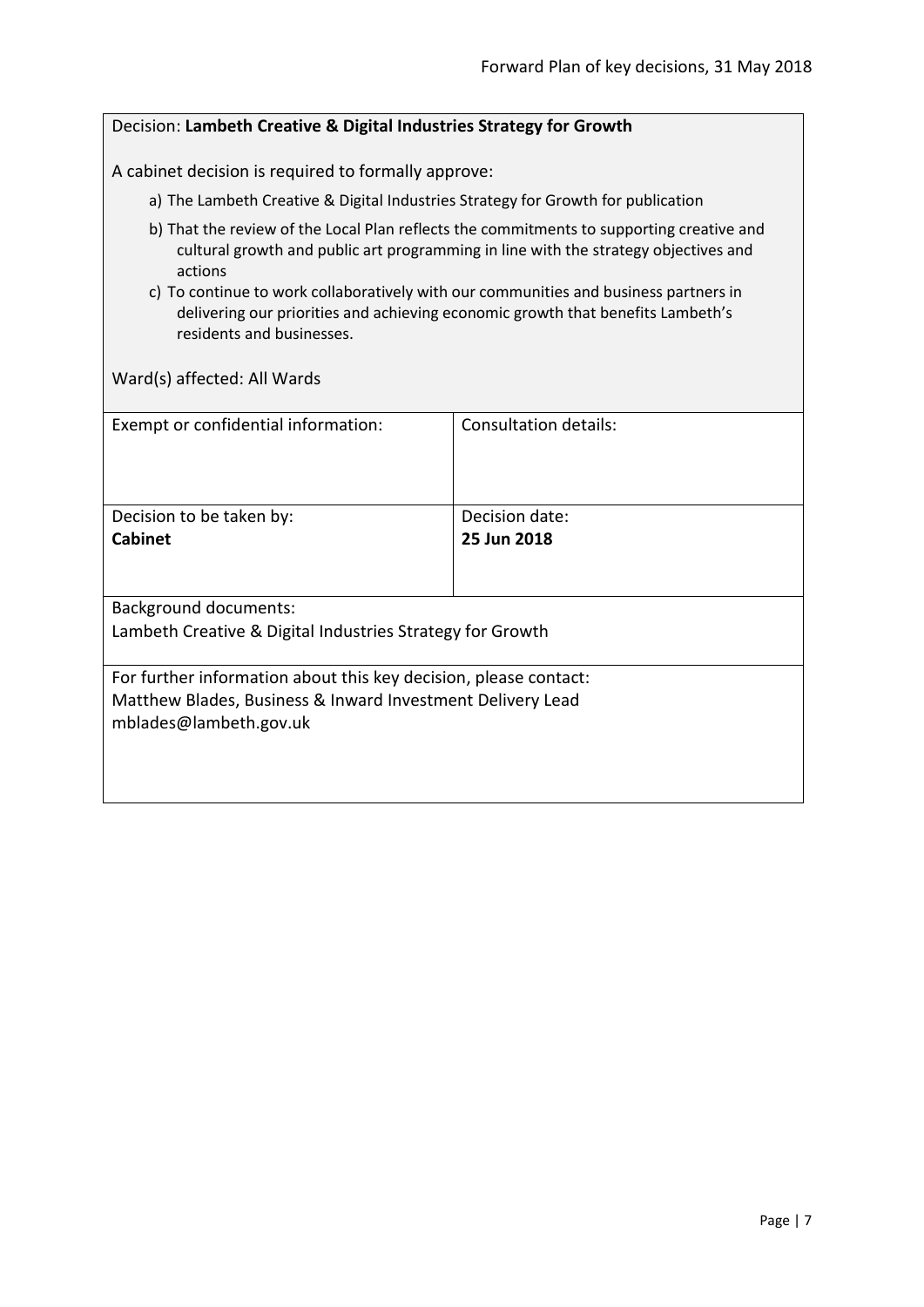#### <span id="page-7-0"></span>Decision: **Jobs for All Scrutiny Commission**

The scrutiny enquiry has sought to assess council policy and activities relating to helping people furthest from the labour market into work. The commission has in particular explored the role of individualised employment support interventions. The commission makes recommendations about opportunities that might expand or augment the range of support available.

The Cabinet report will consist of a cover report providing background, the Commission's final report (including a series of recommendations), and a departmental action plan responding to these recommendations, for which approval will be sought.

| Exempt or confidential information:                              | Consultation details: |
|------------------------------------------------------------------|-----------------------|
| Decision to be taken by:                                         | Decision date:        |
| <b>Cabinet</b>                                                   | 25 Jun 2018           |
|                                                                  |                       |
| <b>Background documents:</b>                                     |                       |
| Jobs for All Scrutiny Commission                                 |                       |
| For further information about this key decision, please contact: |                       |
| Elaine Carter, Lead Scrutiny Officer                             |                       |
| ecarter@lambeth.gov.uk                                           |                       |
| Democratic Services, Room 200, Lambeth Town Hall, SW2 1RW        |                       |
| Tel: 020 7926 0027                                               |                       |
|                                                                  |                       |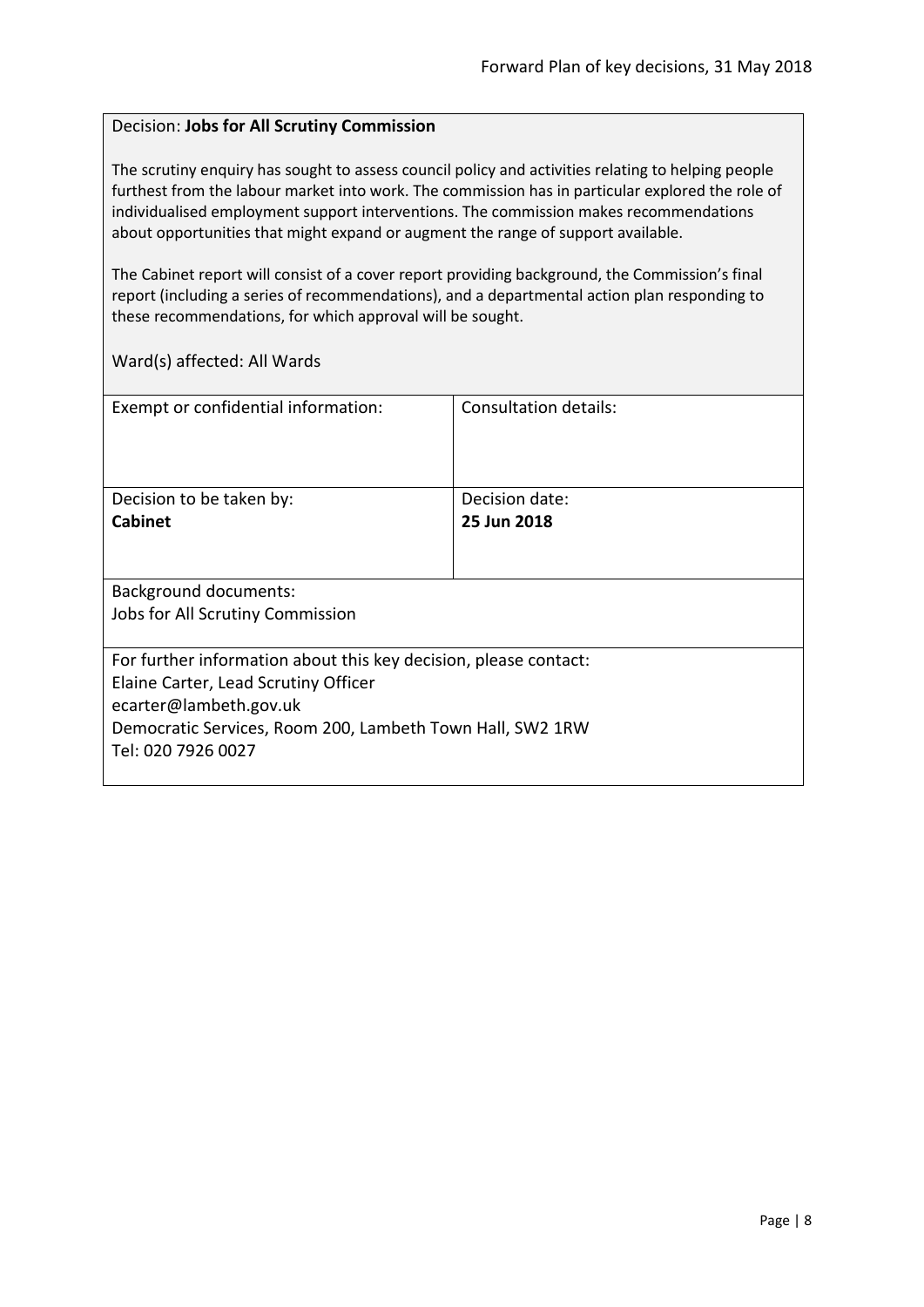#### <span id="page-8-0"></span>Decision: **Public Space Protection Order**

Report considering the results of the public consultation on the introduction of a Public Spaces Protection Order to restrict certain activities. Cabinet to make a decision based on the consultation on whether to introduce the proposed order.

| Consultation details:                                            |  |  |
|------------------------------------------------------------------|--|--|
|                                                                  |  |  |
| Decision date:                                                   |  |  |
| 23 Jul 2018                                                      |  |  |
|                                                                  |  |  |
|                                                                  |  |  |
| <b>Public Space Protection Order</b>                             |  |  |
|                                                                  |  |  |
| For further information about this key decision, please contact: |  |  |
| Kristian Aspinall                                                |  |  |
|                                                                  |  |  |
|                                                                  |  |  |
|                                                                  |  |  |
|                                                                  |  |  |
|                                                                  |  |  |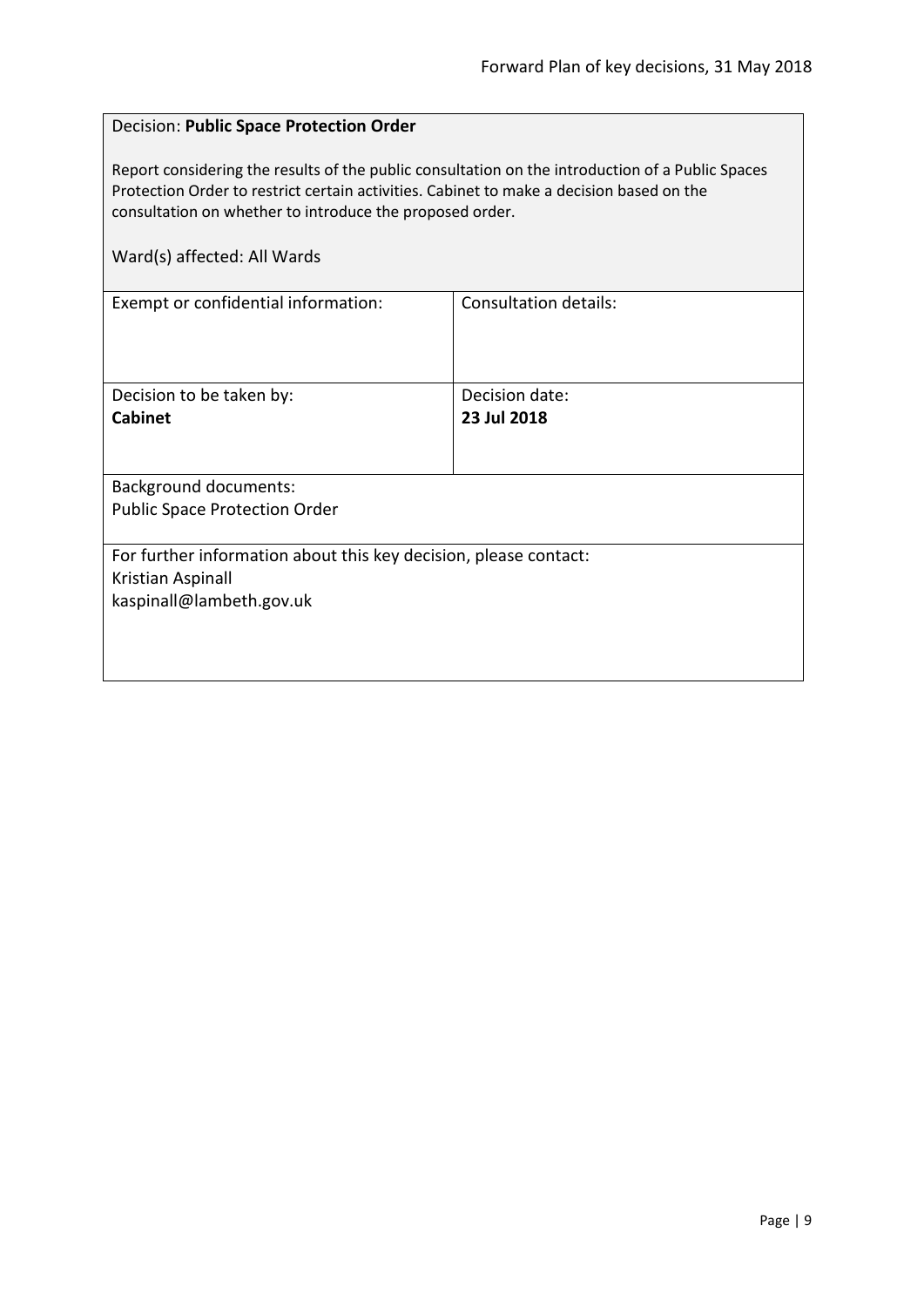# <span id="page-9-0"></span>Decision: **South Lambeth Estate - Compulsory Purchase Order**

This report will recommend that Cabinet authorises that the council will make use of compulsory purchase order powers in order to progress the redevelopment of the South Lambeth estate.

| Ward(s) affected: Stockwell                                                           |                       |  |
|---------------------------------------------------------------------------------------|-----------------------|--|
| Exempt or confidential information:                                                   | Consultation details: |  |
| Decision to be taken by:                                                              | Decision date:        |  |
| <b>Cabinet</b>                                                                        | Not before 4 Sep 2017 |  |
|                                                                                       |                       |  |
| Background documents:                                                                 |                       |  |
| Investing in better neighbourhoods and building the homes we need to house the people |                       |  |
| of Lambeth – South Lambeth - Compulsory Purchase Order                                |                       |  |
| For further information about this key decision, please contact:                      |                       |  |
| Julian Hart, Housing Regeneration Programme Manager                                   |                       |  |
| jhart@lambeth.gov.uk                                                                  |                       |  |
| Tel: 07799 775362                                                                     |                       |  |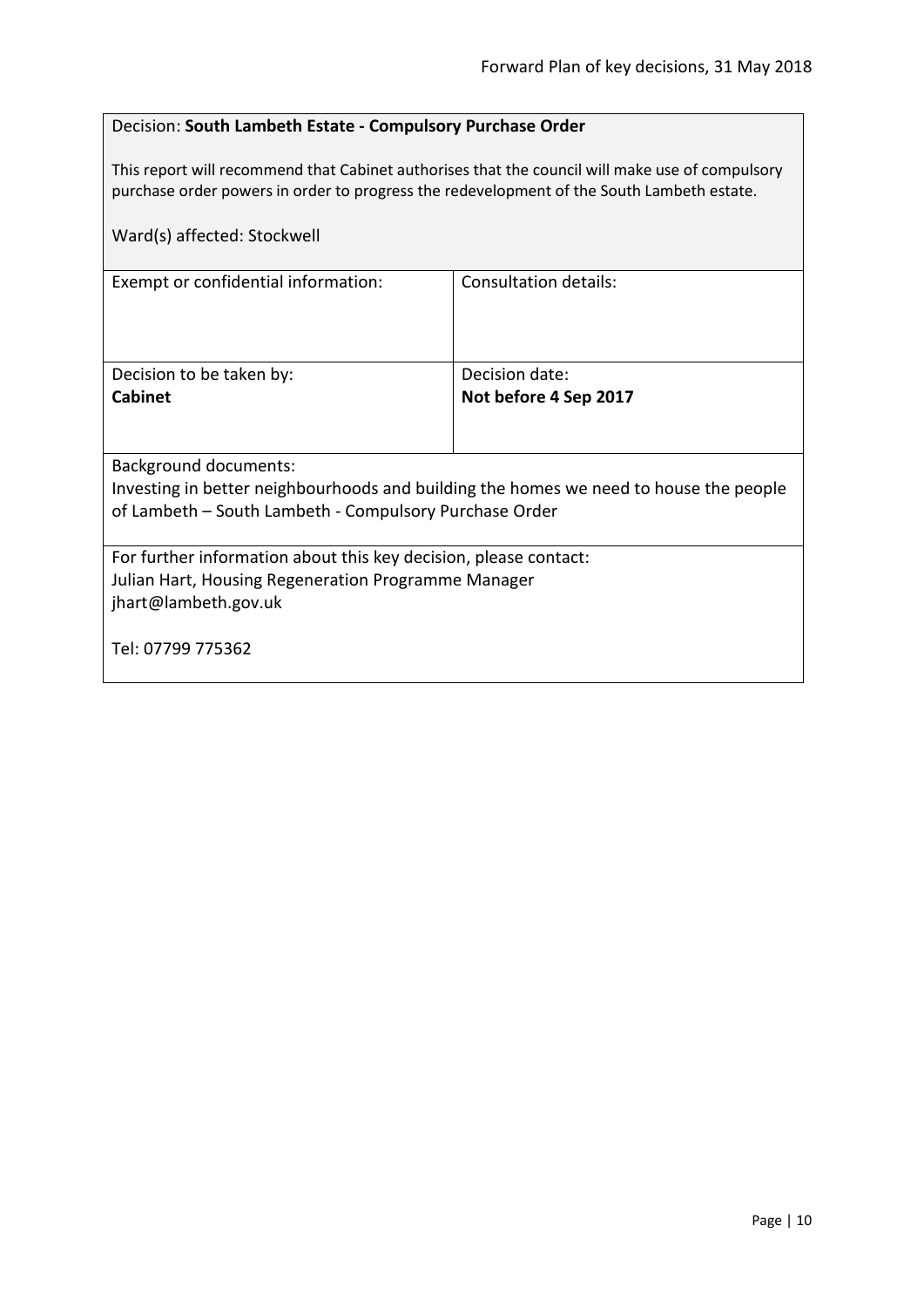# <span id="page-10-0"></span>Decision: **Knights Walk Estate - Compulsory Purchase Order**

This report will recommend that Cabinet authorises that the council will make use of compulsory purchase order powers in order to progress the redevelopment of the Knight's Walk estate.

| Ward(s) affected: Prince's                                                            |                              |  |
|---------------------------------------------------------------------------------------|------------------------------|--|
| Exempt or confidential information:                                                   | <b>Consultation details:</b> |  |
| Decision to be taken by:                                                              | Decision date:               |  |
| <b>Cabinet</b>                                                                        | Not before 4 Sep 2017        |  |
|                                                                                       |                              |  |
| <b>Background documents:</b>                                                          |                              |  |
| Investing in better neighbourhoods and building the homes we need to house the people |                              |  |
| of Lambeth - Knights Walk - Compulsory Purchase Order                                 |                              |  |
| For further information about this key decision, please contact:                      |                              |  |
| Julian Hart, Housing Regeneration Programme Manager                                   |                              |  |
| jhart@lambeth.gov.uk                                                                  |                              |  |
| Tel: 07799 775362                                                                     |                              |  |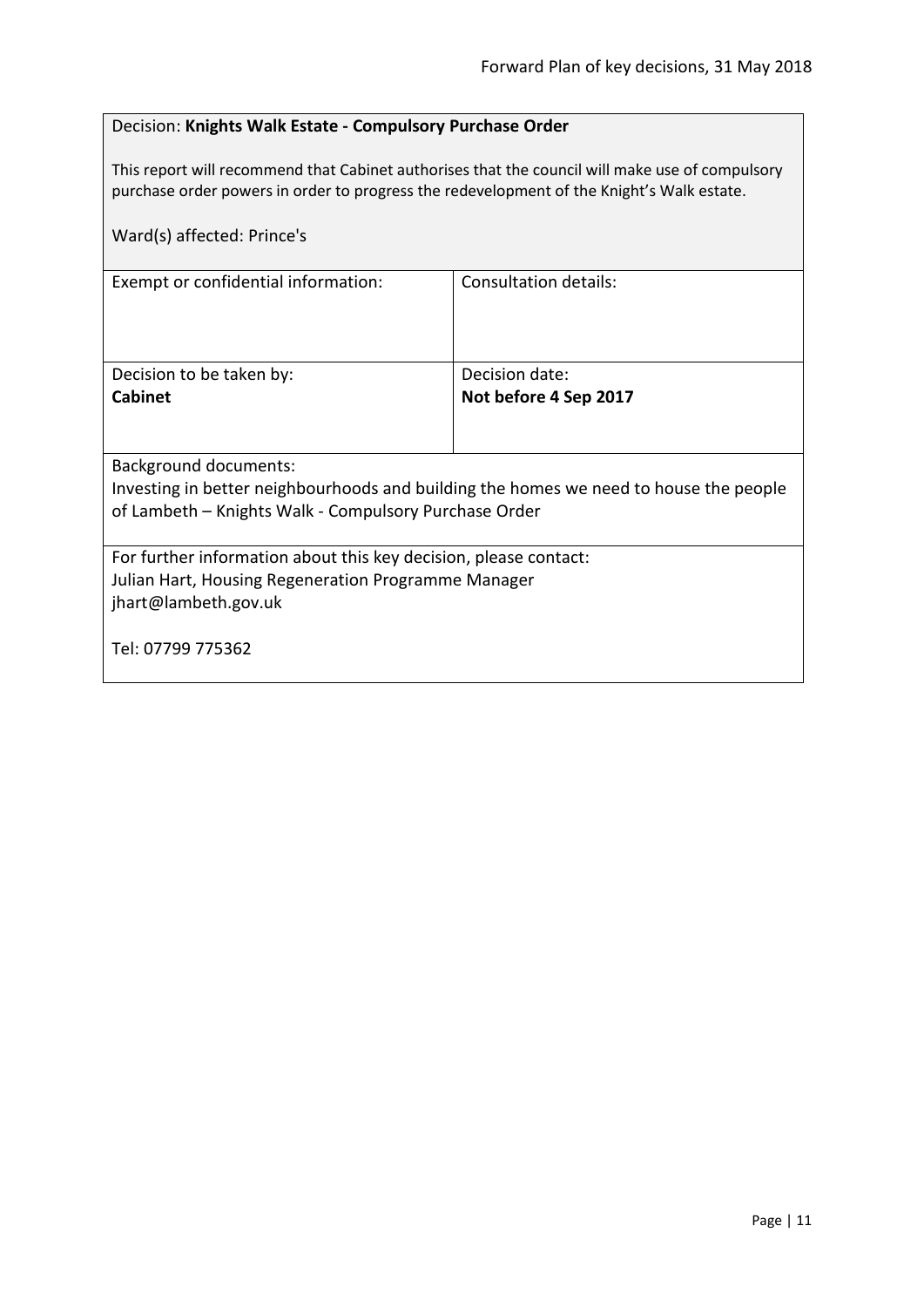# <span id="page-11-0"></span>Decision: **Westbury Estate - Compulsory Purchase Order**

This report will recommend that Cabinet authorises that the council will make use of compulsory purchase order powers in order to progress the redevelopment of the Westbury estate.

| Ward(s) affected: Clapham Town                                                        |                       |  |
|---------------------------------------------------------------------------------------|-----------------------|--|
| Exempt or confidential information:                                                   | Consultation details: |  |
| Decision to be taken by:                                                              | Decision date:        |  |
| <b>Cabinet</b>                                                                        | Not before 4 Sep 2017 |  |
| <b>Background documents:</b>                                                          |                       |  |
| Investing in better neighbourhoods and building the homes we need to house the people |                       |  |
| of Lambeth - Westbury - Compulsory Purchase Order                                     |                       |  |
|                                                                                       |                       |  |
| For further information about this key decision, please contact:                      |                       |  |
| Julian Hart, Housing Regeneration Programme Manager                                   |                       |  |
| jhart@lambeth.gov.uk                                                                  |                       |  |
| Tel: 07799 775362                                                                     |                       |  |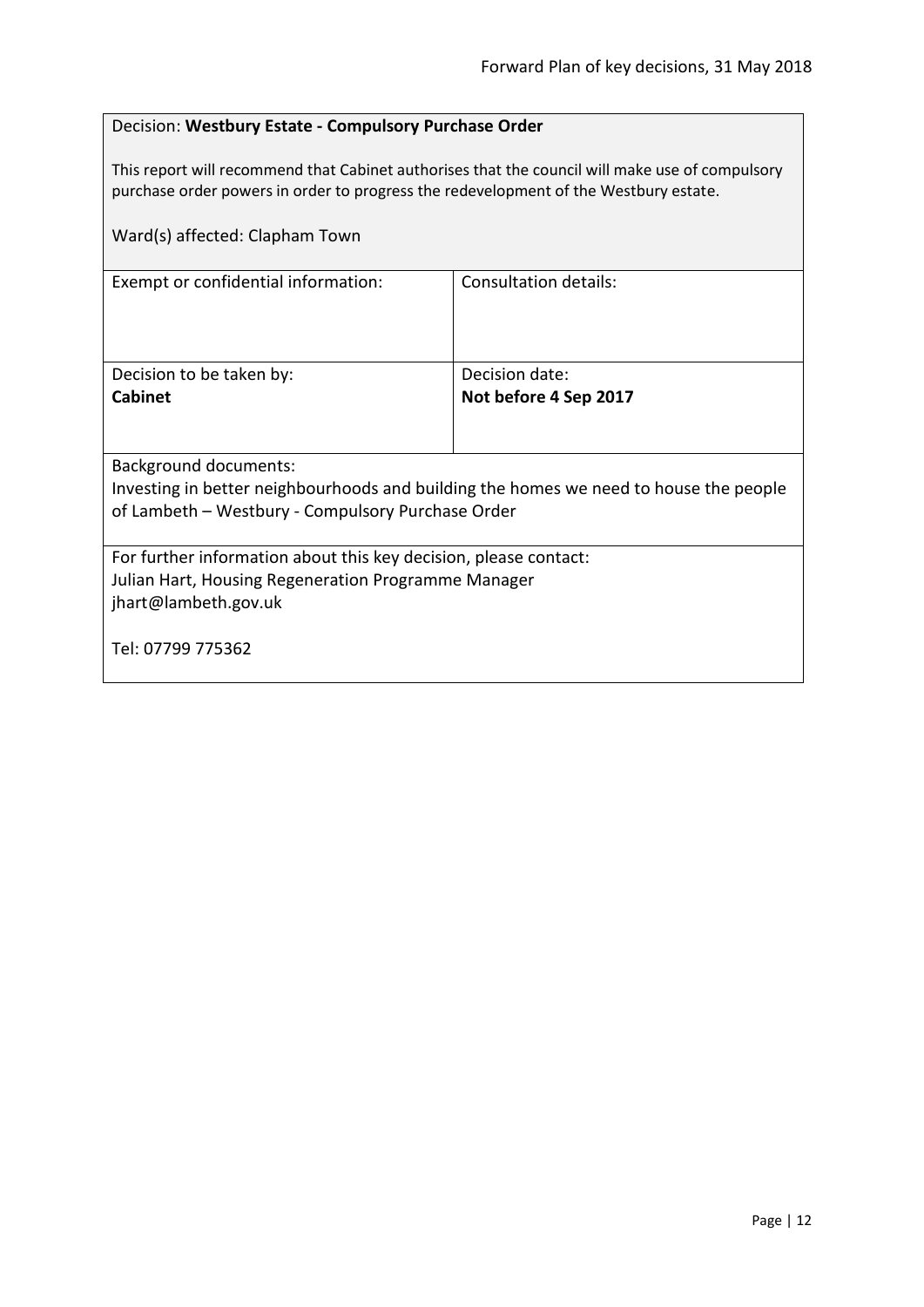# <span id="page-12-0"></span>Decision: **July Finance Planning Report 2018 to 2021**

The July Financial Planning Report will provide an update on the economic outlook, risk areas and revenue budget implementations plans for 2019-20 and the Capital Investment Programme and Asset Disposals Strategy.

| Ward(s) affected: All Wards                                      |                                         |  |
|------------------------------------------------------------------|-----------------------------------------|--|
| Exempt or confidential information:                              | Consultation details:                   |  |
|                                                                  |                                         |  |
| Decision to be taken by:<br><b>Cabinet</b>                       | Decision date:<br>Not before 1 Jul 2018 |  |
|                                                                  |                                         |  |
| <b>Background documents:</b>                                     |                                         |  |
| July Finance Planning Report 2018 to 2021                        |                                         |  |
|                                                                  |                                         |  |
| For further information about this key decision, please contact: |                                         |  |
| Christina Thompson, Director of Finance                          |                                         |  |
| CThompson3@lambeth.gov.uk                                        |                                         |  |
| Phoenix House - 8th Floor                                        |                                         |  |
| Tel: 020 7926 2634                                               |                                         |  |
|                                                                  |                                         |  |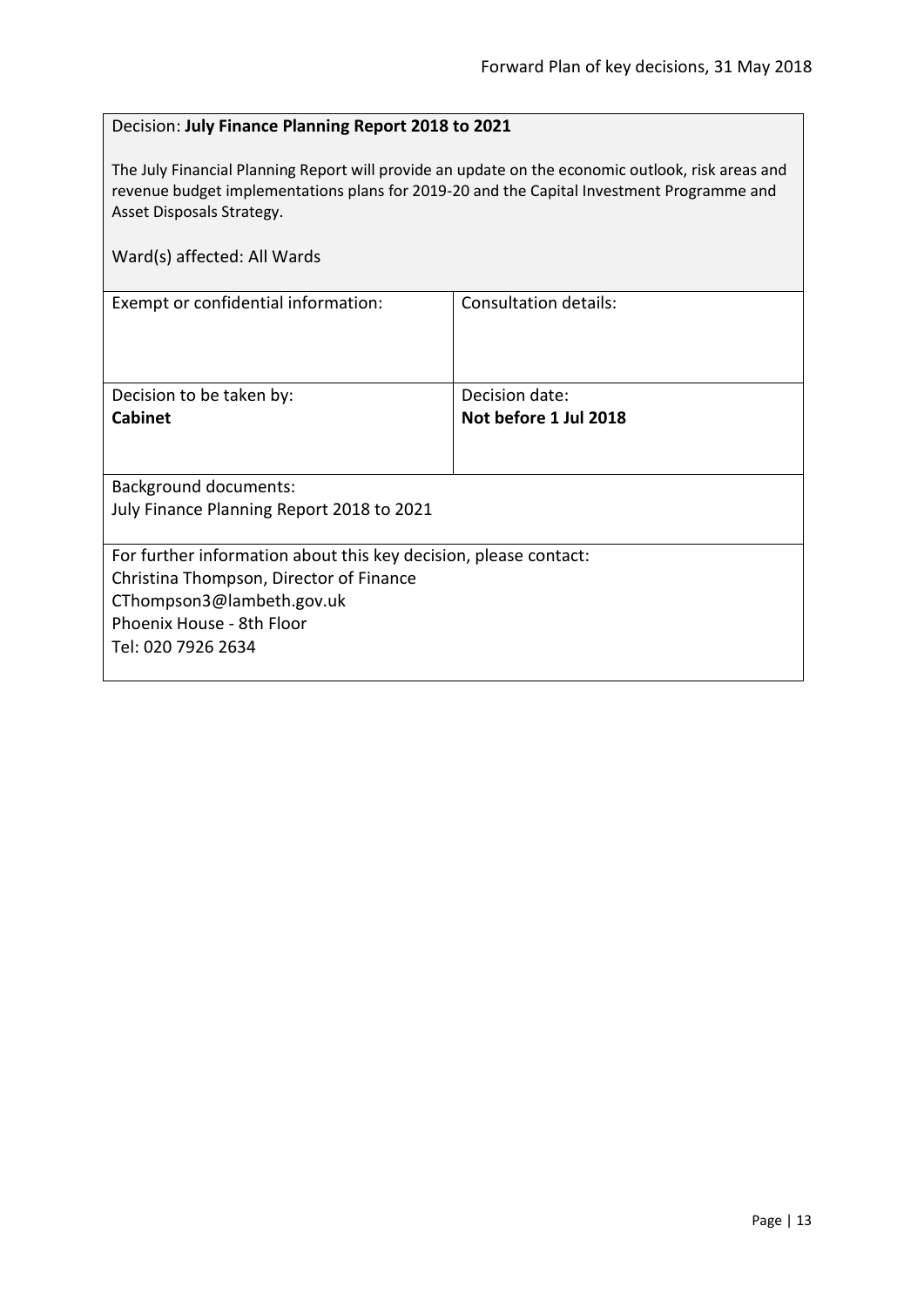<span id="page-13-0"></span>

| Decision: Telferscot SEN Resource Base works                                                                        |                              |  |
|---------------------------------------------------------------------------------------------------------------------|------------------------------|--|
| To appoint a construction contractor to undertake construction work on the for the<br>Telferscot SEN Resource base. |                              |  |
| Ward(s) affected: Thornton                                                                                          |                              |  |
| Exempt or confidential information:                                                                                 | <b>Consultation details:</b> |  |
| Decision to be taken by:                                                                                            | Decision date:               |  |
| Deputy Leader of the Council (Children and<br><b>Young People)</b>                                                  | Not before 13 Mar 2017       |  |
| <b>Background documents:</b>                                                                                        |                              |  |
| For further information about this key decision, please contact:                                                    |                              |  |
| Rosemary Mann                                                                                                       |                              |  |
| rmann1@lambeth.gov.uk                                                                                               |                              |  |
| 6th Floor International House                                                                                       |                              |  |
| Tel: 020 7926 3221                                                                                                  |                              |  |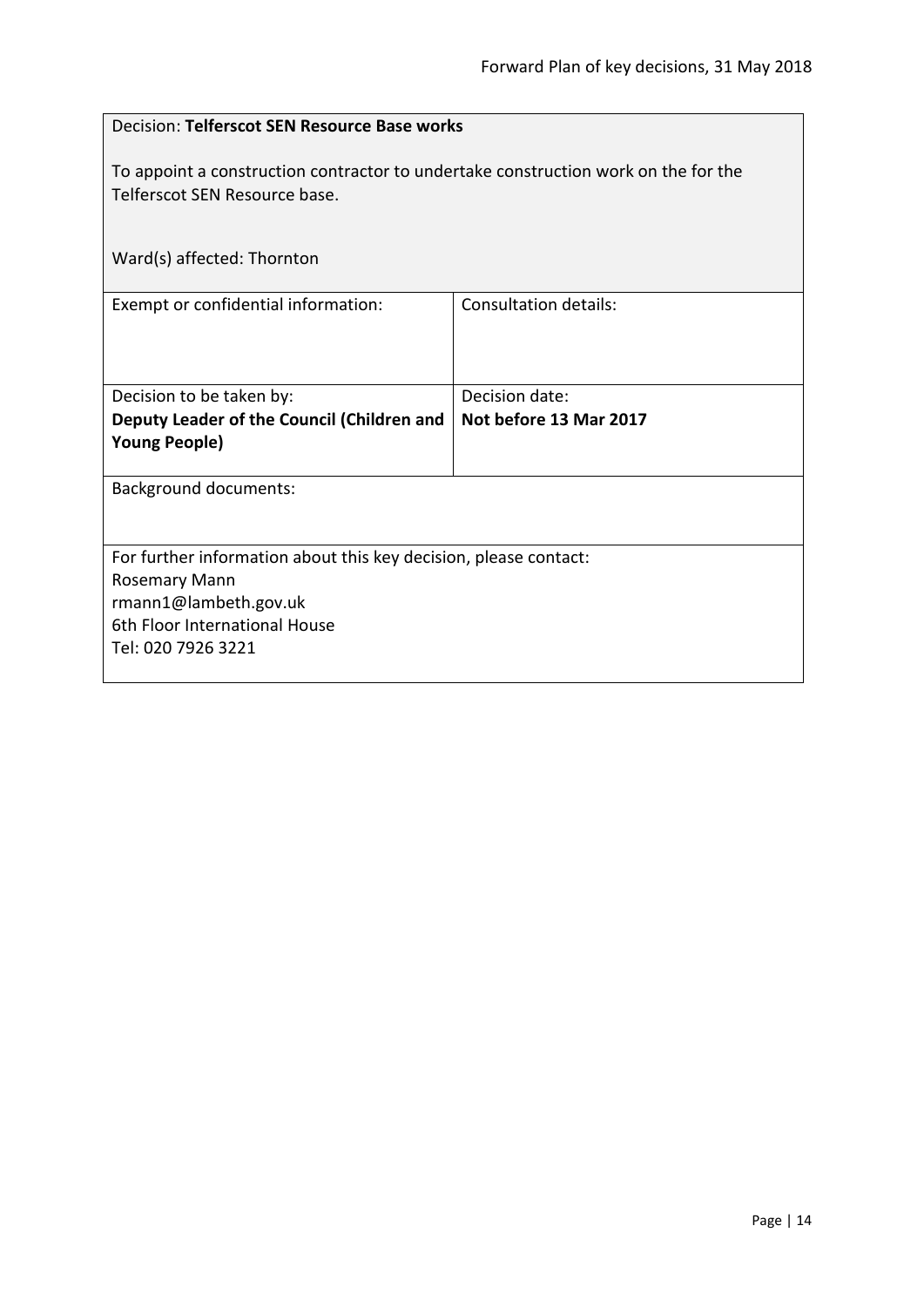<span id="page-14-0"></span>Decision: **Woodmansterne Secondary Enabling Works and Minor Modifications to the Primary School.**

Willmott Dixon has been procured as the preferred bidder for the delivery of the new 5FE Secondary Department and 150 place Sixth From at Woodmansterne School.

The programme to deliver the new school is very challenging and in order to mitigate some of the delay, it is proposed to engage Willmott Dixon early in the process to undertake some enabling works, works deferred from the primary school project and to complete some of the external works and drainage.

Its also proposed to engage with Willmott Dixon earlier in the design process including progressing with surveys and detailed design development. This will enable an early start of the construction works in parallel with the Pre-Contract Agreement being signed and the award of the main contract to Willmott Dixon.

Willmott Dixon will be asked to provide 3 quotes for each package of works to be awarded (as per the terms of the SCF Framework Agreement).

Ward(s) affected: Streatham South

| Exempt or confidential information:                              | <b>Consultation details:</b> |
|------------------------------------------------------------------|------------------------------|
|                                                                  |                              |
| Decision to be taken by:                                         | Decision date:               |
| Deputy Leader of the Council (Children and                       | Not before 20 Mar 2017       |
| <b>Young People)</b>                                             |                              |
|                                                                  |                              |
| <b>Background documents:</b>                                     |                              |
|                                                                  |                              |
|                                                                  |                              |
| For further information about this key decision, please contact: |                              |
| Peter Dawes                                                      |                              |
| PDawes@lambeth.gov.uk                                            |                              |
|                                                                  |                              |
|                                                                  |                              |
|                                                                  |                              |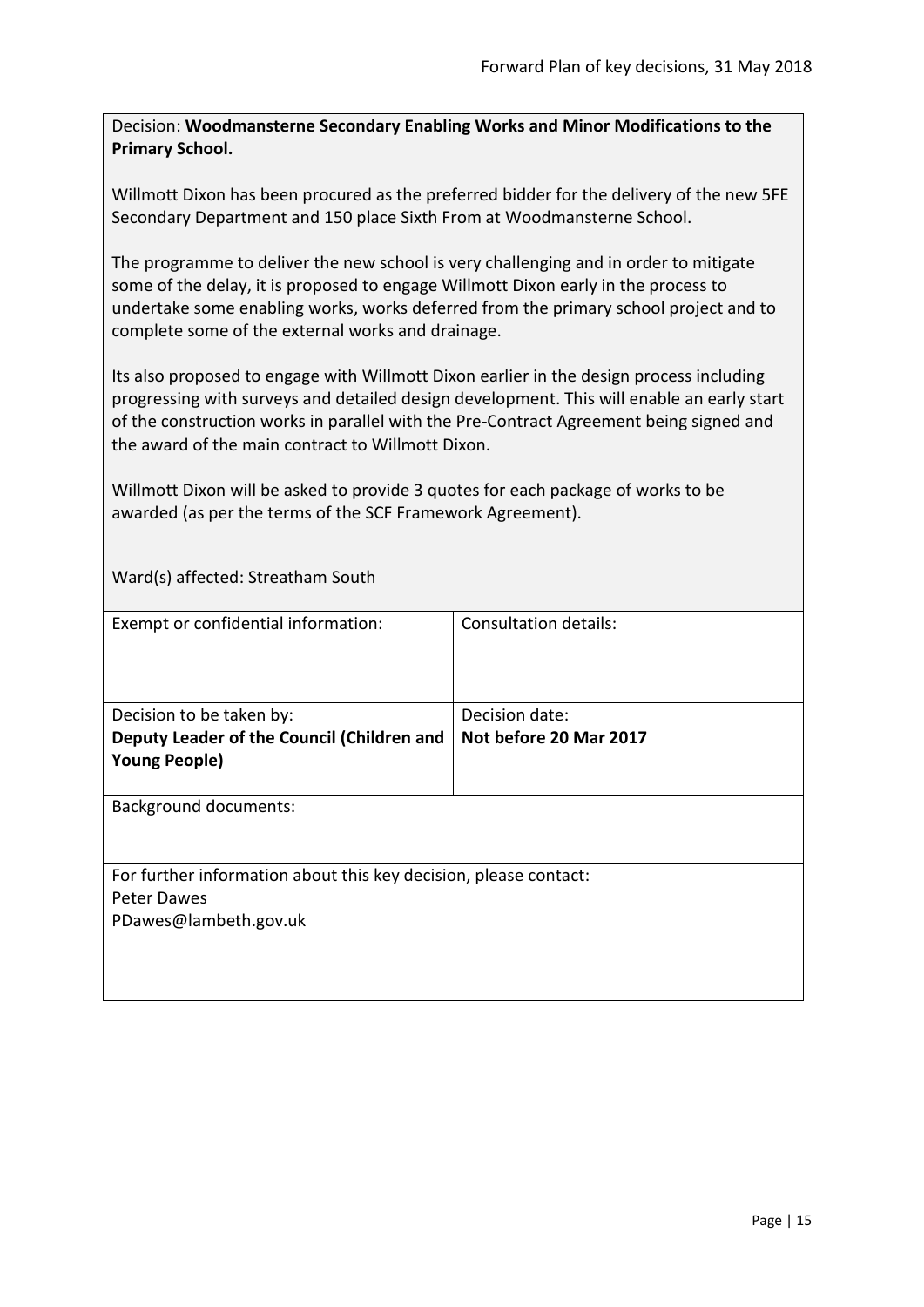<span id="page-15-0"></span>

| Decision: School admissions policy and arrangements for 2019/20 entry       |                              |  |
|-----------------------------------------------------------------------------|------------------------------|--|
| Ward(s) affected: All Wards                                                 |                              |  |
| Exempt or confidential information:                                         | <b>Consultation details:</b> |  |
| Decision to be taken by:                                                    | Decision date:               |  |
| Deputy Leader of the Council (Children and                                  | 19 Feb 2018                  |  |
| <b>Young People)</b>                                                        |                              |  |
| <b>Background documents:</b>                                                |                              |  |
| For further information about this key decision, please contact:            |                              |  |
| Mark Stancer, Director of Children's Social Care<br>mstancer@lambeth.gov.uk |                              |  |
| International House, Canterbury Crescent, London, SW9                       |                              |  |
|                                                                             |                              |  |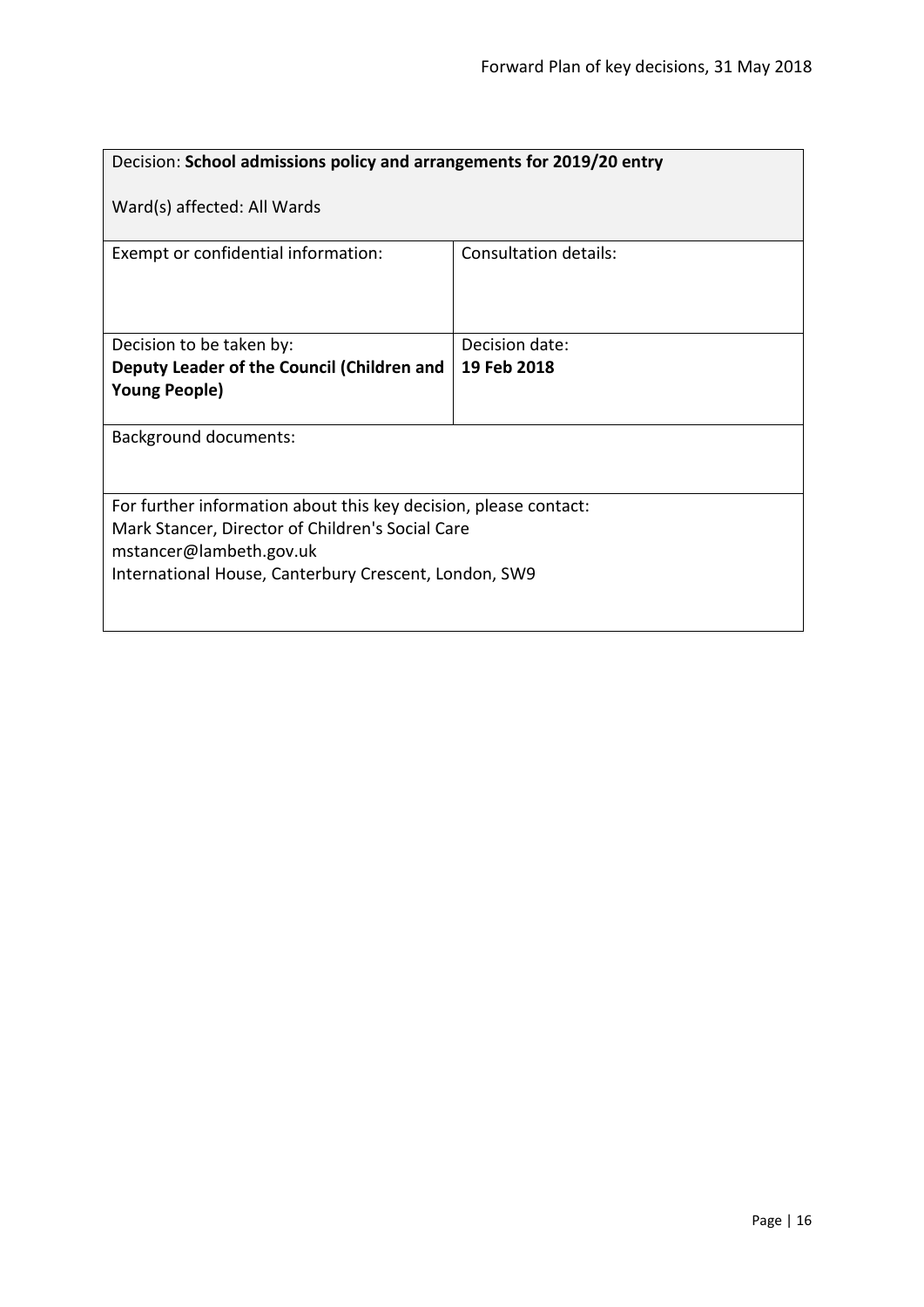#### <span id="page-16-0"></span>Decision: **Woodmansterne 5FE Secondary School and Sixth Form – Budget Increase**

To increase the budget for the build of Woodmansterne Secondary Department. The contract was recently awarded to Willmott Dixon Construction Ltd but due to a number of mitigating factors it is now necessary to increase the project budget to provide additional programme contingency to ensure that should any further risks materialise there is a contingency in place to ensure that the project can be delivered successfully.

To approve additional fees due to Faithful & Gould under the SCAPE Framework Agreement.

Ward(s) affected: Streatham South

| Exempt or confidential information:                              | Consultation details: |
|------------------------------------------------------------------|-----------------------|
| Decision to be taken by:                                         | Decision date:        |
| Deputy Leader of the Council (Children and                       | Not before 2 Apr 2018 |
| <b>Young People)</b>                                             |                       |
| Background documents:                                            |                       |
| For further information about this key decision, please contact: |                       |
| Gerrard McCauley, Schools and Community Programmes               |                       |
| GMcCauley1@lambeth.gov.uk                                        |                       |
|                                                                  |                       |
|                                                                  |                       |
|                                                                  |                       |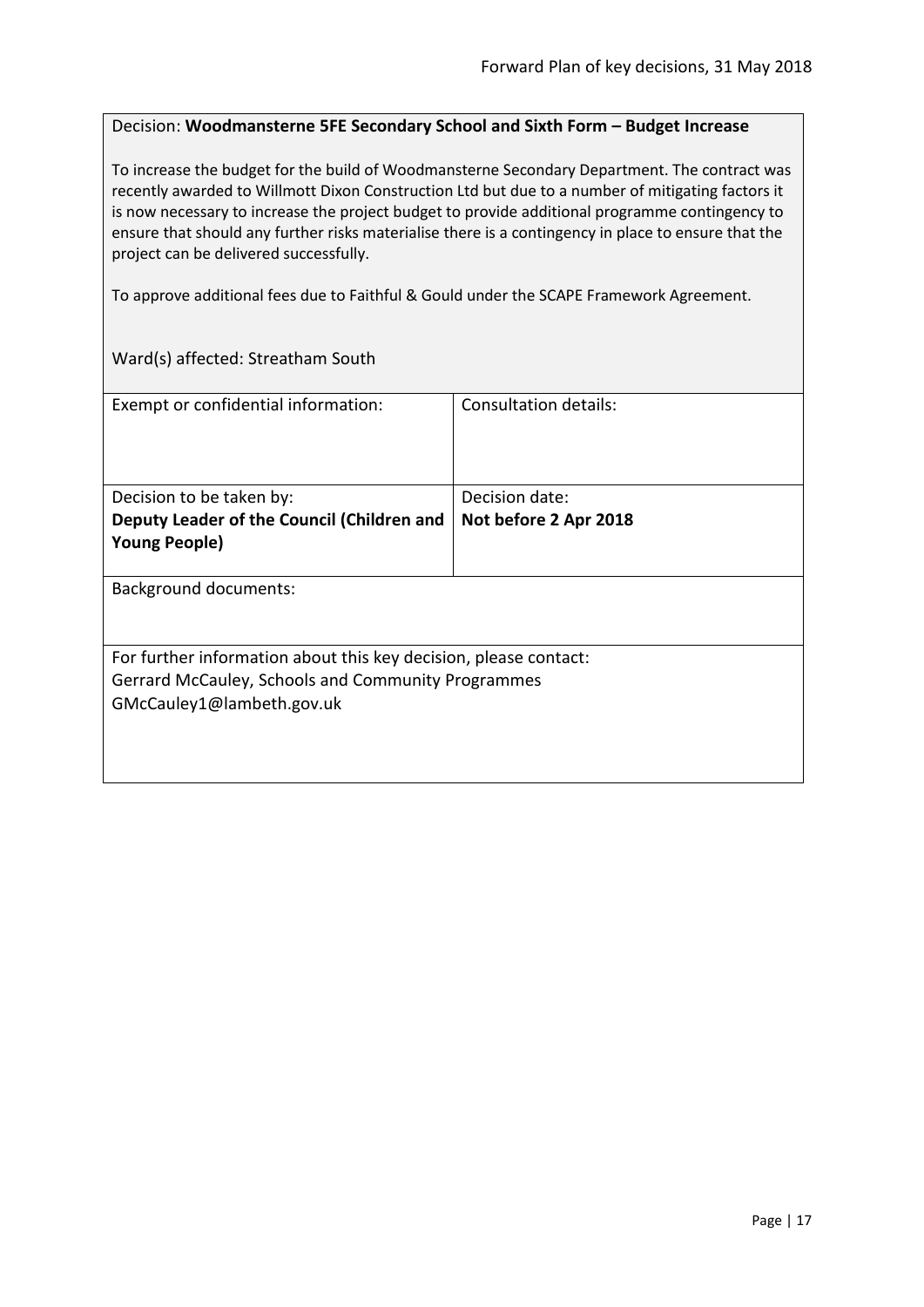<span id="page-17-0"></span>

| <b>Decision: One Oracle Contract Extension</b>                                                                                                                                                                                                      |                        |  |
|-----------------------------------------------------------------------------------------------------------------------------------------------------------------------------------------------------------------------------------------------------|------------------------|--|
| To extend the existing One Oracle support arrangements by a further 2 years. This is<br>necessary to ensure that the Council can maintain its obligations of Paying people, Paying<br>suppliers and Collecting Debt.<br>Ward(s) affected: All Wards |                        |  |
| Exempt or confidential information:                                                                                                                                                                                                                 | Consultation details:  |  |
|                                                                                                                                                                                                                                                     |                        |  |
| Decision to be taken by:                                                                                                                                                                                                                            | Decision date:         |  |
| <b>Cabinet Member for Finance</b>                                                                                                                                                                                                                   | Not before 31 Mar 2016 |  |
| Background documents:                                                                                                                                                                                                                               |                        |  |
| For further information about this key decision, please contact:                                                                                                                                                                                    |                        |  |
| Jason Martin, Programme Manager, Business Transformation                                                                                                                                                                                            |                        |  |
| JMartin@lambeth.gov.uk<br>Olive Morris House - 2nd Floor                                                                                                                                                                                            |                        |  |
| Tel: 020 7926 6244                                                                                                                                                                                                                                  |                        |  |
|                                                                                                                                                                                                                                                     |                        |  |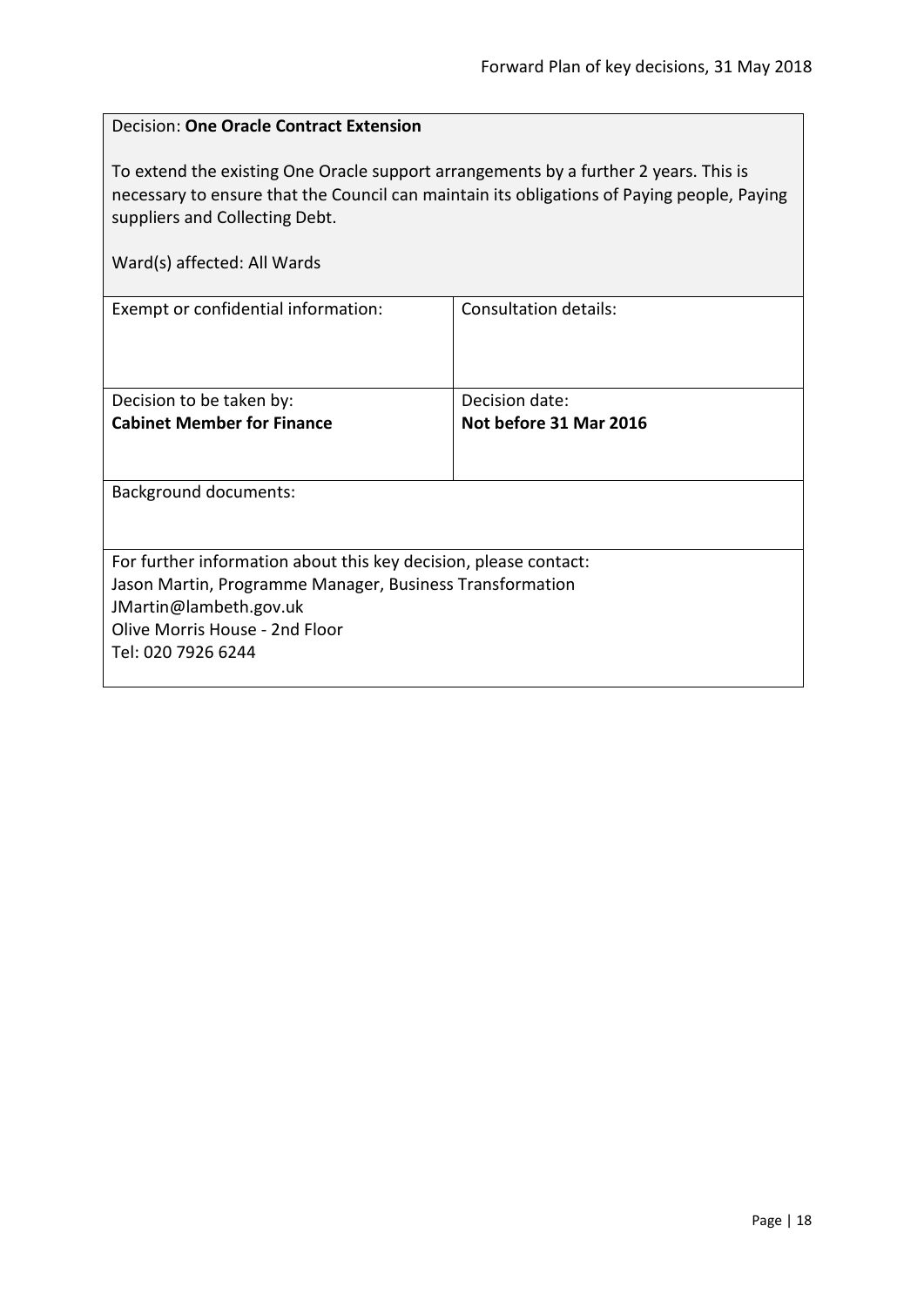<span id="page-18-0"></span>

| Decision: Upper Norwood Joint Library                                                                      |                        |  |
|------------------------------------------------------------------------------------------------------------|------------------------|--|
| To grant a 25 year lease to Upper Norwood Library Trust at a peppercorn rent                               |                        |  |
| Ward(s) affected: Gipsy Hill                                                                               |                        |  |
| Exempt or confidential information:                                                                        | Consultation details:  |  |
|                                                                                                            |                        |  |
| Decision to be taken by:                                                                                   | Decision date:         |  |
| <b>Cabinet Member for Finance</b>                                                                          | Not before 17 Jul 2017 |  |
| <b>Background documents:</b>                                                                               |                        |  |
|                                                                                                            |                        |  |
| For further information about this key decision, please contact:                                           |                        |  |
| Donna Wiggins, Lead Commissioner, Strategic Housing, Regeneration & Communities<br>dwiggins@lambeth.gov.uk |                        |  |
| Phoenix House - 3rd Floor                                                                                  |                        |  |
| Tel: 020 7926 2681                                                                                         |                        |  |
|                                                                                                            |                        |  |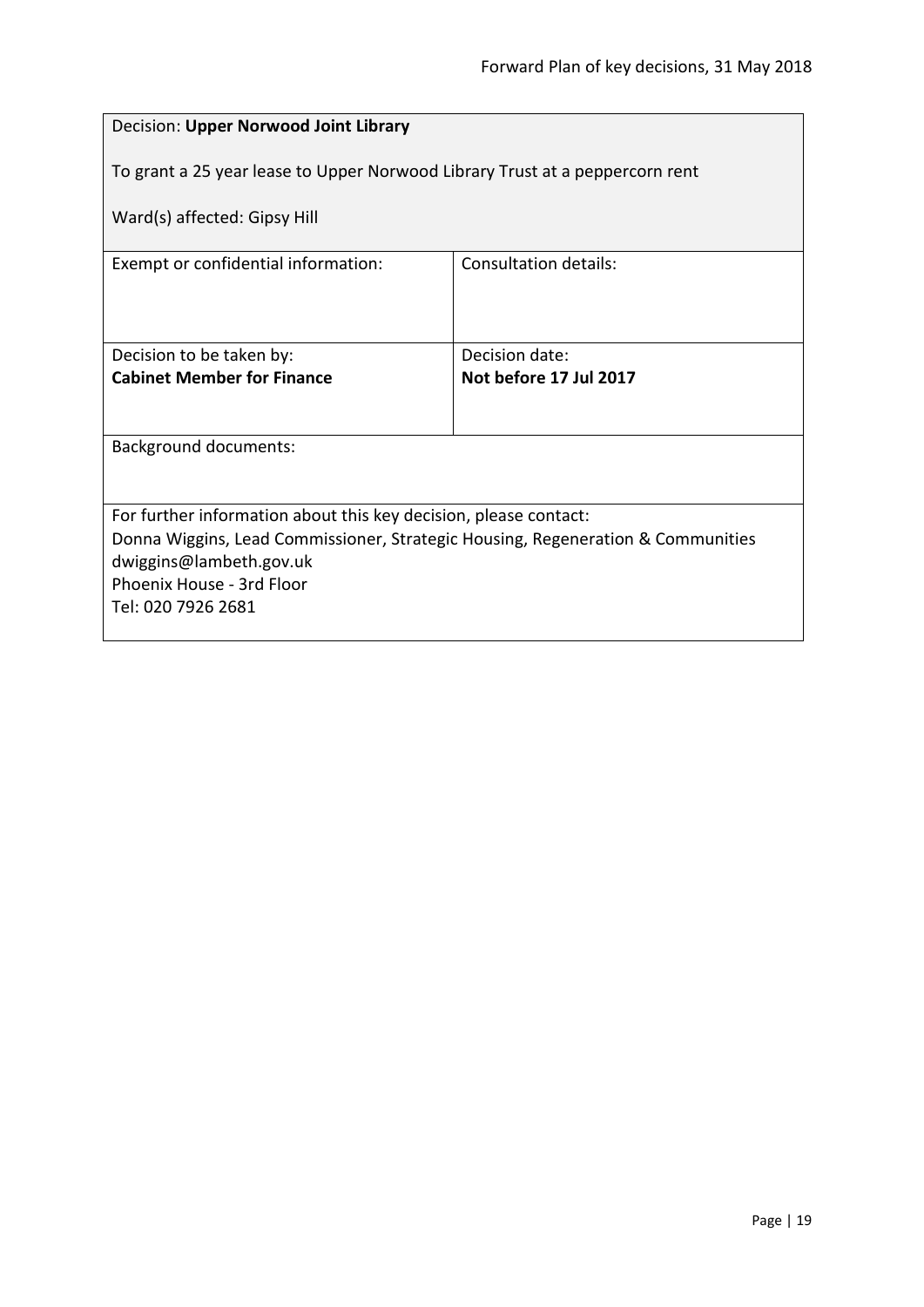#### <span id="page-19-0"></span>Decision: **Server, Storage and Associated Services Contract**

To award new contract for Server, Storage and Associated Services for Lambeth. The Council has an existing investment programme for upgrading server and storage hardware. The key outcome will be to derive value and create a route to market and to support new Lambeth initiatives such as Organisational redesign and move to new Town hall/Civic Suite.

| Exempt or confidential information:<br>Part exempt<br>Information relating to the financial or<br>business affairs of any particular person<br>(including the authority holding that<br>information) | Consultation details:  |
|------------------------------------------------------------------------------------------------------------------------------------------------------------------------------------------------------|------------------------|
| Decision to be taken by:                                                                                                                                                                             | Decision date:         |
| <b>Cabinet Member for Finance</b>                                                                                                                                                                    | Not before 24 Jul 2017 |
|                                                                                                                                                                                                      |                        |
| <b>Background documents:</b>                                                                                                                                                                         |                        |
|                                                                                                                                                                                                      |                        |
| For further information about this key decision, please contact:                                                                                                                                     |                        |
| Neeraj Mittra, Senior ICT Officer Contract Management, Business Transformation                                                                                                                       |                        |
| NMittra@lambeth.gov.uk                                                                                                                                                                               |                        |
| Tel: 020 7926 9274                                                                                                                                                                                   |                        |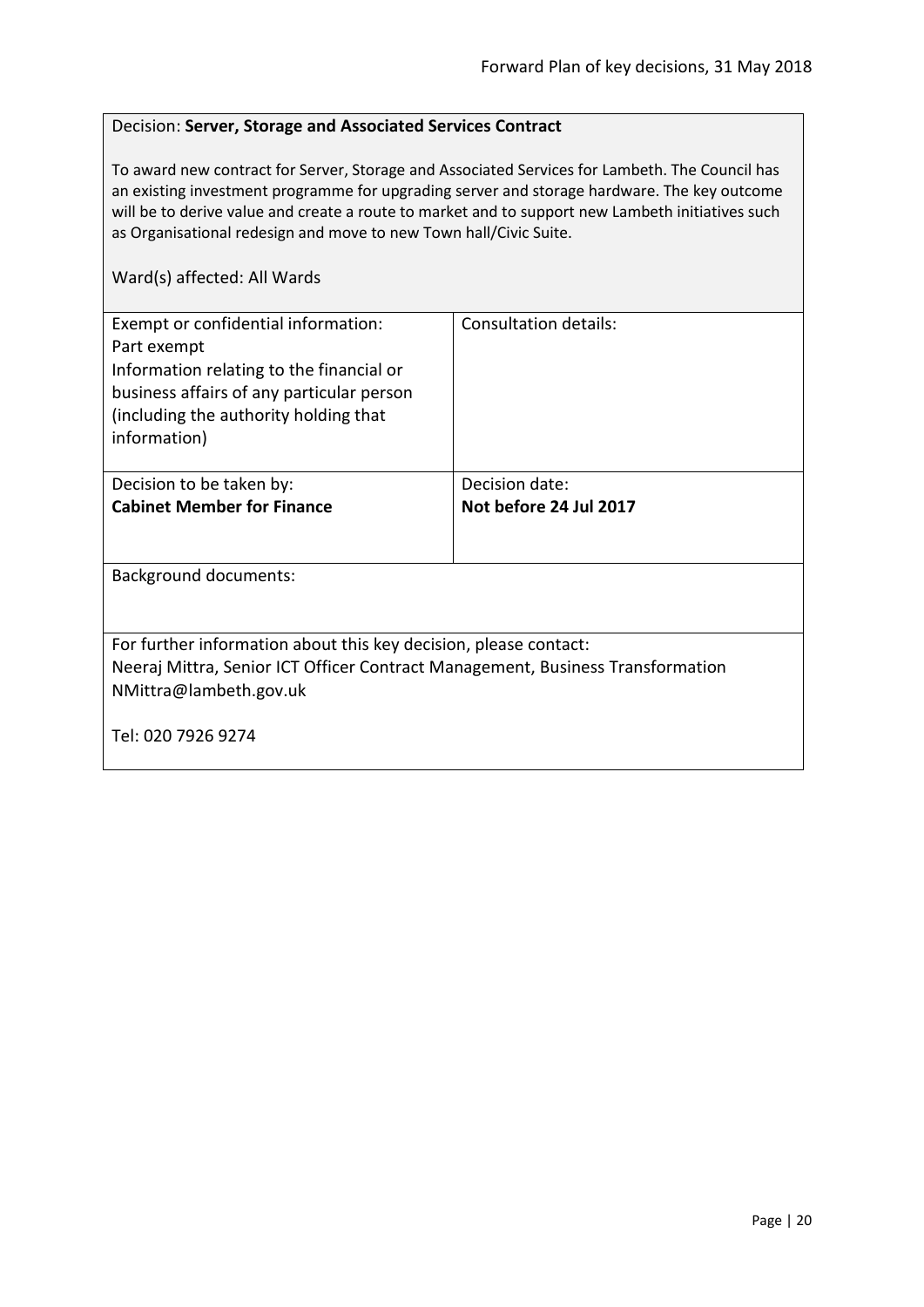<span id="page-20-0"></span>Decision: **Temporary Accommodation - Modular Construction on Council Owned Hostel Sites**

To approve investment of £3,000,000 for the construction of Temporary Accommodation modular type units on two council owned hostel sites for the purpose of providing temporary accommodation to homeless households.

Ward(s) affected: Gipsy Hill; Streatham South

| Exempt or confidential information:                                                | Consultation details:  |  |
|------------------------------------------------------------------------------------|------------------------|--|
| Decision to be taken by:                                                           | Decision date:         |  |
| <b>Cabinet Member for Finance</b>                                                  | Not before 31 Jul 2017 |  |
|                                                                                    |                        |  |
| <b>Background documents:</b>                                                       |                        |  |
| For further information about this key decision, please contact:                   |                        |  |
| Mandy Green (Associate Director Commissioning), Assistant Director Accommodation & |                        |  |
| Property                                                                           |                        |  |
| mgreen3@lambeth.gov.uk                                                             |                        |  |
| Tel: 02079267020                                                                   |                        |  |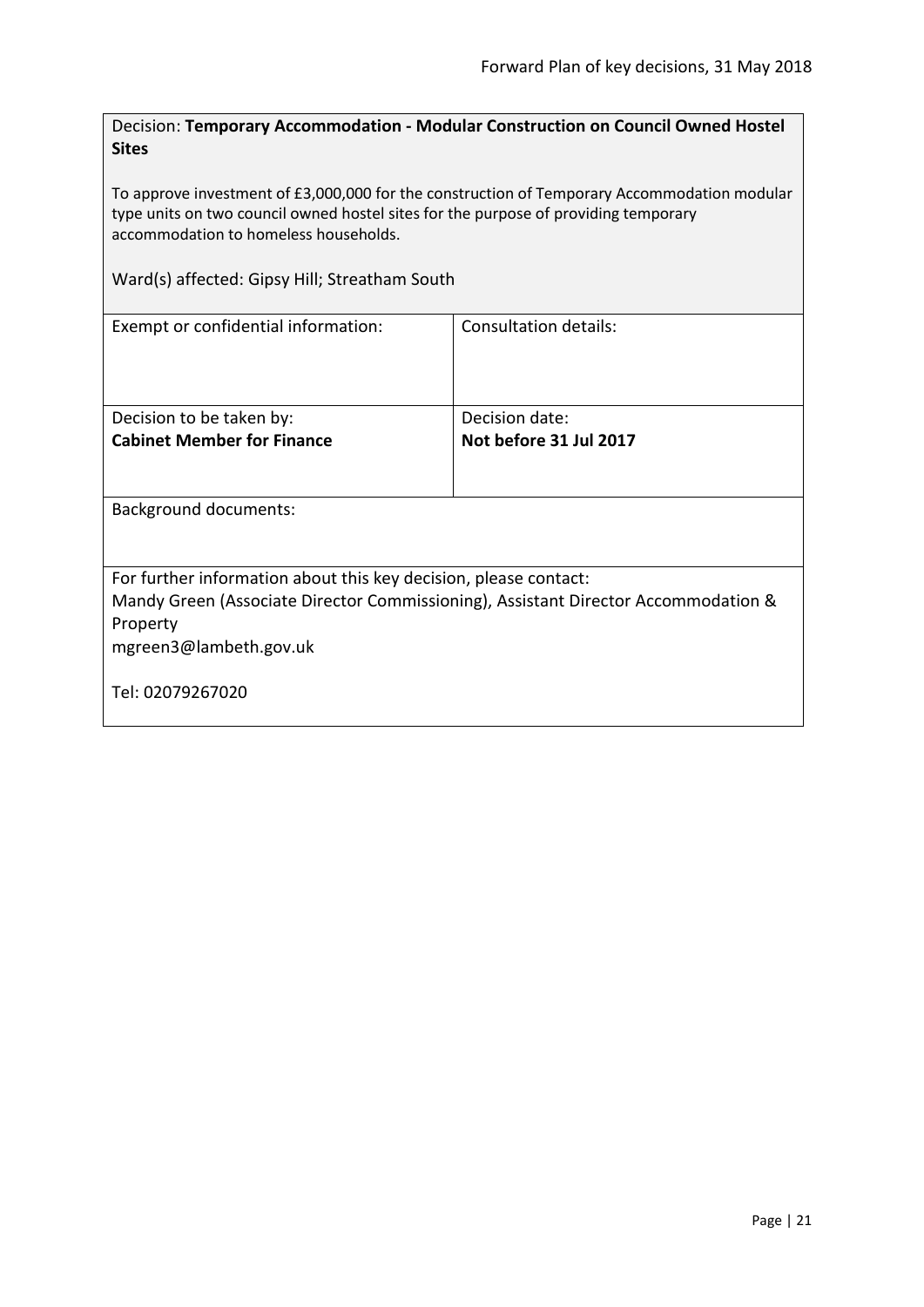<span id="page-21-0"></span>

| Decision: Off-site processing for Housing Benefit and Council Tax Support assessments |  |
|---------------------------------------------------------------------------------------|--|
|---------------------------------------------------------------------------------------|--|

To approve the variation to the off-site Housing Benefit and Council Tax Support processing contract with Civica UK Ltd, increasing the contract value from £485,200 to £1,038,350, and extending the contract to March 2020.

| Ward(s) affected: All Wards                                                                                                        |                              |  |
|------------------------------------------------------------------------------------------------------------------------------------|------------------------------|--|
| Exempt or confidential information:                                                                                                | <b>Consultation details:</b> |  |
| Decision to be taken by:                                                                                                           | Decision date:               |  |
| <b>Cabinet Member for Finance</b>                                                                                                  | Not before 23 Apr 2018       |  |
| <b>Background documents:</b>                                                                                                       |                              |  |
| For further information about this key decision, please contact:<br>Miranda Feasey, Acting Head of Assessments and Customer Centre |                              |  |
| mhfeasey@lambeth.gov.uk<br>Tel: 0207 926 7653                                                                                      |                              |  |
|                                                                                                                                    |                              |  |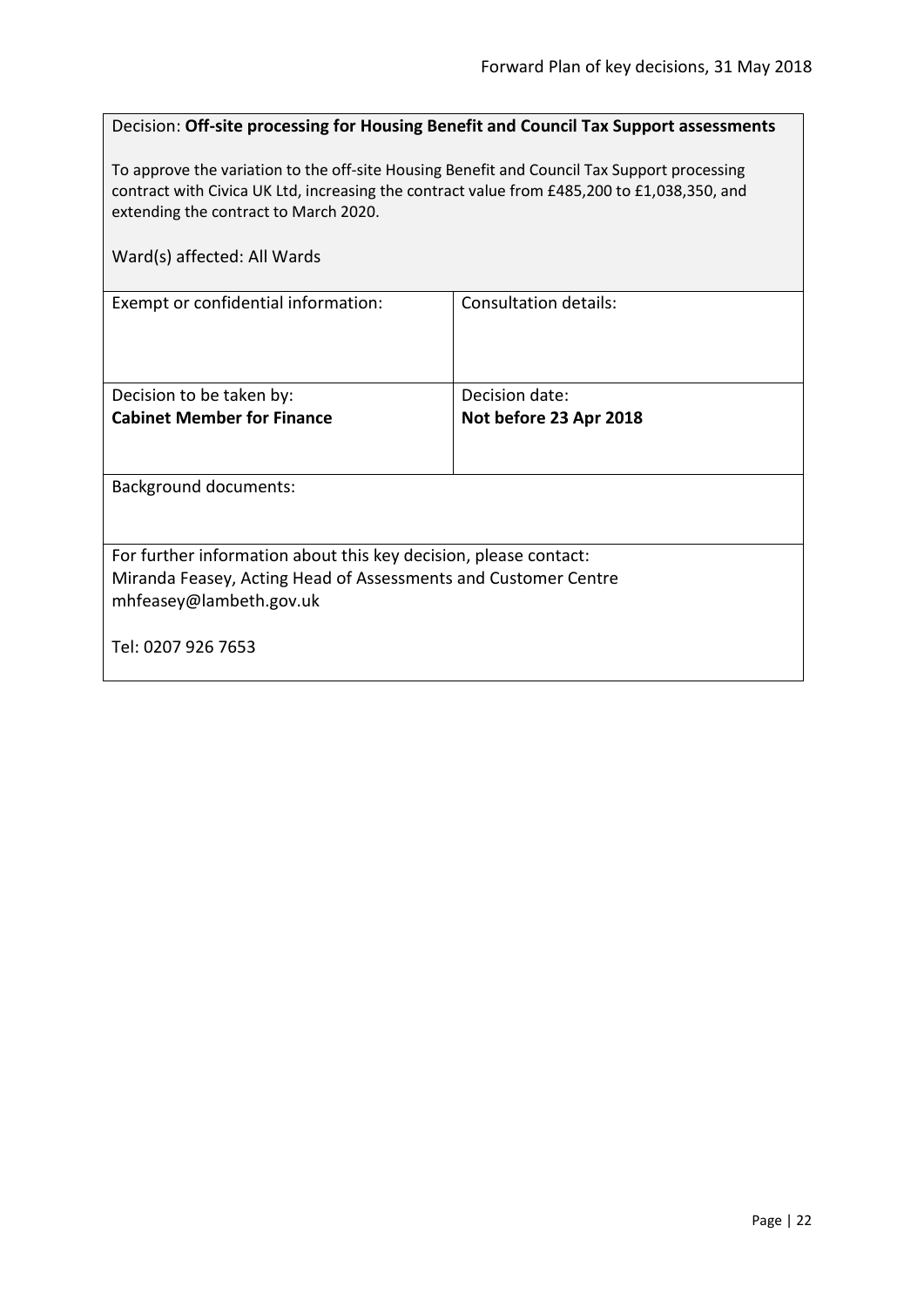# <span id="page-22-0"></span>Decision: **Disposal of Land at Lollard Street – Former Ethelred Youth Centre Site**

To enter into a Development Agreement of the land at Lollard Street SE11 6QH with the Education and Skills Funding Agency (ESFA) and on completion to grant a 125 year lease to the EFSA's nominated school operator, the National Autistic Society for the purpose of providing an SEN Free School.

Ward(s) affected: Prince's

| Exempt or confidential information:                                                                                                                                                                                   | Consultation details: |
|-----------------------------------------------------------------------------------------------------------------------------------------------------------------------------------------------------------------------|-----------------------|
| Decision to be taken by:                                                                                                                                                                                              | Decision date:        |
| <b>Cabinet Member for Finance</b>                                                                                                                                                                                     | 4 Jun 2018            |
|                                                                                                                                                                                                                       |                       |
| <b>Background documents:</b>                                                                                                                                                                                          |                       |
| For further information about this key decision, please contact:<br>Sophie Linton, Head of Valuation and Strategic Property Services<br>SLinton@lambeth.gov.uk<br>2nd Floor, Olive Morris House<br>Tel: 020 7926 6954 |                       |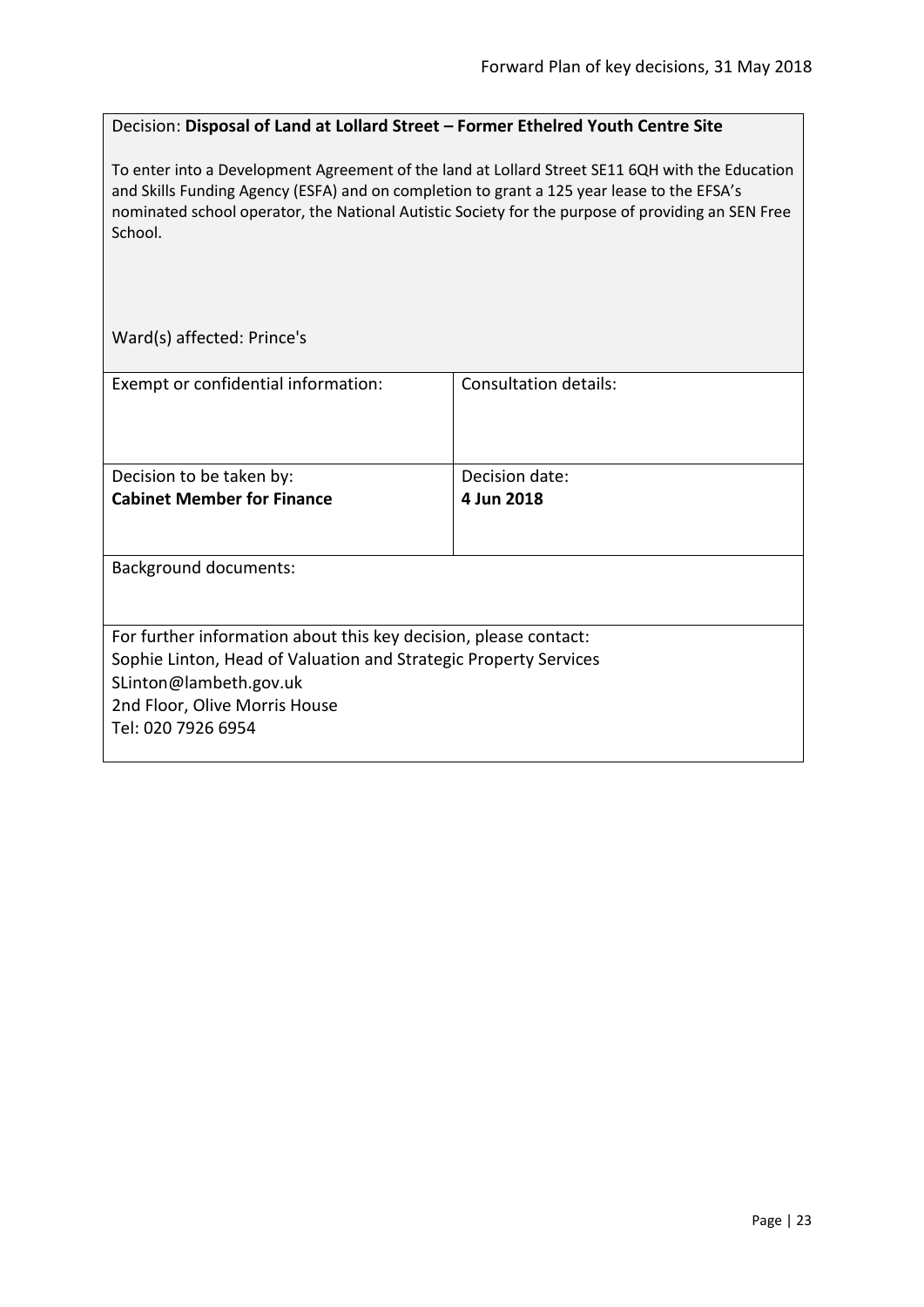<span id="page-23-0"></span>

| Decision: Oracle data archiving                                                                                                                                                                      |                       |  |
|------------------------------------------------------------------------------------------------------------------------------------------------------------------------------------------------------|-----------------------|--|
| Award of the Oracle data archiving contract to provide a data archiving solution for Oracle R12<br>data prior to the move to Oracle Cloud.<br>Ward(s) affected: All Wards                            |                       |  |
|                                                                                                                                                                                                      |                       |  |
| Exempt or confidential information:<br>Part exempt<br>Information relating to the financial or<br>business affairs of any particular person<br>(including the authority holding that<br>information) | Consultation details: |  |
| Decision to be taken by:                                                                                                                                                                             | Decision date:        |  |
| <b>Cabinet Member for Finance</b>                                                                                                                                                                    | 5 Jun 2018            |  |
|                                                                                                                                                                                                      |                       |  |
| <b>Background documents:</b>                                                                                                                                                                         |                       |  |
| Oracle Data Archive CMDR                                                                                                                                                                             |                       |  |
| For further information about this key decision, please contact:<br>Rachel Willsher, Head of Procurement                                                                                             |                       |  |
| rwillsher@lambeth.gov.uk                                                                                                                                                                             |                       |  |
|                                                                                                                                                                                                      |                       |  |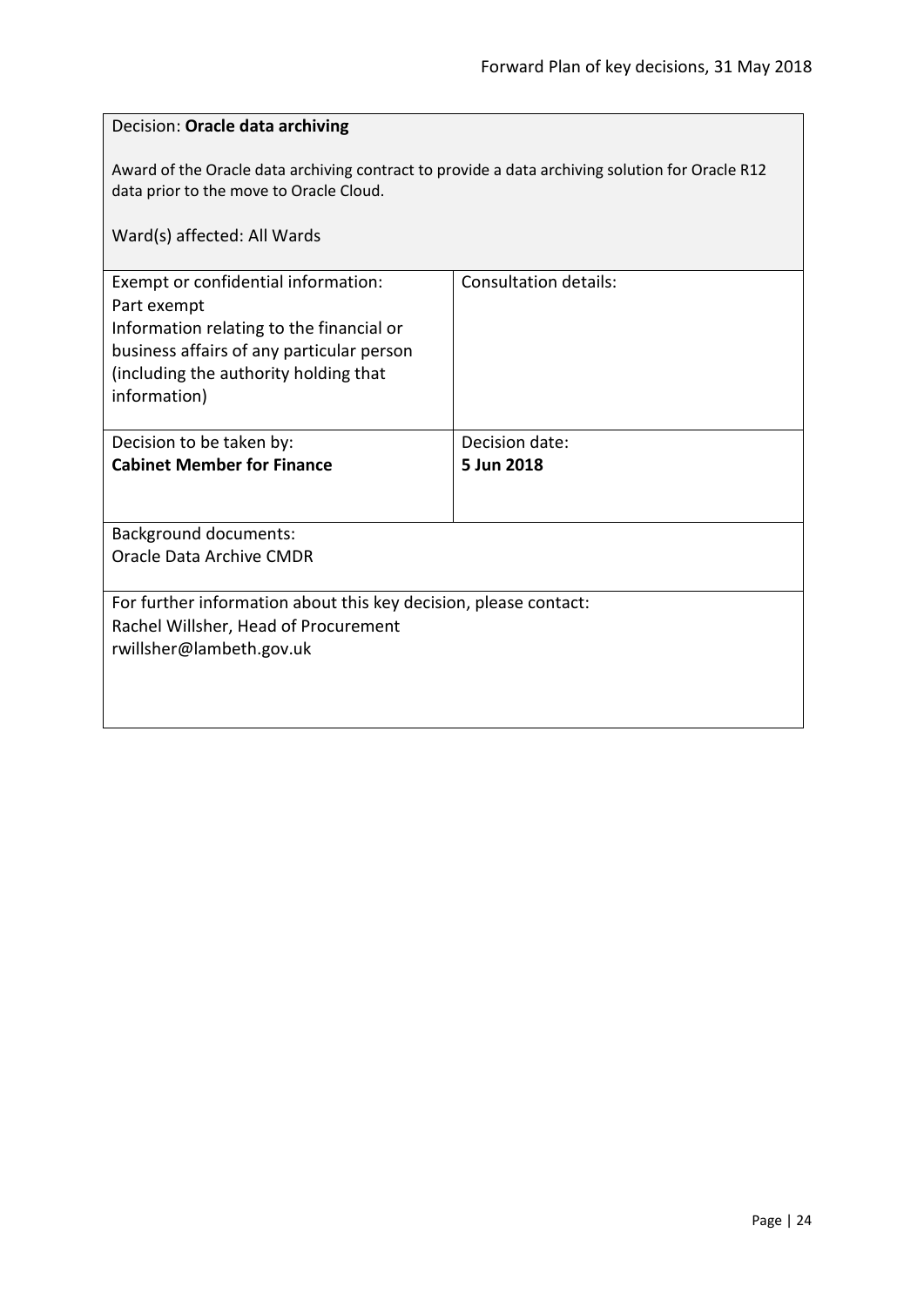### <span id="page-24-0"></span>Decision: **ICT Desktop Refresh (formerly Hardware Refresh)**

To extend the contracts with Insight Direct (UK) Ltd and XMA Ltd for 12 months from June 2018 to June 2019 with an optional extension for a further 12 months from June 2019 to June 2020 for the provision of Desktops, Laptops, Monitors, Tablets and associated services for Lambeth. The Council has an existing investment programme for upgrading end user device hardware. The key outcome will be to derive value from the existing eauction programme in conjunction with other London boroughs and ensures a route to market. These contracts enable Lambeth to ensure its business applications continue to run efficiently and effectively and can continue to provide essential front line services including Organisational redesign and the new Town hall/Civic Centre.

Ward(s) affected: Prince's

| Exempt or confidential information:                                       | Consultation details:  |
|---------------------------------------------------------------------------|------------------------|
| Part exempt                                                               |                        |
|                                                                           |                        |
|                                                                           |                        |
| Decision to be taken by:                                                  | Decision date:         |
| <b>Cabinet Member for Finance</b>                                         | Not before 11 Jun 2018 |
|                                                                           |                        |
|                                                                           |                        |
| Background documents:                                                     |                        |
|                                                                           |                        |
|                                                                           |                        |
| For further information about this key decision, please contact:          |                        |
| Clive Redington, ICT Manager Contract Management, Business Transformation |                        |
| credington@lambeth.gov.uk                                                 |                        |
| Olive Morris House (2nd Floor)                                            |                        |
| Tel: 020 7926 4021                                                        |                        |
|                                                                           |                        |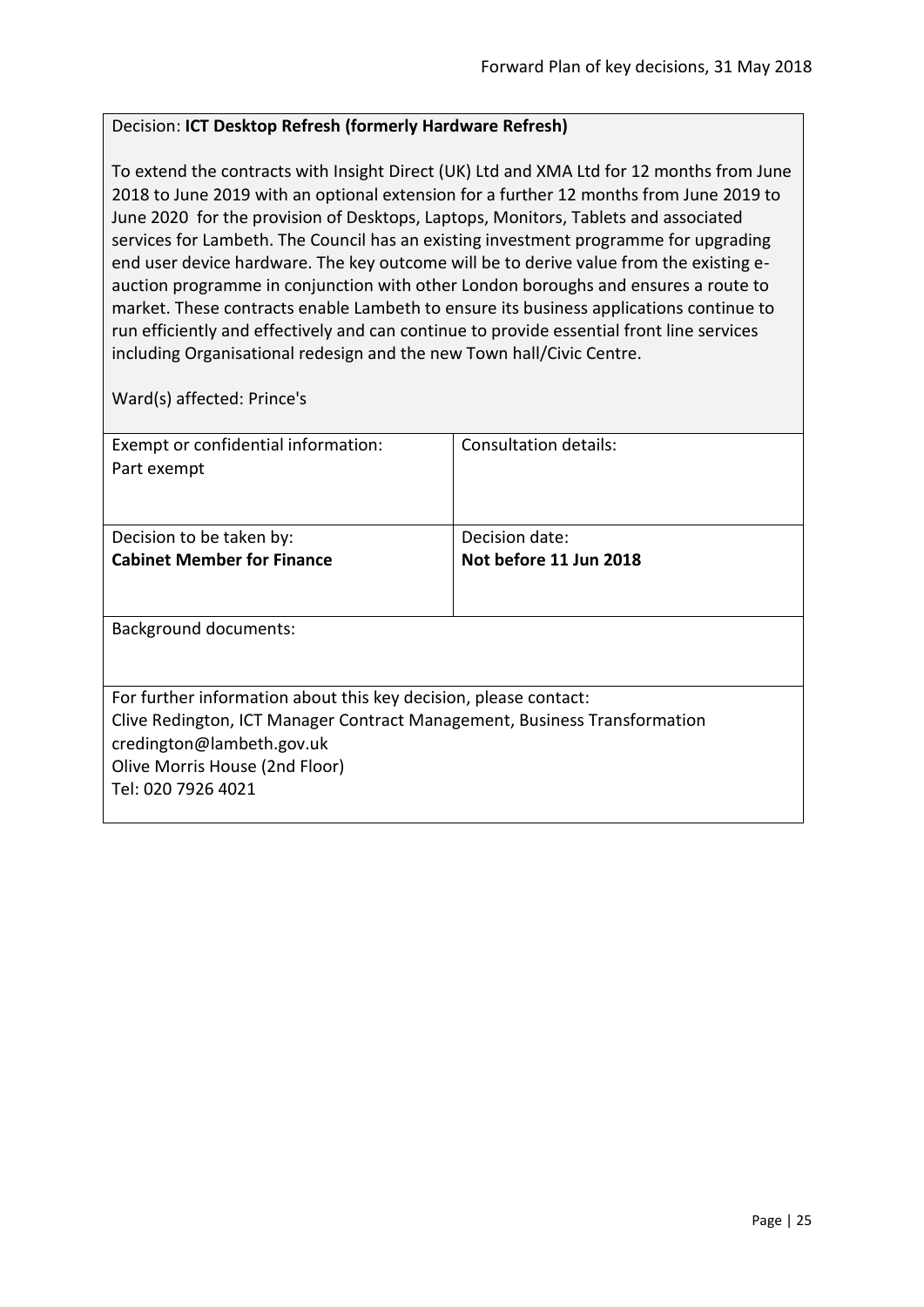# <span id="page-25-0"></span>Decision: **Contract to extend Internal Audit, Risk Management, Investigation and Advisory Services provision**

To approve continued use of the London Borough of Islington's Framework for internal audit, risk management, investigation and advisory services – agreeing a contract with the Framework's appointed provider PwC to run to from the 1 April 2019 - 31 March 2020

| Exempt or confidential information:<br>Part exempt<br>Information relating to the financial or<br>business affairs of any particular person<br>(including the authority holding that<br>information)                                   | Consultation details:                    |
|----------------------------------------------------------------------------------------------------------------------------------------------------------------------------------------------------------------------------------------|------------------------------------------|
| Decision to be taken by:<br><b>Cabinet Member for Finance</b>                                                                                                                                                                          | Decision date:<br>Not before 29 Jun 2018 |
| Background documents:                                                                                                                                                                                                                  |                                          |
| For further information about this key decision, please contact:<br>Malcolm de Vela, Category Procurement Manager – Energy and Corporate<br>MDeVela@lambeth.gov.uk<br>Phoenix House, 10 Wandsworth Road, SW8 2LL<br>Tel: 020 7926 3591 |                                          |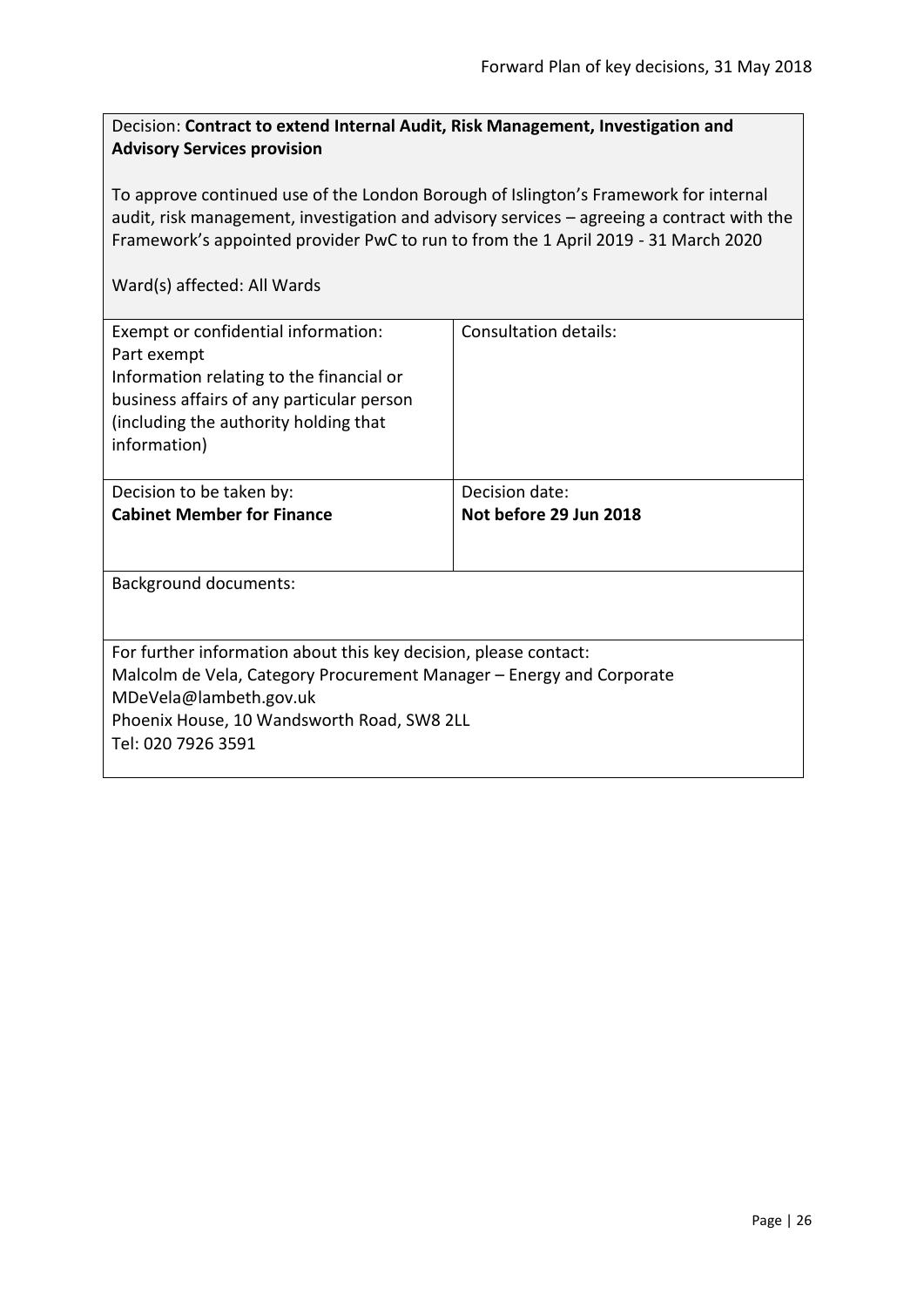<span id="page-26-0"></span>

| <b>Decision: Commercial Waste Options</b>                                                                                                                                                                                                      |                              |  |
|------------------------------------------------------------------------------------------------------------------------------------------------------------------------------------------------------------------------------------------------|------------------------------|--|
| Review of options for future model of commercial waste services                                                                                                                                                                                |                              |  |
| Ward(s) affected: All Wards                                                                                                                                                                                                                    |                              |  |
| Exempt or confidential information:                                                                                                                                                                                                            | <b>Consultation details:</b> |  |
|                                                                                                                                                                                                                                                |                              |  |
| Decision to be taken by:                                                                                                                                                                                                                       | Decision date:               |  |
| <b>Cabinet Member for Environment and</b><br><b>Clean Air</b>                                                                                                                                                                                  | Not before 21 Nov 2016       |  |
| <b>Background documents:</b>                                                                                                                                                                                                                   |                              |  |
| For further information about this key decision, please contact:<br>Michael C Clarke, Public Environment Manager<br>mcclarke@lambeth.gov.uk<br>1st Floor, Service Team House, 185-205 Shakespeare Road, London, SE24 0PZ<br>Tel: 020 7926 0528 |                              |  |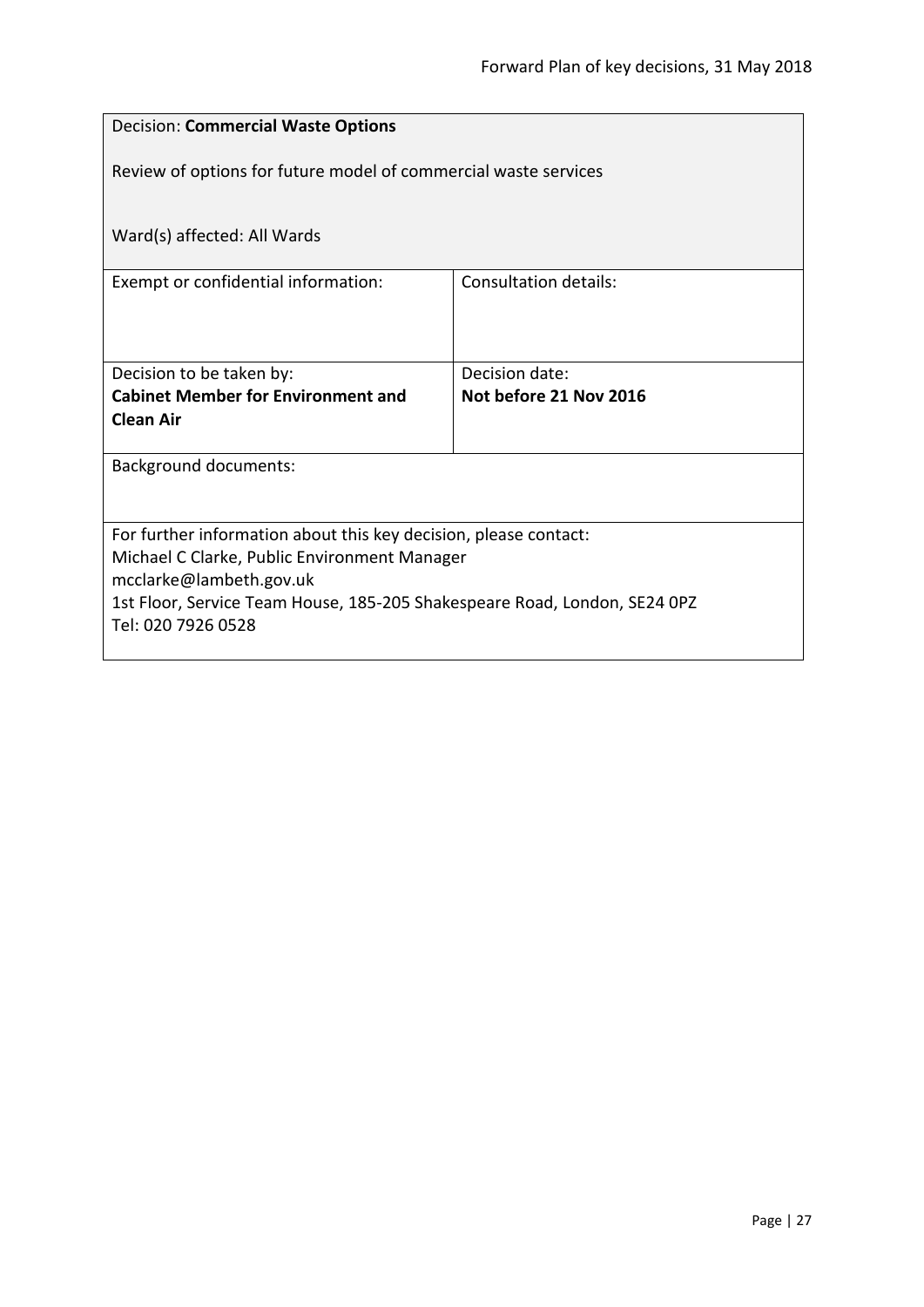<span id="page-27-0"></span>

| Decision: Floating car clubs                                                                                                                                           |                        |  |
|------------------------------------------------------------------------------------------------------------------------------------------------------------------------|------------------------|--|
| To establish a trial for the "floating" car club provision in the borough and the<br>appointment of a provider for the trial period.                                   |                        |  |
| Ward(s) affected: All Wards                                                                                                                                            |                        |  |
| Exempt or confidential information:                                                                                                                                    | Consultation details:  |  |
| Decision to be taken by:                                                                                                                                               | Decision date:         |  |
| <b>Cabinet Member for Environment and</b><br><b>Clean Air</b>                                                                                                          | Not before 12 Jun 2017 |  |
| <b>Background documents:</b>                                                                                                                                           |                        |  |
| For further information about this key decision, please contact:<br>Simon Phillips, Transport Manager - Planning, Transport & Development<br>SPhillips2@lambeth.gov.uk |                        |  |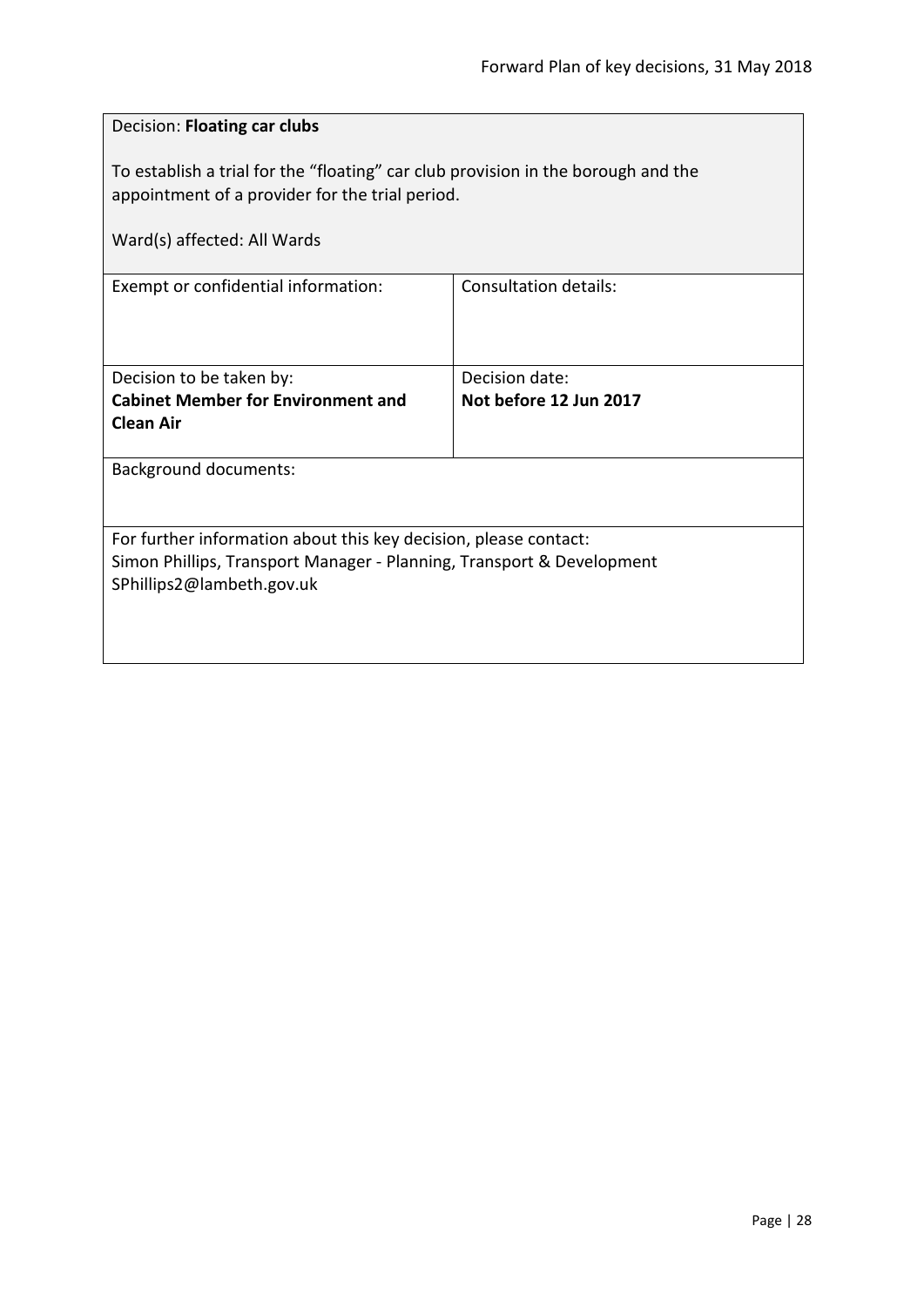<span id="page-28-0"></span>

| Decision: Our Streets- The Neighbourhood Enhancement                                                                          |                              |  |
|-------------------------------------------------------------------------------------------------------------------------------|------------------------------|--|
| To deliver Phase 3 Our Streets interventions in Thurlow Park, Gypsy Hill, and Knights Hill<br>wards costing a total £800,000. |                              |  |
| Ward(s) affected: Gipsy Hill; Knight's Hill; Thurlow Park                                                                     |                              |  |
| Exempt or confidential information:                                                                                           | <b>Consultation details:</b> |  |
|                                                                                                                               |                              |  |
| Decision to be taken by:                                                                                                      | Decision date:               |  |
| <b>Cabinet Member for Environment and</b><br><b>Clean Air</b>                                                                 | Not before 26 Mar 2018       |  |
| <b>Background documents:</b>                                                                                                  |                              |  |
| For further information about this key decision, please contact:                                                              |                              |  |
| Raj Mistry, Director of Envrionment<br>rmistry@lambeth.gov.uk                                                                 |                              |  |
| <b>Blue Star House</b>                                                                                                        |                              |  |
| Tel: 020 7926 6263                                                                                                            |                              |  |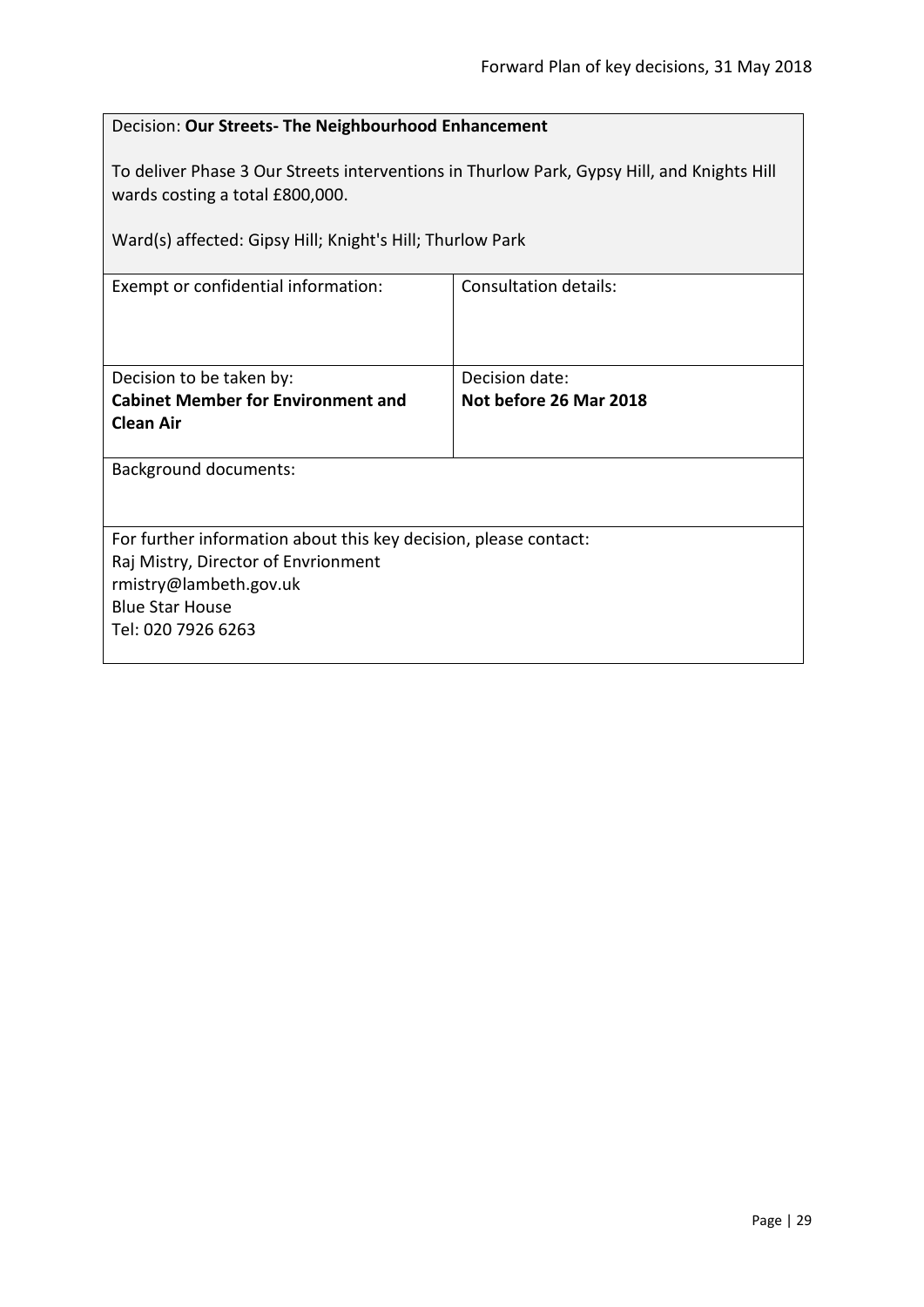<span id="page-29-0"></span>

| <b>Decision: Highways Services Contract</b>                      |                              |  |
|------------------------------------------------------------------|------------------------------|--|
| To let the contract for reactive and planned highway works       |                              |  |
| Ward(s) affected: All Wards                                      |                              |  |
| Exempt or confidential information:                              | <b>Consultation details:</b> |  |
|                                                                  |                              |  |
| Decision to be taken by:                                         | Decision date:               |  |
| <b>Cabinet Member for Environment and</b><br><b>Clean Air</b>    | Not before 23 Apr 2018       |  |
|                                                                  |                              |  |
| <b>Background documents:</b>                                     |                              |  |
|                                                                  |                              |  |
| For further information about this key decision, please contact: |                              |  |
| Raj Mistry, Director of Envrionment                              |                              |  |
| rmistry@lambeth.gov.uk<br><b>Blue Star House</b>                 |                              |  |
| Tel: 020 7926 6263                                               |                              |  |
|                                                                  |                              |  |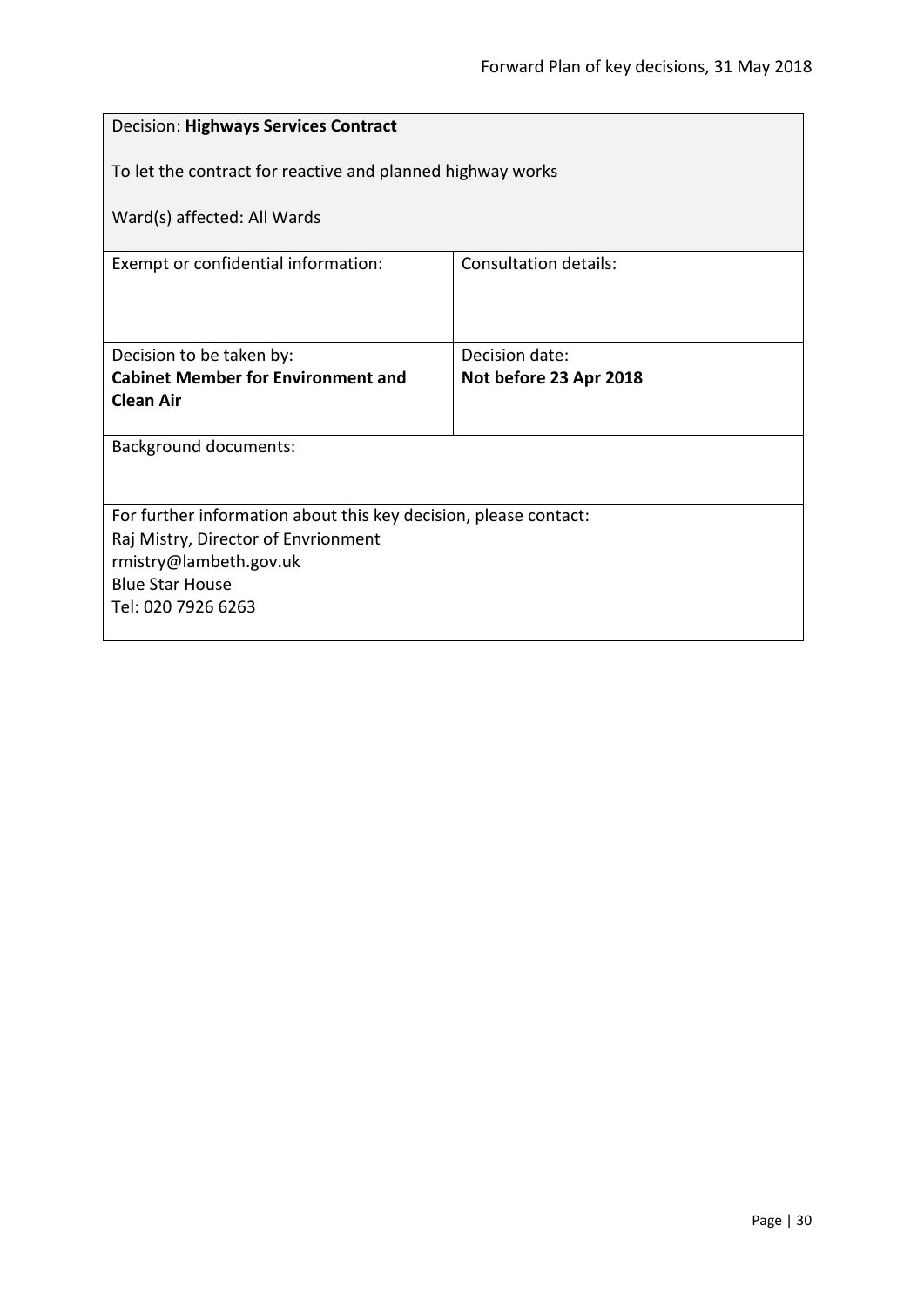<span id="page-30-0"></span>

| Decision: Mental Health Accommodation and Community Support contract.                                     |                        |  |
|-----------------------------------------------------------------------------------------------------------|------------------------|--|
| Extension of the Mental Health Accommodation and Community Support contract.                              |                        |  |
| Ward(s) affected: All Wards                                                                               |                        |  |
| Exempt or confidential information:                                                                       | Consultation details:  |  |
|                                                                                                           |                        |  |
| Decision to be taken by:                                                                                  | Decision date:         |  |
| <b>Cabinet Member for Health and Adult</b>                                                                | Not before 26 Jun 2015 |  |
| Social Care (job share)                                                                                   |                        |  |
| <b>Background documents:</b>                                                                              |                        |  |
|                                                                                                           |                        |  |
| For further information about this key decision, please contact:                                          |                        |  |
| Denis O'Rourke, Assistant Director Integrated Commissioning - Adult Mental Health<br>denisorourke@nhs.net |                        |  |
|                                                                                                           |                        |  |
|                                                                                                           |                        |  |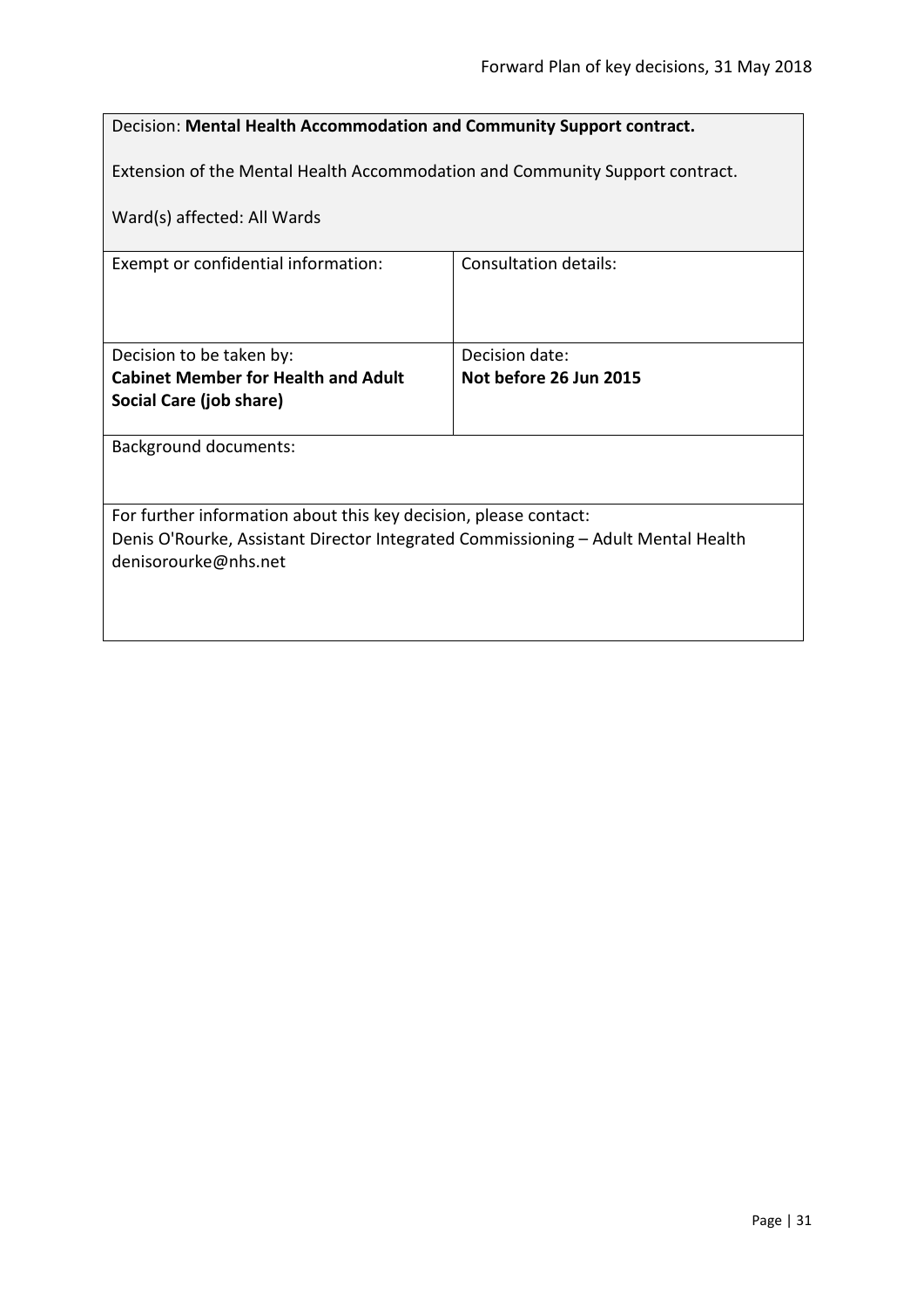<span id="page-31-0"></span>Decision: **Extension to pilot level 3 specialist weight management service for children**

Decision to extend the above contract for 2 years. This contract is part of a healthy weight programme that was set up as a pilot following a tender that was carried out in 2011. The pilot will be evaluated over the next year and a tender will be carried out again in 2016 (for the full healthy weight programme) following analysis of the findings from the evaluation.

| Exempt or confidential information:                                                                              | Consultation details:<br>Qualitative data is being captured through<br>the evaluation. Programme participants<br>provide feedback following their<br>involvement. Relevant professionals and<br>stakeholders will be consulted during the<br>evaluation and during the tender process<br>which will be carried out in 2016. |  |
|------------------------------------------------------------------------------------------------------------------|-----------------------------------------------------------------------------------------------------------------------------------------------------------------------------------------------------------------------------------------------------------------------------------------------------------------------------|--|
| Decision to be taken by:<br><b>Cabinet Member for Health and Adult</b><br>Social Care (job share)                | Decision date:<br>Not before 26 Jun 2015                                                                                                                                                                                                                                                                                    |  |
| <b>Background documents:</b>                                                                                     |                                                                                                                                                                                                                                                                                                                             |  |
| For further information about this key decision, please contact:<br><b>Candice Clark</b><br>candiceclark@nhs.net |                                                                                                                                                                                                                                                                                                                             |  |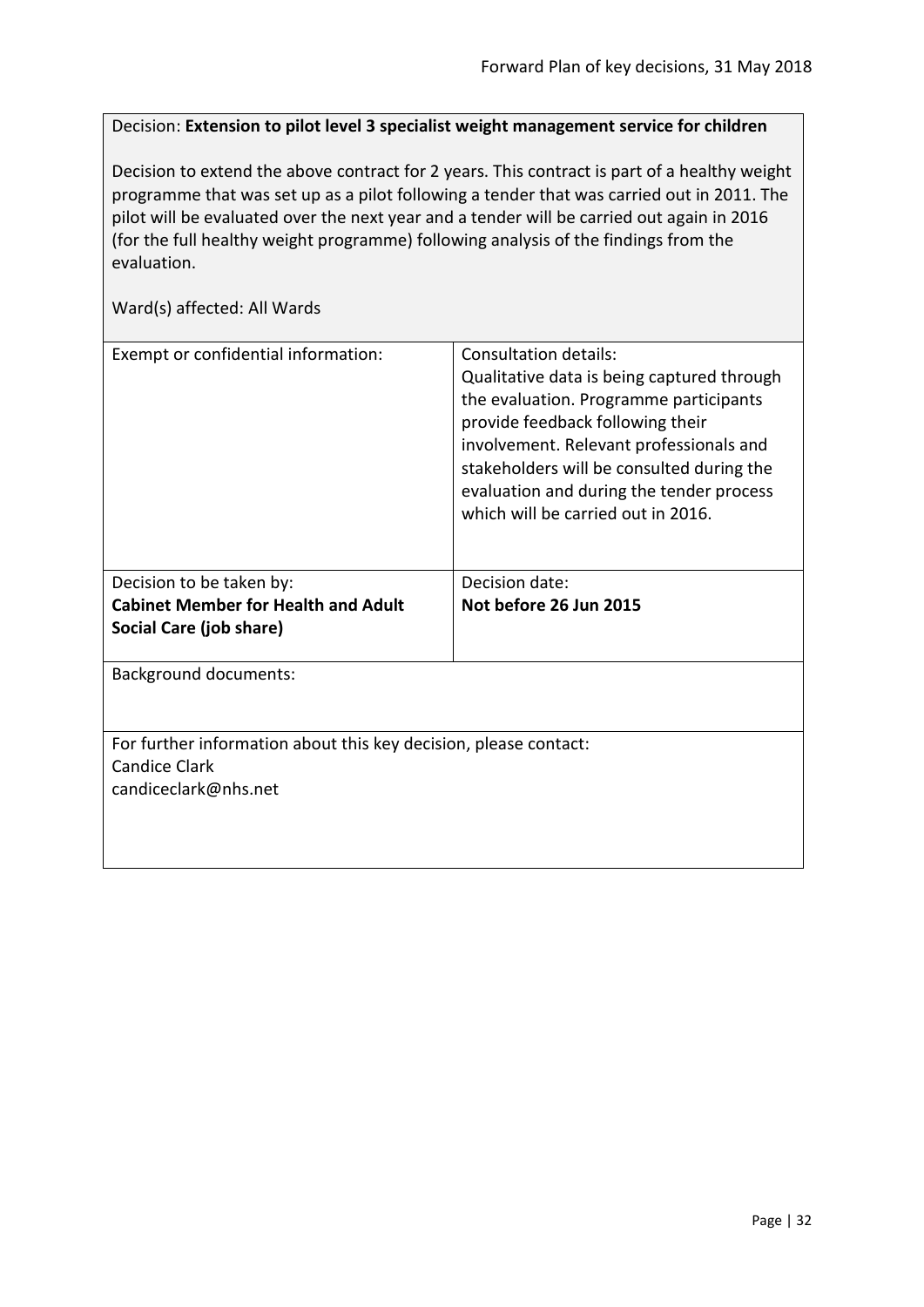<span id="page-32-0"></span>

| Decision: The Nine Elms Vauxhall Development Business Case                                            |                              |  |
|-------------------------------------------------------------------------------------------------------|------------------------------|--|
| The approval of £1.986m from s106/Community Infrastructure Levy in Nine Elms Vauxhall<br>for 2017/18. |                              |  |
| Ward(s) affected: Oval; Stockwell                                                                     |                              |  |
| Exempt or confidential information:                                                                   | <b>Consultation details:</b> |  |
|                                                                                                       |                              |  |
| Decision to be taken by:                                                                              | Decision date:               |  |
| <b>Cabinet Member for Health and Adult</b>                                                            | Not before 12 Dec 2016       |  |
| Social Care (job share)                                                                               |                              |  |
| <b>Background documents:</b>                                                                          |                              |  |
|                                                                                                       |                              |  |
| For further information about this key decision, please contact:                                      |                              |  |
| Moira McGrath, Director of Strategy and Commissioning Adults                                          |                              |  |
| moira.mcgrath@nhs.net                                                                                 |                              |  |
| Tel: 0203 049 4481                                                                                    |                              |  |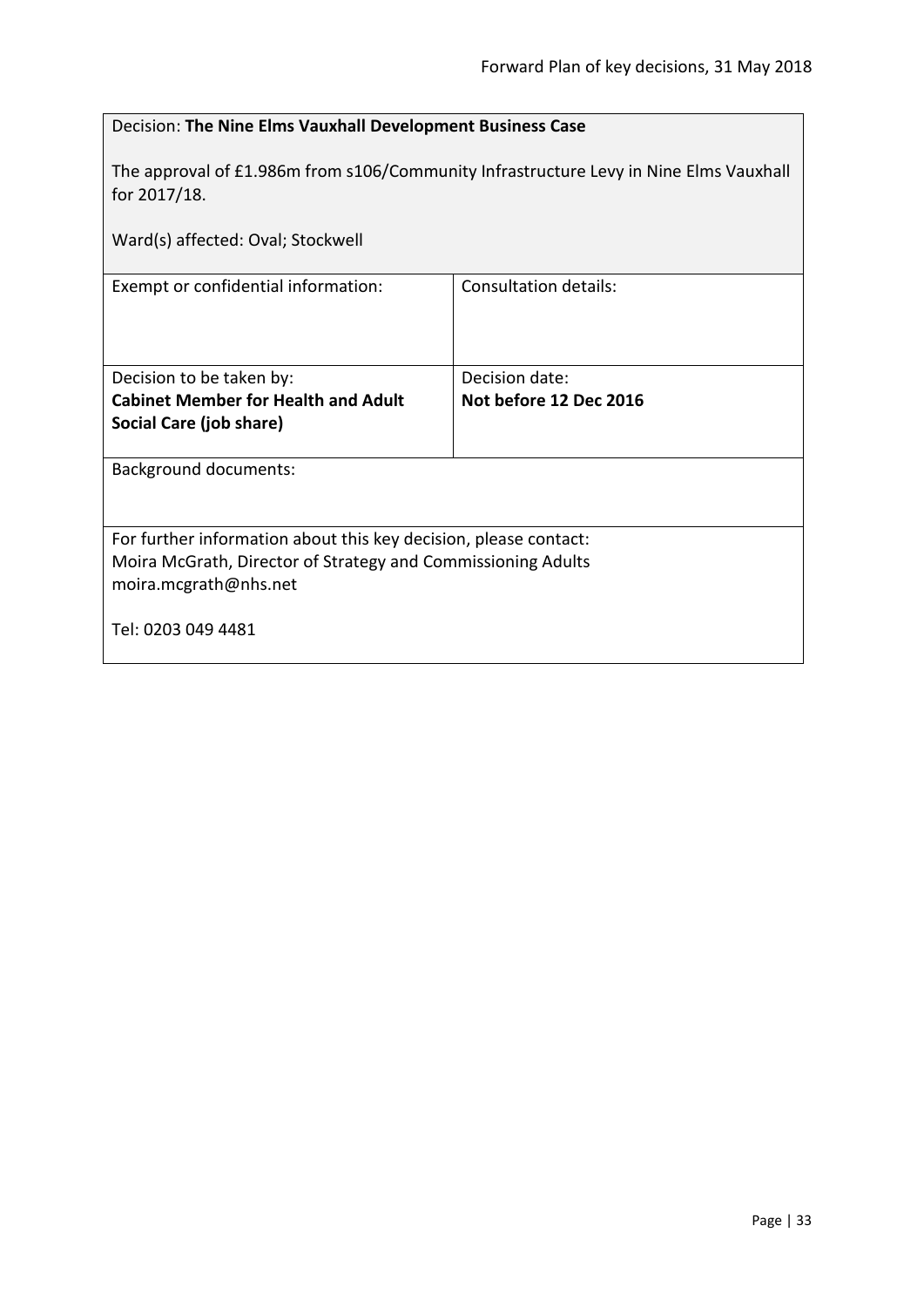# <span id="page-33-0"></span>Decision: **Gateway Mental Health Support Service**

This proposed decision is for a one-year block contract with one-year extension option to be awarded to Look Ahead Housing and Support Ltd. The contract award will be made under waiver. Look Ahead have submitted proposals to develop a mental health supported housing service which will offer support to people with complex needs.

This provision will be developed to support move on from Lambeth rehabilitation wards and residential care homes as part of the Integrated Personalised Support Alliance (IPSA) initiative

| Exempt or confidential information:                              | Consultation details:  |  |
|------------------------------------------------------------------|------------------------|--|
|                                                                  |                        |  |
| Decision to be taken by:                                         | Decision date:         |  |
| <b>Cabinet Member for Health and Adult</b>                       | Not before 22 Aug 2016 |  |
| Social Care (job share)                                          |                        |  |
|                                                                  |                        |  |
| <b>Background documents:</b>                                     |                        |  |
|                                                                  |                        |  |
|                                                                  |                        |  |
| For further information about this key decision, please contact: |                        |  |
| Karen Clarke                                                     |                        |  |
| KClarke1@lambeth.gov.uk                                          |                        |  |
|                                                                  |                        |  |
|                                                                  |                        |  |
|                                                                  |                        |  |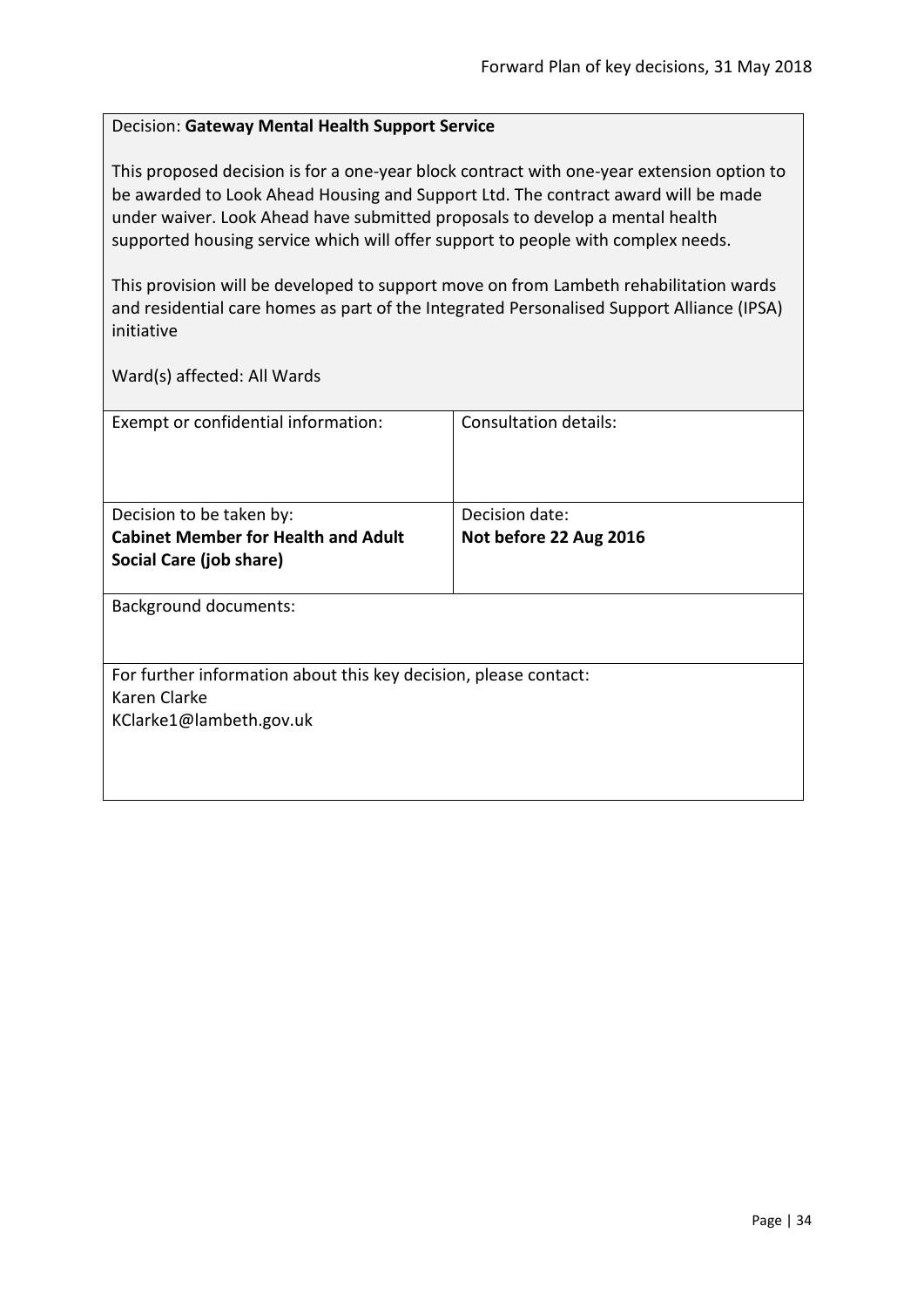<span id="page-34-0"></span>

| Decision: Tenancy Support Service - Single Homeless Project                                                                                                                                                                      |                        |  |
|----------------------------------------------------------------------------------------------------------------------------------------------------------------------------------------------------------------------------------|------------------------|--|
| Ward(s) affected: All Wards                                                                                                                                                                                                      |                        |  |
| Exempt or confidential information:                                                                                                                                                                                              | Consultation details:  |  |
| Decision to be taken by:                                                                                                                                                                                                         | Decision date:         |  |
| <b>Cabinet Member for Health and Adult</b>                                                                                                                                                                                       | Not before 13 Nov 2017 |  |
| Social Care (job share)                                                                                                                                                                                                          |                        |  |
| <b>Background documents:</b>                                                                                                                                                                                                     |                        |  |
| For further information about this key decision, please contact:<br>Emily Newell, Commissioning Officer, Strategy & Commissioning: Housing & Communities<br>ENewell@lambeth.gov.uk<br><b>Phoenix House</b><br>Tel: 0207 926 0973 |                        |  |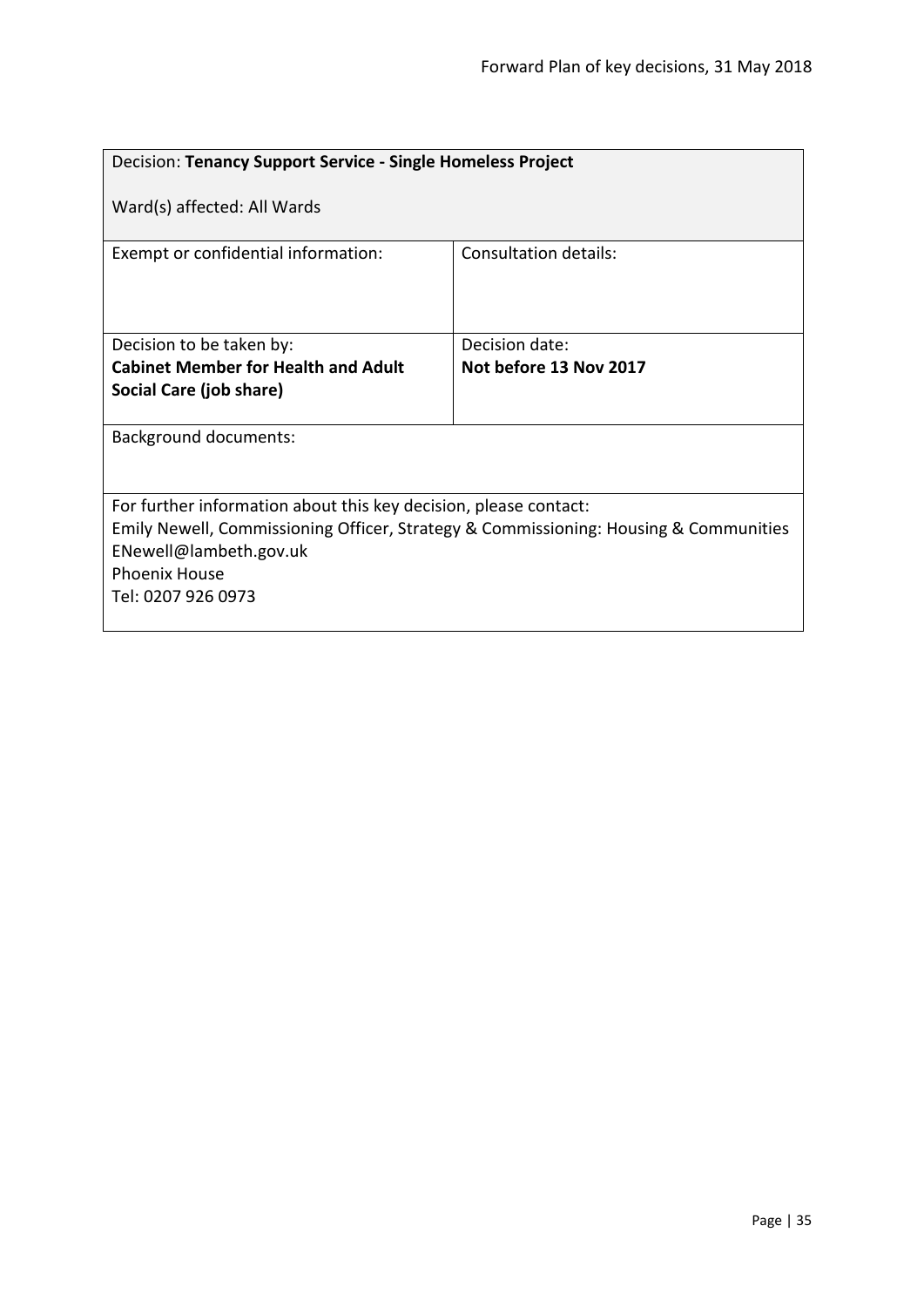<span id="page-35-0"></span>

| Decision: Latch House offender service                                                                                                                                           |                        |  |
|----------------------------------------------------------------------------------------------------------------------------------------------------------------------------------|------------------------|--|
| This decision will enable the Council to undertake a competitive tendering process to<br>award the contract to provide the Latch House offender service from April 2018 onwards. |                        |  |
| Ward(s) affected: All Wards                                                                                                                                                      |                        |  |
| <b>Consultation details:</b><br>Exempt or confidential information:                                                                                                              |                        |  |
|                                                                                                                                                                                  |                        |  |
| Decision to be taken by:                                                                                                                                                         | Decision date:         |  |
| <b>Cabinet Member for Health and Adult</b>                                                                                                                                       | Not before 12 Feb 2018 |  |
| Social Care (job share)                                                                                                                                                          |                        |  |
| <b>Background documents:</b>                                                                                                                                                     |                        |  |
|                                                                                                                                                                                  |                        |  |
| For further information about this key decision, please contact:                                                                                                                 |                        |  |
| Emma Casey, Commissioning Officer                                                                                                                                                |                        |  |
| ecasey@lambeth.gov.uk                                                                                                                                                            |                        |  |
| Tel: 0207 9267539                                                                                                                                                                |                        |  |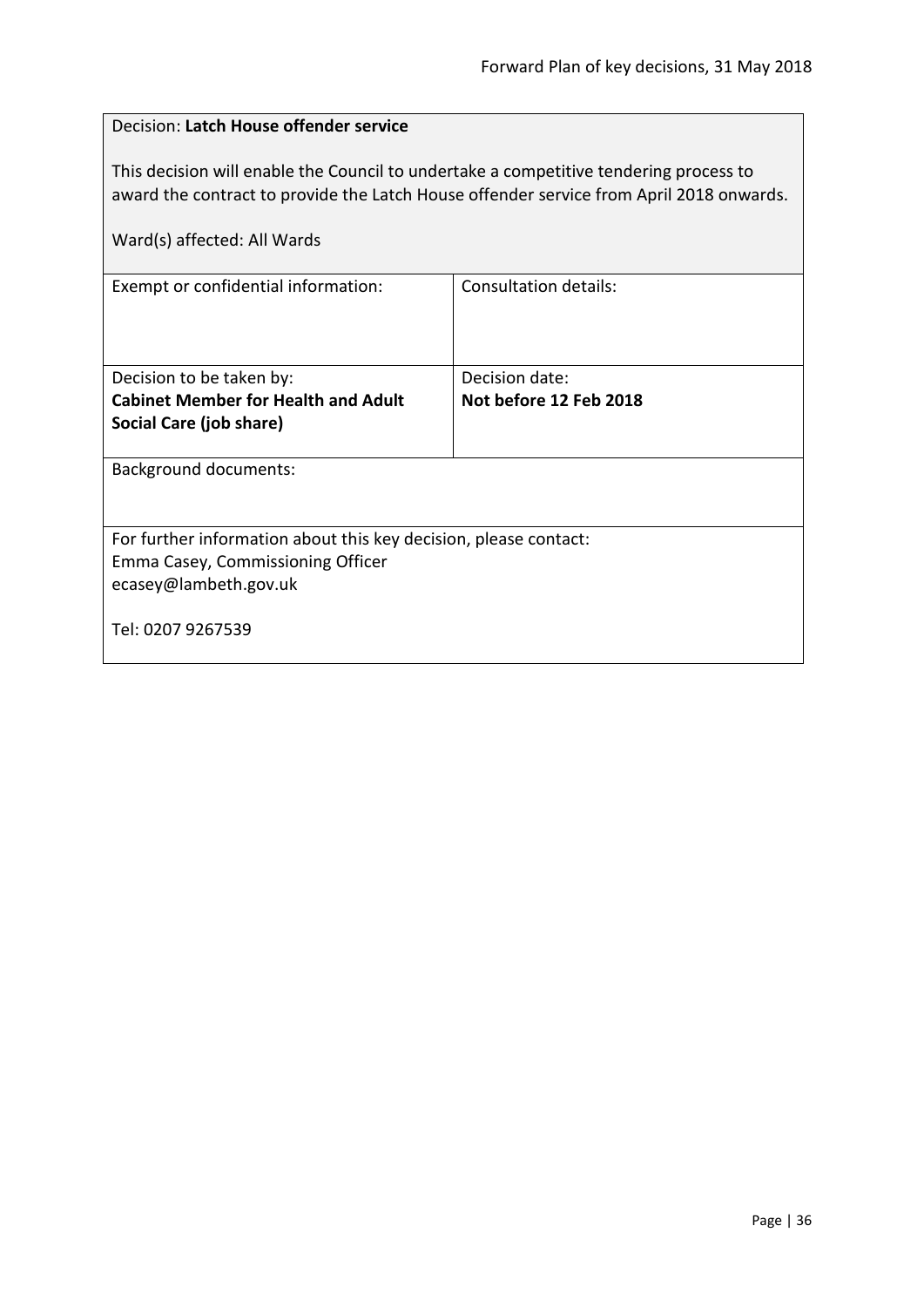<span id="page-36-0"></span>

| <b>Decision: Tenancy Support Service</b>                                                                                                                                                      |                                          |  |
|-----------------------------------------------------------------------------------------------------------------------------------------------------------------------------------------------|------------------------------------------|--|
| The decision to extend the current contract will enable the Council to continue to provide tenancy<br>support to residents while Housing colleagues plan the future structure of the service. |                                          |  |
| Ward(s) affected: All Wards                                                                                                                                                                   |                                          |  |
| Exempt or confidential information:                                                                                                                                                           | Consultation details:                    |  |
| Decision to be taken by:<br><b>Cabinet Member for Health and Adult</b>                                                                                                                        | Decision date:<br>Not before 19 Feb 2018 |  |
| Social Care (job share)                                                                                                                                                                       |                                          |  |
| <b>Background documents:</b>                                                                                                                                                                  |                                          |  |
| For further information about this key decision, please contact:                                                                                                                              |                                          |  |
| Emma Casey, Commissioning Officer<br>ecasey@lambeth.gov.uk                                                                                                                                    |                                          |  |
| Tel: 0207 9267539                                                                                                                                                                             |                                          |  |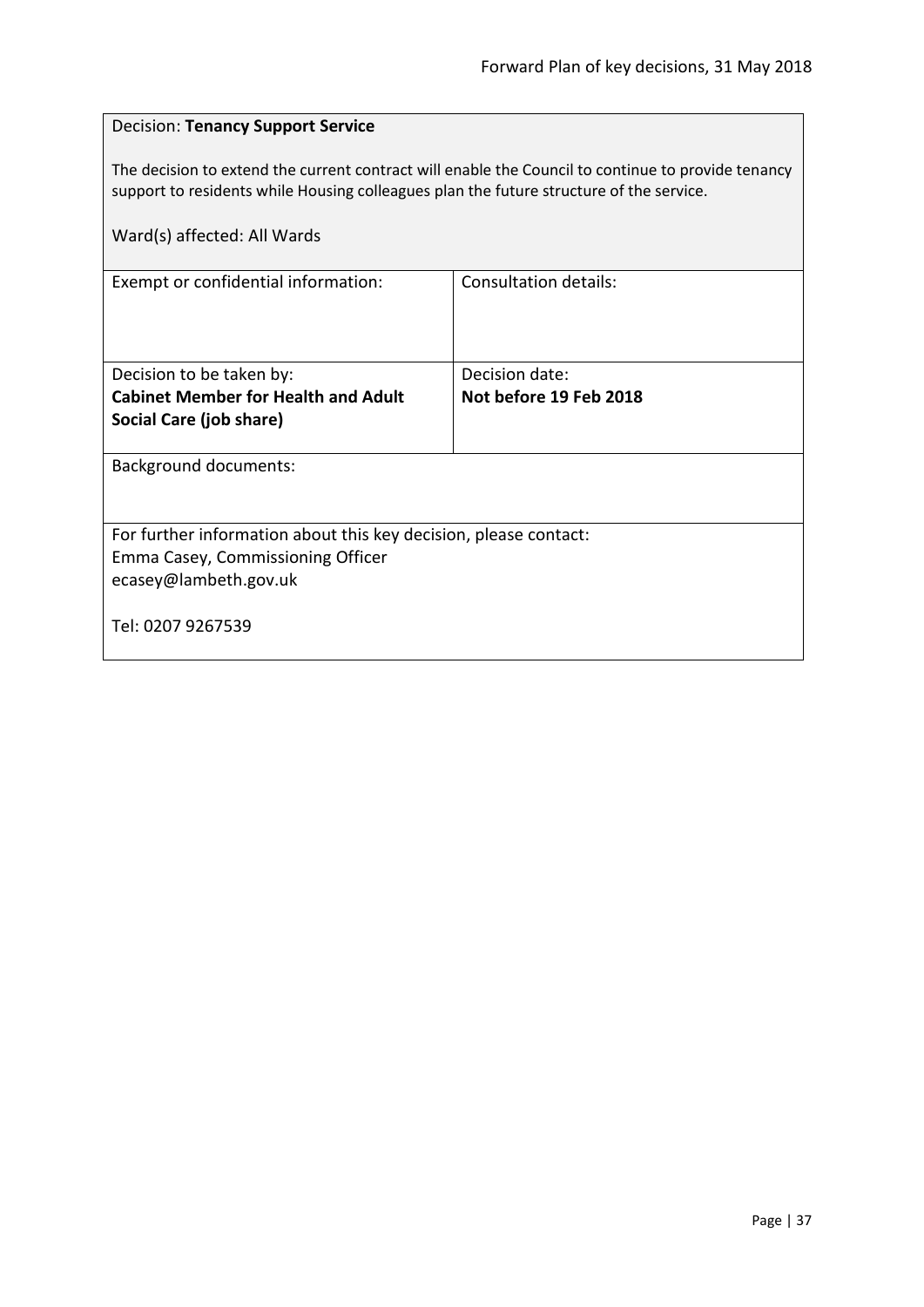<span id="page-37-0"></span>

| Decision: Vulnerable Adults' Pathway                                                                                                                                                                         |                        |  |
|--------------------------------------------------------------------------------------------------------------------------------------------------------------------------------------------------------------|------------------------|--|
| The decision to extend the current contracts will enable the Council to continue to<br>provide supported housing to vulnerable rough sleepers and single homeless people in<br>Lambeth.<br>Ward(s) affected: |                        |  |
| <b>Consultation details:</b><br>Exempt or confidential information:                                                                                                                                          |                        |  |
|                                                                                                                                                                                                              |                        |  |
| Decision to be taken by:                                                                                                                                                                                     | Decision date:         |  |
| <b>Cabinet Member for Health and Adult</b>                                                                                                                                                                   | Not before 19 Feb 2018 |  |
| Social Care (job share)                                                                                                                                                                                      |                        |  |
| <b>Background documents:</b>                                                                                                                                                                                 |                        |  |
|                                                                                                                                                                                                              |                        |  |
| For further information about this key decision, please contact:                                                                                                                                             |                        |  |
| Emma Casey, Commissioning Officer                                                                                                                                                                            |                        |  |
| ecasey@lambeth.gov.uk                                                                                                                                                                                        |                        |  |
| Tel: 0207 9267539                                                                                                                                                                                            |                        |  |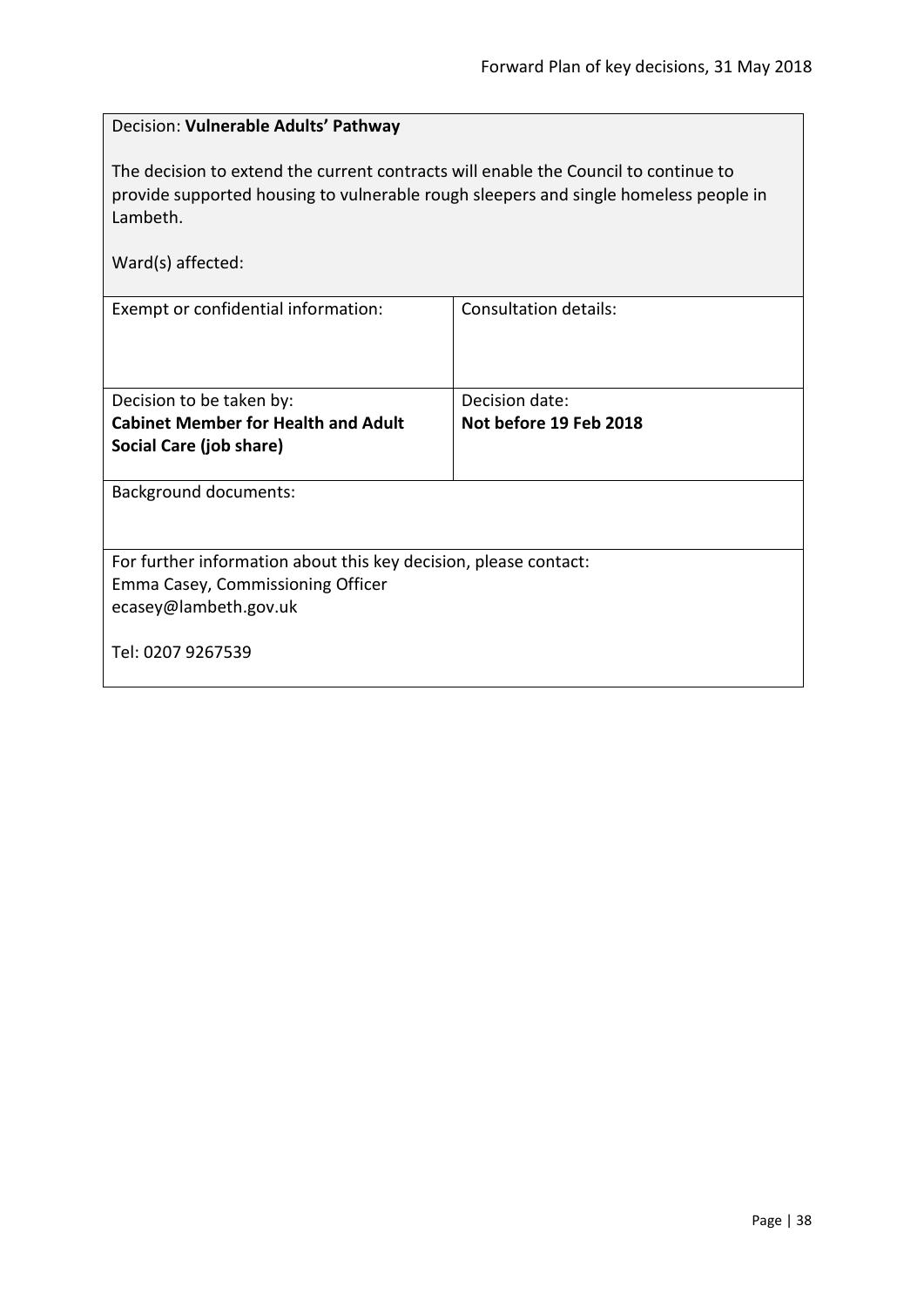## <span id="page-38-0"></span>Decision: **Care and Support at Extra Care Housing Schemes**

The care and support contract at two extra care schemes will be tendered through a Restricted Tender process.

The resulting contract length will be two years plus a potential extension of one year.

The value of the current contract is £825,000 per year.

| Exempt or confidential information:                              | Consultation details:  |  |
|------------------------------------------------------------------|------------------------|--|
|                                                                  |                        |  |
|                                                                  |                        |  |
| Decision to be taken by:                                         | Decision date:         |  |
| <b>Cabinet Member for Health and Adult</b>                       | Not before 23 Apr 2018 |  |
| Social Care (job share)                                          |                        |  |
|                                                                  |                        |  |
| <b>Background documents:</b>                                     |                        |  |
|                                                                  |                        |  |
|                                                                  |                        |  |
| For further information about this key decision, please contact: |                        |  |
| Helen Bolger, Strategic Commissioning Manager                    |                        |  |
|                                                                  |                        |  |
| 3rd Floor, Phoenix House                                         |                        |  |
| Tel: 020 7926 2724                                               |                        |  |
|                                                                  |                        |  |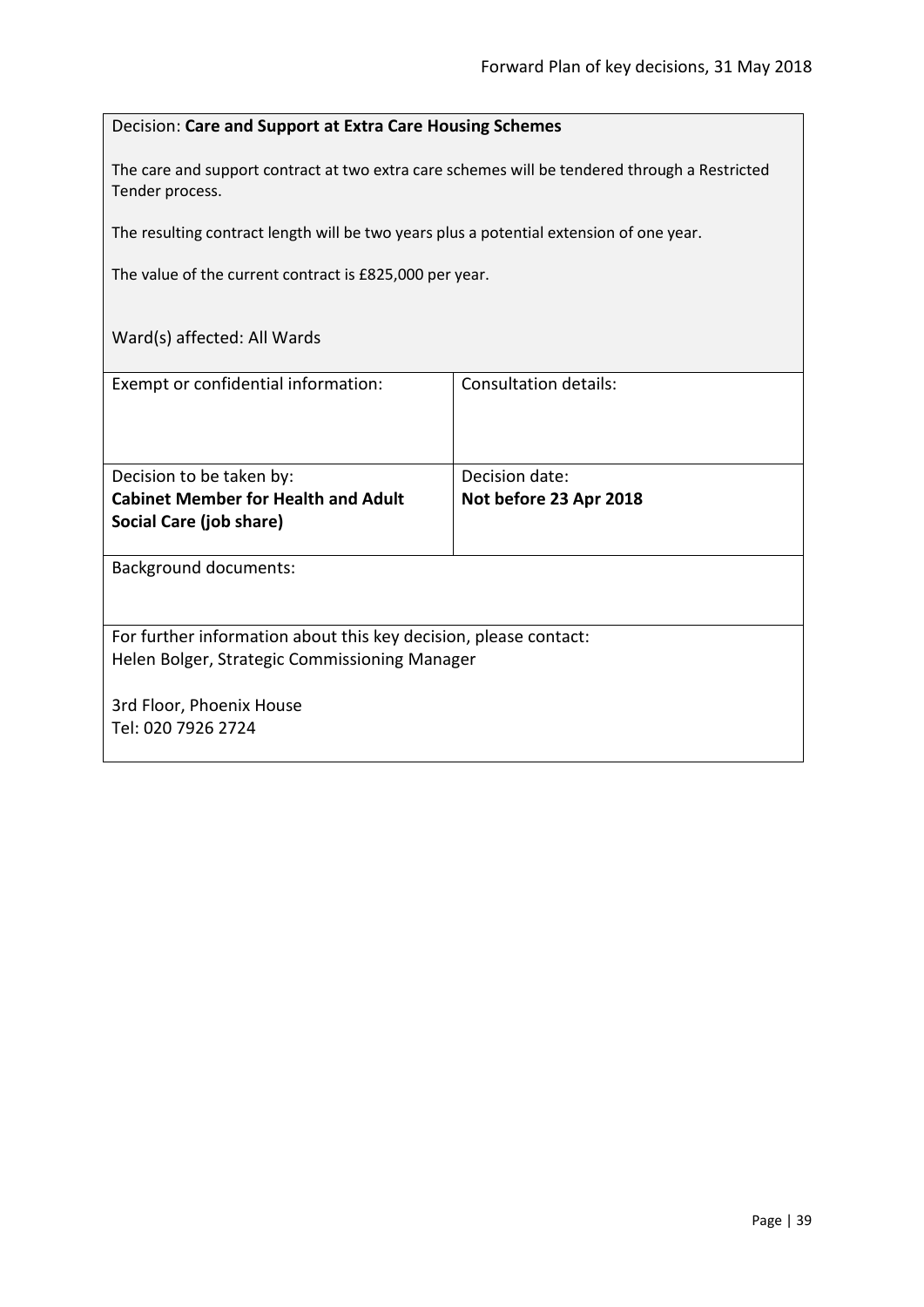<span id="page-39-0"></span>Decision: **s75 partnership agreement with NHS Lambeth Clinical Commissioning Group**

Councils and Clinical Commissioning Groups are required under s75 of the NHS Act 2006 to have formal agreements in place that set out how they share resources and commission services. The proposed agreement will support integrated commissioning arrangements and the Living Well Network Alliance and will run from July 2018 to March 2025

| Exempt or confidential information:                              | Consultation details:  |
|------------------------------------------------------------------|------------------------|
| Decision to be taken by:                                         | Decision date:         |
| <b>Cabinet Member for Health and Adult</b>                       | Not before 11 Jun 2018 |
| Social Care (job share)                                          |                        |
| <b>Background documents:</b>                                     |                        |
| For further information about this key decision, please contact: |                        |
| Moira McGrath, Director of Strategy and Commissioning Adults     |                        |
| moira.mcgrath@nhs.net                                            |                        |
| Tel: 0203 049 4481                                               |                        |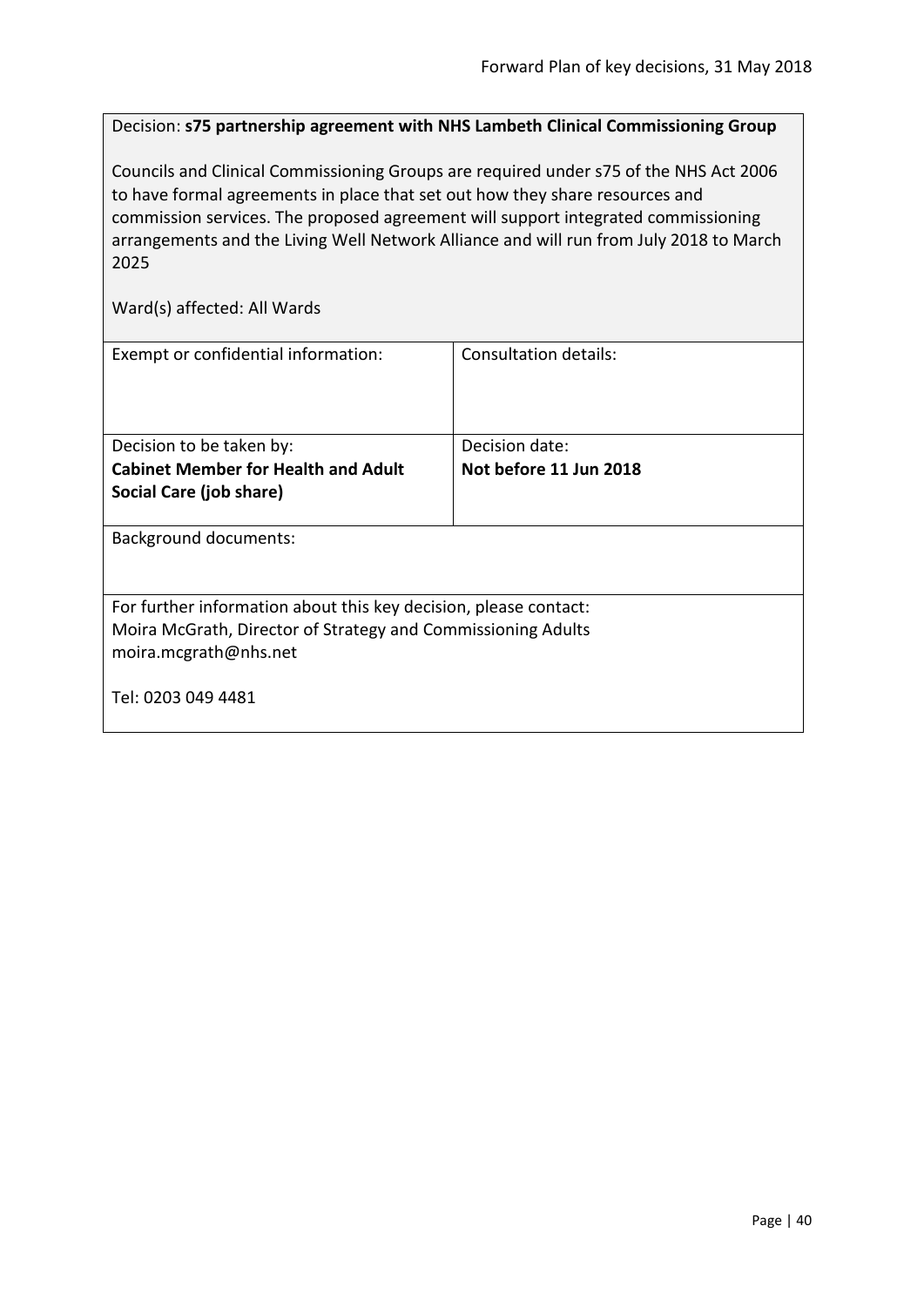# <span id="page-40-0"></span>Decision: **Public Health Services**

Approval to increase the value of the Council's contract with SH:24 to provide online sexual health testing, to allow increased access to the service for Lewisham and Southwark residents during the period 1st April to 30th June 2018.

There is no additional financial contribution from LB Lambeth.

| Exempt or confidential information:                              | Consultation details:                                                                |
|------------------------------------------------------------------|--------------------------------------------------------------------------------------|
|                                                                  |                                                                                      |
|                                                                  |                                                                                      |
|                                                                  |                                                                                      |
|                                                                  |                                                                                      |
| Decision to be taken by:                                         | Decision date:                                                                       |
| <b>Cabinet Member for Health and Adult</b>                       | Not before 11 Jun 2018                                                               |
| Social Care (job share)                                          |                                                                                      |
|                                                                  |                                                                                      |
|                                                                  |                                                                                      |
| <b>Background documents:</b>                                     |                                                                                      |
|                                                                  |                                                                                      |
|                                                                  |                                                                                      |
| For further information about this key decision, please contact: |                                                                                      |
|                                                                  |                                                                                      |
|                                                                  | Emily Newell, Commissioning Officer, Strategy & Commissioning: Housing & Communities |
| ENewell@lambeth.gov.uk                                           |                                                                                      |
| <b>Phoenix House</b>                                             |                                                                                      |
| Tel: 0207 926 0973                                               |                                                                                      |
|                                                                  |                                                                                      |
|                                                                  |                                                                                      |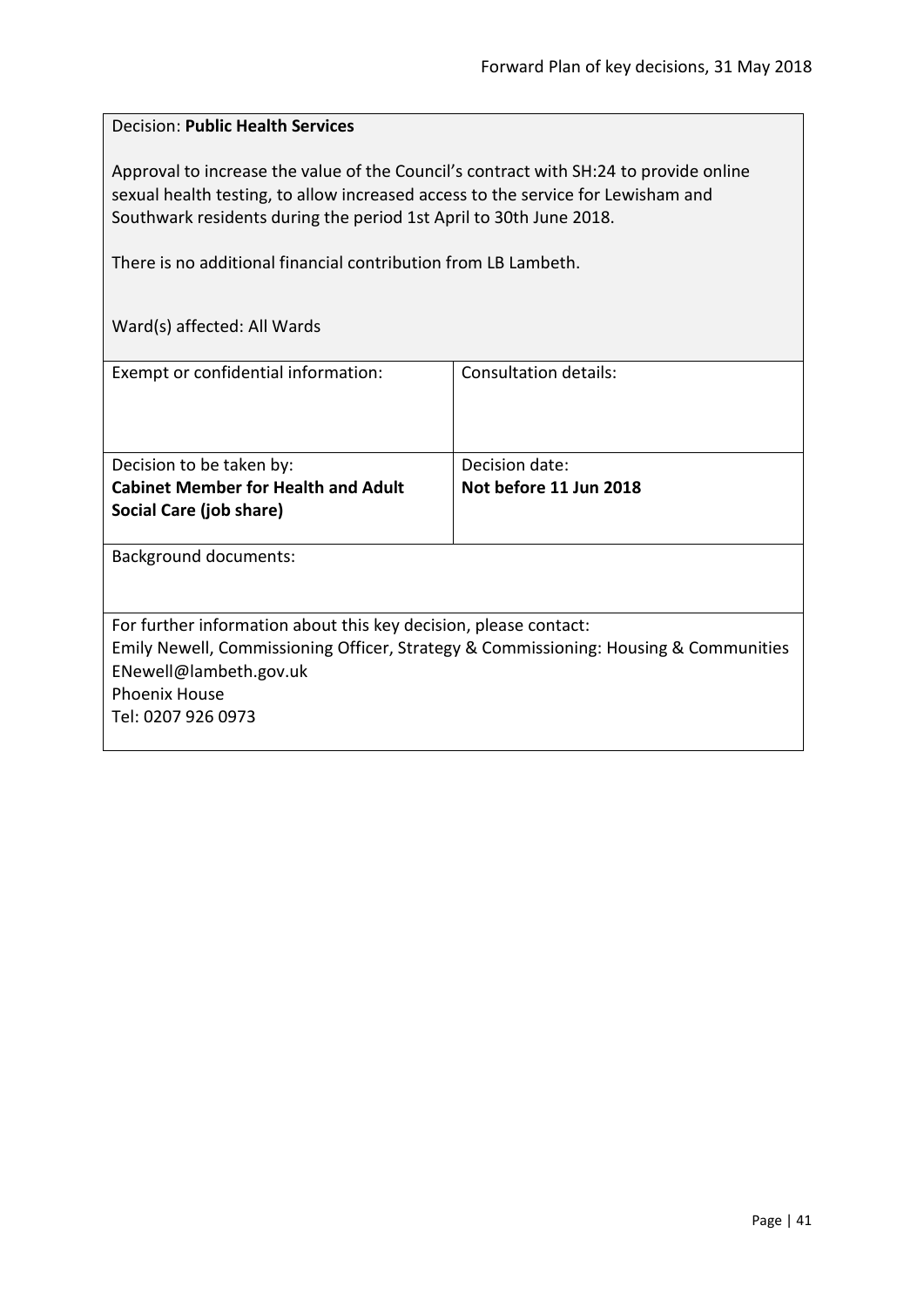<span id="page-41-0"></span>

| Decision: Contract extension request for Mental Health Adult Social care floating<br>support; supported accommodation services and the Living Well Partnership (LWP). |                              |  |
|-----------------------------------------------------------------------------------------------------------------------------------------------------------------------|------------------------------|--|
| This report proposes an 18 month extension to Cyrenians Ltd supported housing contract                                                                                |                              |  |
| for users who have mental health issues                                                                                                                               |                              |  |
| Ward(s) affected: All Wards                                                                                                                                           |                              |  |
| Exempt or confidential information:                                                                                                                                   | <b>Consultation details:</b> |  |
|                                                                                                                                                                       |                              |  |
| Decision to be taken by:                                                                                                                                              | Decision date:               |  |
| <b>Cabinet Member for Health and Adult</b>                                                                                                                            | Not before 11 Jun 2018       |  |
| Social Care (job share)                                                                                                                                               |                              |  |
| <b>Background documents:</b>                                                                                                                                          |                              |  |
|                                                                                                                                                                       |                              |  |
| For further information about this key decision, please contact:                                                                                                      |                              |  |
| Brent Withers, Strategy and Commissioning Manager                                                                                                                     |                              |  |
| Bwithers@lambeth.gov.uk                                                                                                                                               |                              |  |
| <b>Phoenix House</b>                                                                                                                                                  |                              |  |
| Tel: 020 7926 7513                                                                                                                                                    |                              |  |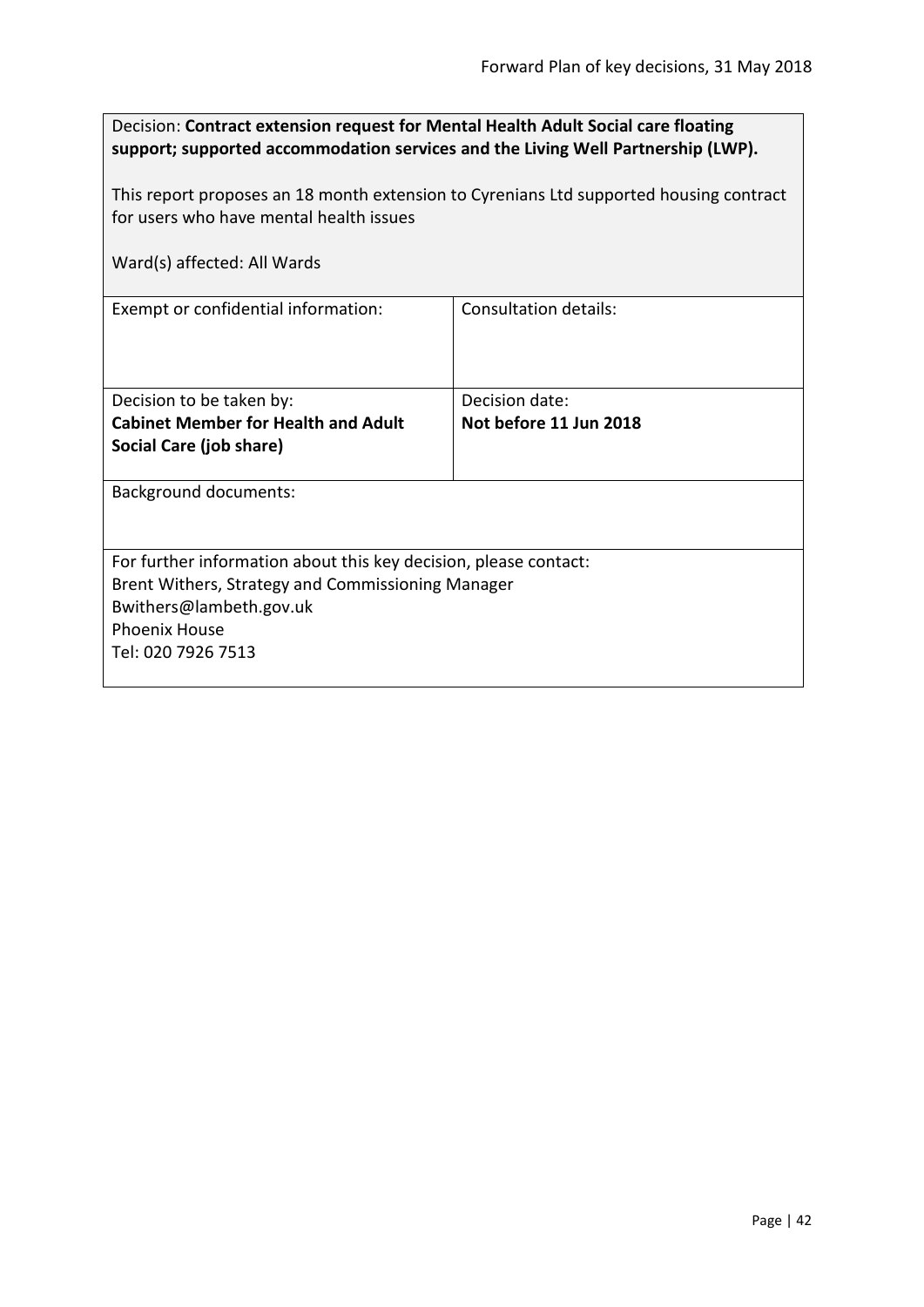<span id="page-42-0"></span>

| Decision: Development Options Appraisal - Fenwick Estate                                                                                                                                                                          |                                                                                                                                                                                                                                                                                                                                            |  |
|-----------------------------------------------------------------------------------------------------------------------------------------------------------------------------------------------------------------------------------|--------------------------------------------------------------------------------------------------------------------------------------------------------------------------------------------------------------------------------------------------------------------------------------------------------------------------------------------|--|
| To approve the opportunity sites in Fenwick estate as the location for offsite affordable<br>housing provision by Sainsbury/TfL<br>Ward(s) affected: Larkhall                                                                     |                                                                                                                                                                                                                                                                                                                                            |  |
| Exempt or confidential information:                                                                                                                                                                                               | <b>Consultation details:</b><br>Resident participation in the project will be<br>designed in close liaison with the TRA. A<br>communications plan will be developed by<br>the project team involving drop in,<br>newsletters, events etc to engage with<br>residents and coproduce a project plan.<br>Local residents and ward councillors |  |
| Decision to be taken by:                                                                                                                                                                                                          | Decision date:                                                                                                                                                                                                                                                                                                                             |  |
| <b>Cabinet Member for Planning and</b><br>Investment                                                                                                                                                                              | Not before 26 Jun 2015                                                                                                                                                                                                                                                                                                                     |  |
| <b>Background documents:</b>                                                                                                                                                                                                      |                                                                                                                                                                                                                                                                                                                                            |  |
| For further information about this key decision, please contact:<br>Lesley Johnson, Consultant, Strategic Housing, Regeneration & Communities<br>Ljohnson3@lambeth.gov.uk<br>International House, 7th Floor<br>Tel: 020 7926 7125 |                                                                                                                                                                                                                                                                                                                                            |  |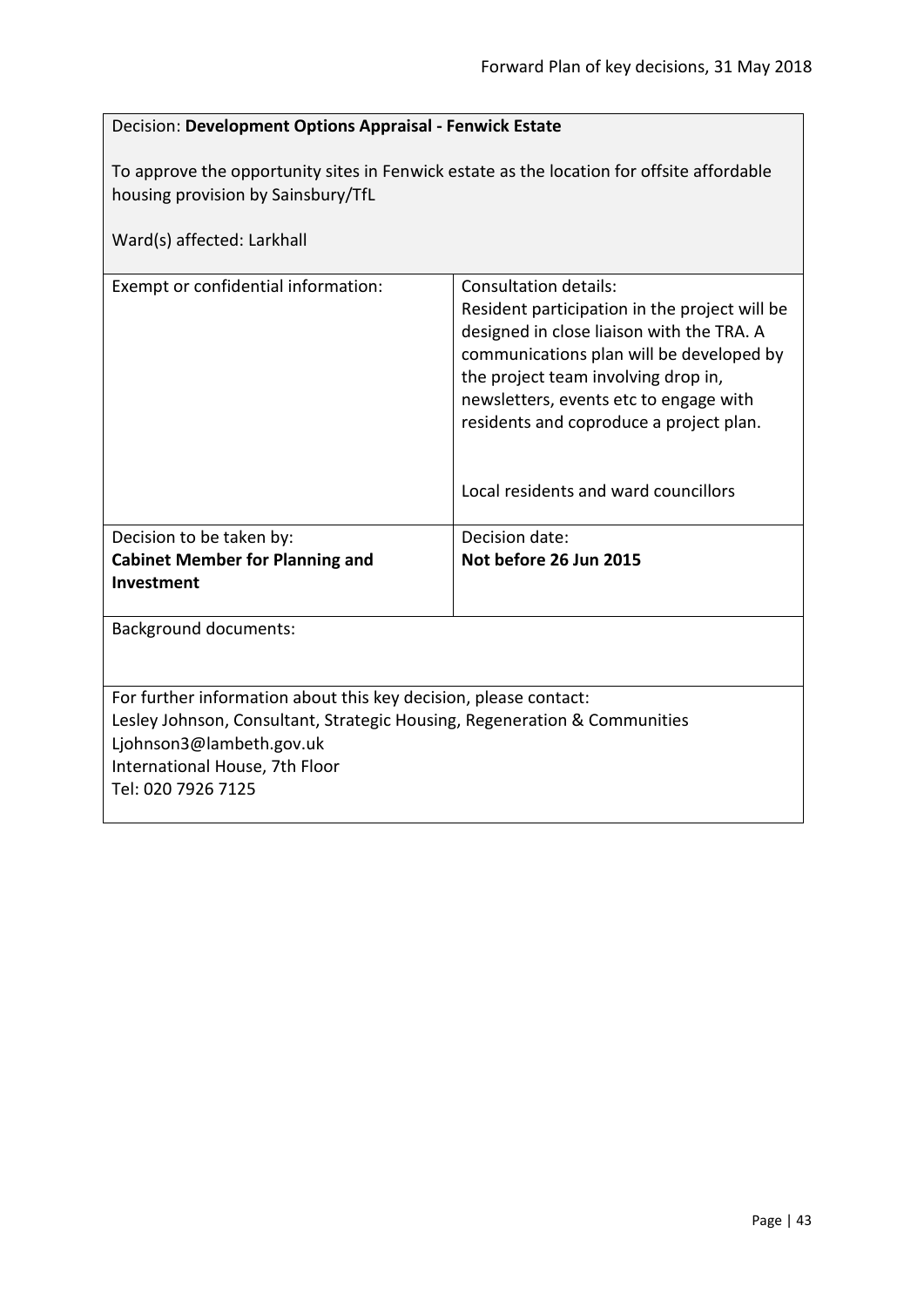<span id="page-43-0"></span>Decision: **Recommended CIL Allocation for the Stockwell, Vassall, Larkhall Co-operative Local Investment Plan (CLIP)**

To agree allocation of the Community Infrastructure Levy (CIL) to support the delivery of priorities identified in the Co-operative Local Investment Plan (CLIP) for Stockwell, Vassall and Larkhall (SVL).

Priorities in the plan will delivered by relevant services leads subject to project and funding approval through the Council's usual decision making processes and schemes of delegation.

Ward(s) affected: Larkhall; Stockwell; Vassall

| Exempt or confidential information:                              | Consultation details:  |
|------------------------------------------------------------------|------------------------|
| Decision to be taken by:                                         | Decision date:         |
| <b>Cabinet Member for Planning and</b>                           | Not before 22 May 2017 |
| <b>Investment</b>                                                |                        |
| <b>Background documents:</b>                                     |                        |
| For further information about this key decision, please contact: |                        |
| Trisha Boland, Co-operative Council Implementation Lead          |                        |
| TBoland@lambeth.gov.uk                                           |                        |
| <b>Hambrook House</b>                                            |                        |
| Tel: 020 7926 3481                                               |                        |
|                                                                  |                        |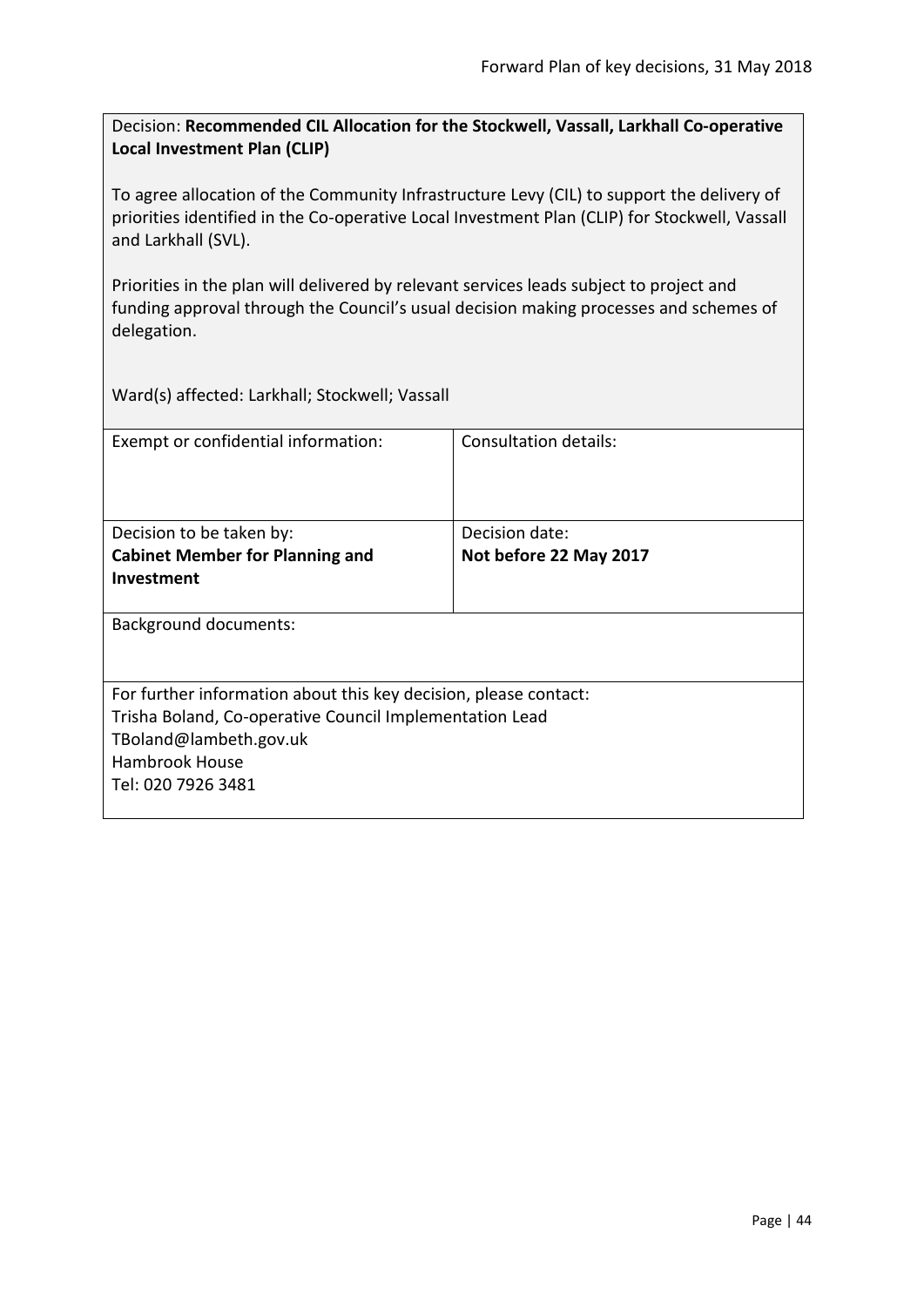<span id="page-44-0"></span>

| Decision: Transforming Waterloo (Waterloo Roundabout) Regeneration Project                                                                                                                                                    |                        |  |
|-------------------------------------------------------------------------------------------------------------------------------------------------------------------------------------------------------------------------------|------------------------|--|
| Ward(s) affected: Bishop's                                                                                                                                                                                                    |                        |  |
| Exempt or confidential information:                                                                                                                                                                                           | Consultation details:  |  |
| Decision to be taken by:                                                                                                                                                                                                      | Decision date:         |  |
| <b>Cabinet Member for Planning and</b>                                                                                                                                                                                        | Not before 17 Jul 2017 |  |
| Investment                                                                                                                                                                                                                    |                        |  |
| <b>Background documents:</b>                                                                                                                                                                                                  |                        |  |
| For further information about this key decision, please contact:<br>Sandra Roebuck, Director - Growth, Planning and Employment<br>SRoebuck@lambeth.gov.uk<br>Blue Star House, London Borough of Lambeth<br>Tel: 020 7926 2594 |                        |  |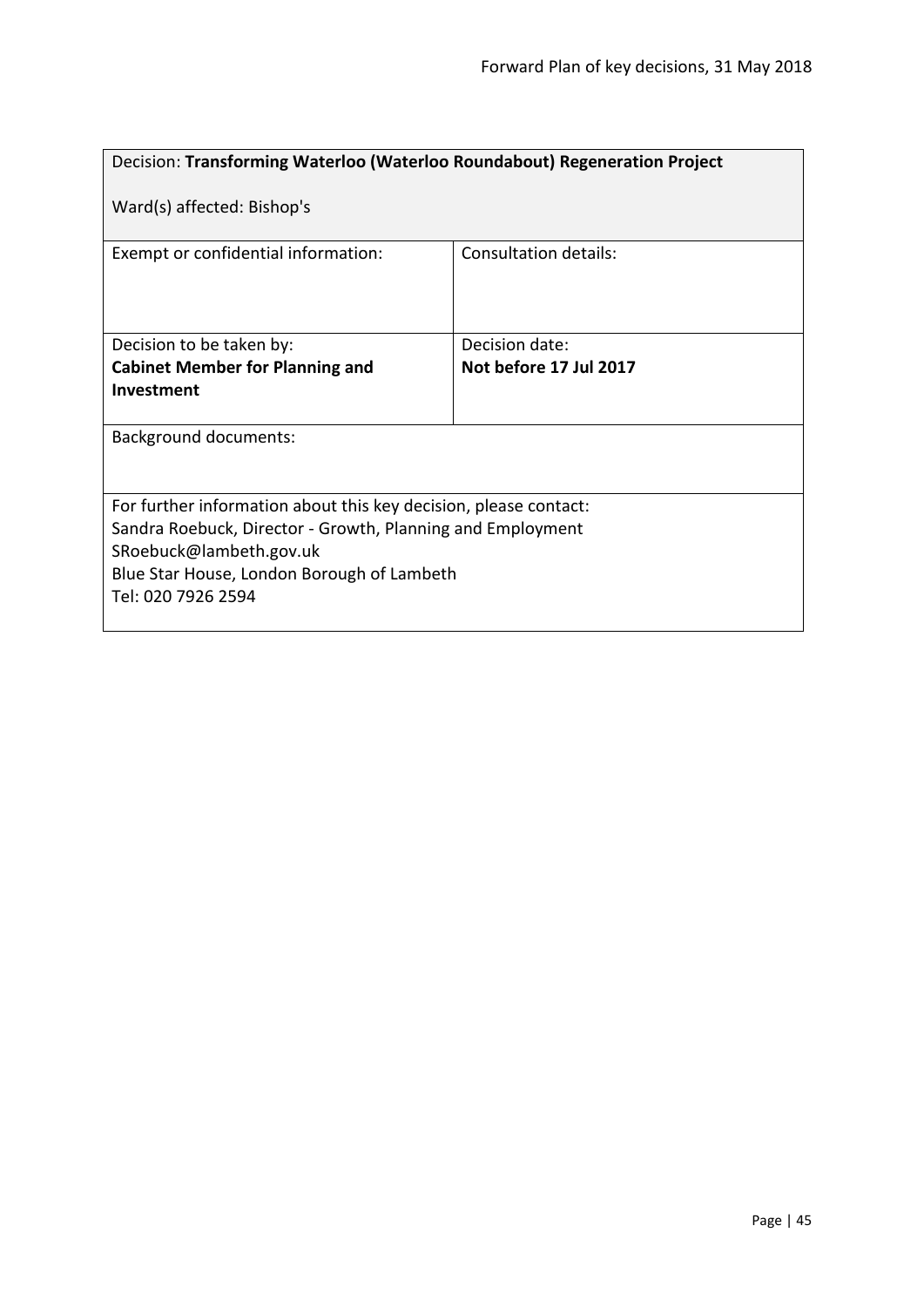<span id="page-45-0"></span>

| Decision: Redevelopment of 114 - 118 Lower Marsh                                                                                                              |                              |  |
|---------------------------------------------------------------------------------------------------------------------------------------------------------------|------------------------------|--|
| to agreed that the Council owned site at $114 - 118$ Lower Marsh be redeveloped as a<br>mixed use retail and office led scheme.<br>Ward(s) affected: Bishop's |                              |  |
| Exempt or confidential information:                                                                                                                           | <b>Consultation details:</b> |  |
|                                                                                                                                                               |                              |  |
| Decision to be taken by:                                                                                                                                      | Decision date:               |  |
| <b>Cabinet Member for Planning and</b>                                                                                                                        | Not before 26 Sep 2017       |  |
| Investment                                                                                                                                                    |                              |  |
| <b>Background documents:</b>                                                                                                                                  |                              |  |
|                                                                                                                                                               |                              |  |
| For further information about this key decision, please contact:                                                                                              |                              |  |
| Sandra Roebuck, Director - Growth, Planning and Employment                                                                                                    |                              |  |
| SRoebuck@lambeth.gov.uk                                                                                                                                       |                              |  |
| Blue Star House, London Borough of Lambeth<br>Tel: 020 7926 2594                                                                                              |                              |  |
|                                                                                                                                                               |                              |  |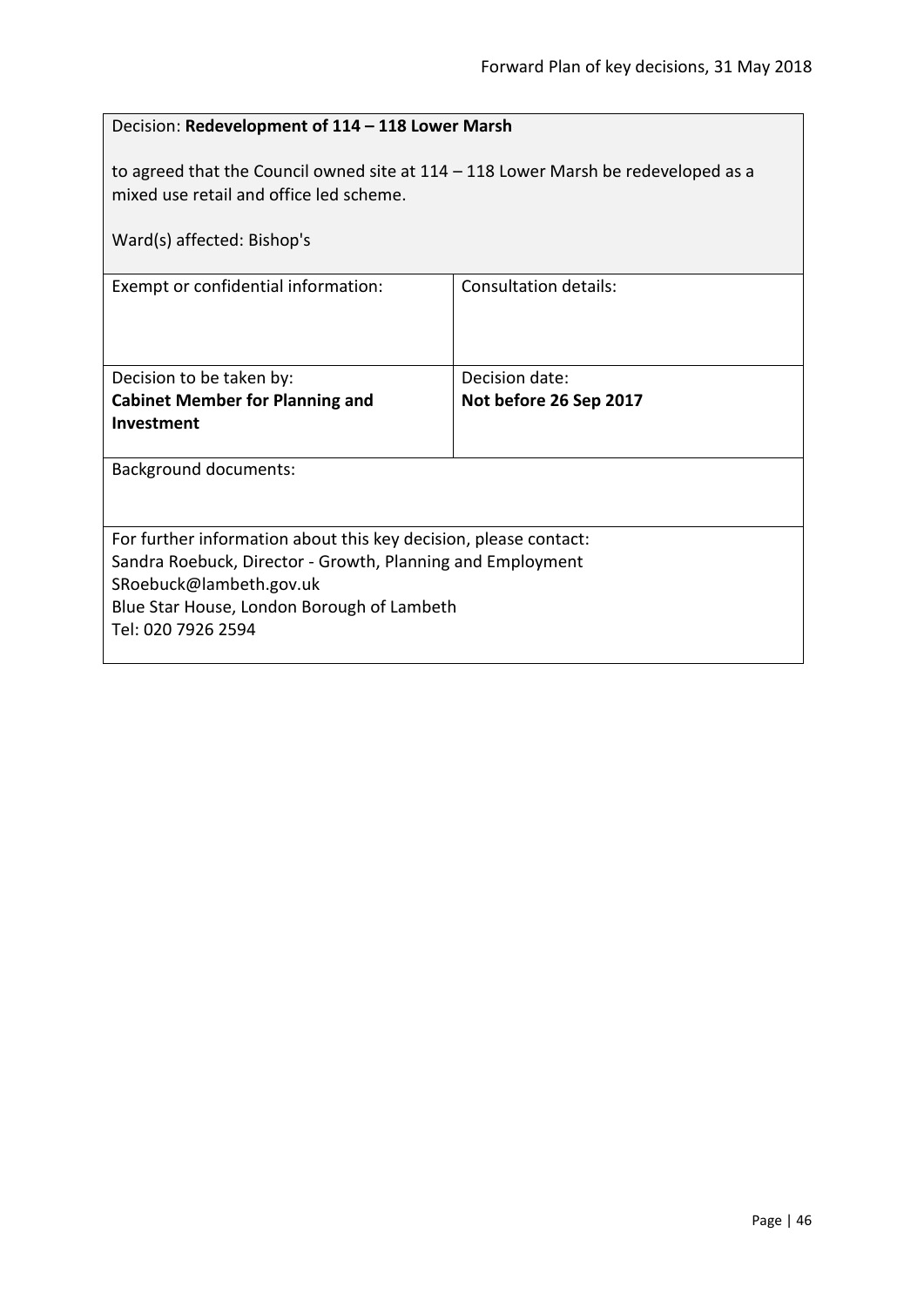# <span id="page-46-0"></span>Decision: **Conversion of Brixton Recreation Centre storage space to work space**

To approve the reuse and letting of the storage space at Brixton Recreation Centre (off Beehive Place) and delegate authority to the Head of Strategic Property & Valuation Services to enter into an Agreement to Lease in the best interest of the council, subject to planning and listed building being grant for change of use and physical alterations.

#### Ward(s) affected: Coldharbour

| Exempt or confidential information:                              | <b>Consultation details:</b> |
|------------------------------------------------------------------|------------------------------|
|                                                                  |                              |
|                                                                  |                              |
|                                                                  |                              |
| Decision to be taken by:                                         | Decision date:               |
| <b>Cabinet Member for Planning and</b>                           | Not before 9 Oct 2017        |
| Investment                                                       |                              |
|                                                                  |                              |
| <b>Background documents:</b>                                     |                              |
|                                                                  |                              |
|                                                                  |                              |
| For further information about this key decision, please contact: |                              |
| Tom Bridgman                                                     |                              |
| tbridgman@lambeth.gov.uk                                         |                              |
|                                                                  |                              |
|                                                                  |                              |
|                                                                  |                              |
|                                                                  |                              |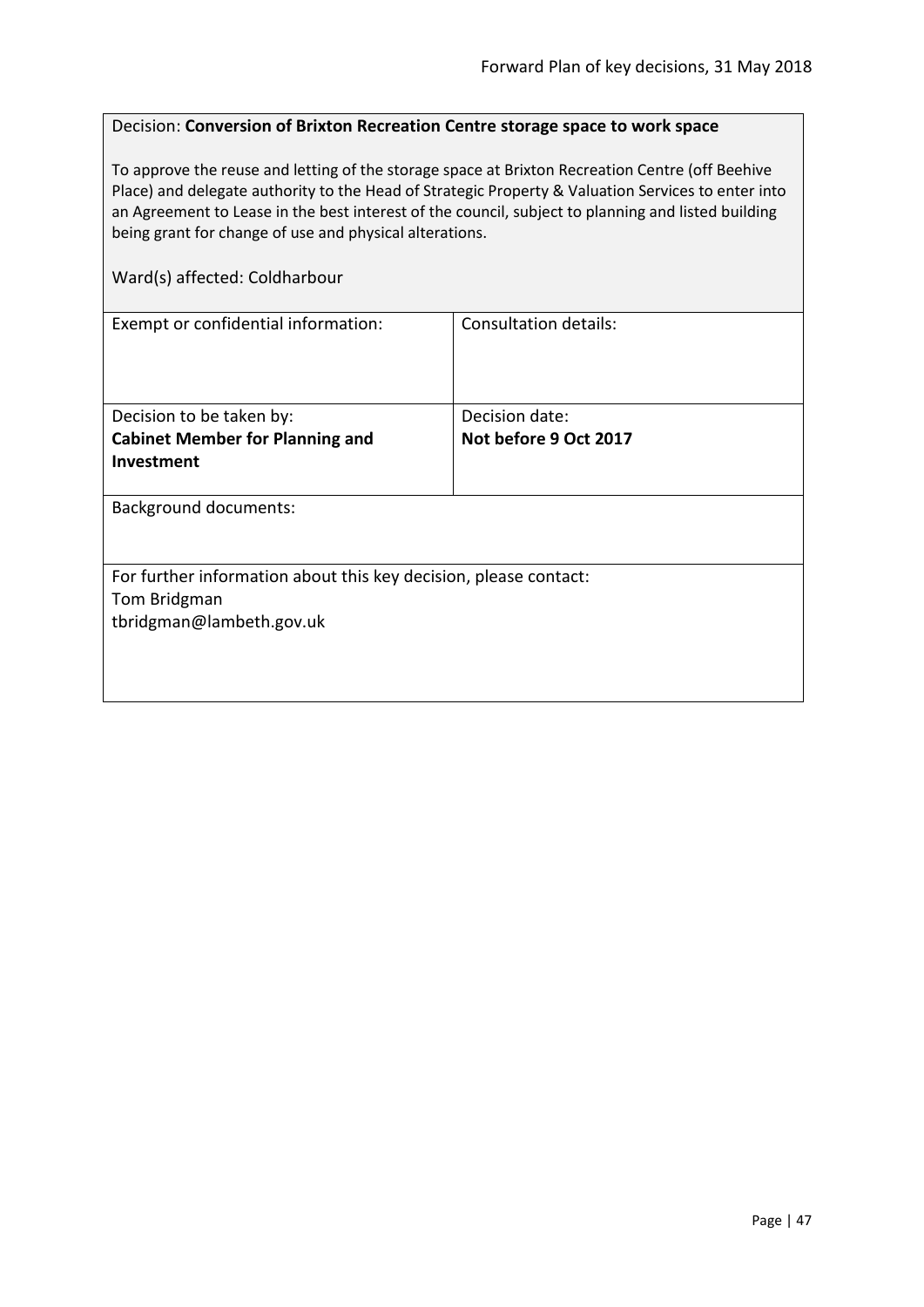### <span id="page-47-0"></span>Decision: **Oval and Prince's Co-operative Local Investment Plan**

To agree priorities for infrastructure investment in Oval and Prince's wards for the next five years. Priorities have been informed by public consultation from January to March 2017.

| Ward(s) affected: Oval; Prince's                                 |                       |  |
|------------------------------------------------------------------|-----------------------|--|
| Exempt or confidential information:                              | Consultation details: |  |
| Decision to be taken by:                                         | Decision date:        |  |
| <b>Cabinet Member for Planning and</b><br><b>Investment</b>      | Not before 9 Oct 2017 |  |
|                                                                  |                       |  |
| <b>Background documents:</b>                                     |                       |  |
|                                                                  |                       |  |
| For further information about this key decision, please contact: |                       |  |
| Trisha Boland, Co-operative Council Implementation Lead          |                       |  |
| TBoland@lambeth.gov.uk                                           |                       |  |
| <b>Hambrook House</b>                                            |                       |  |
| Tel: 020 7926 3481                                               |                       |  |
|                                                                  |                       |  |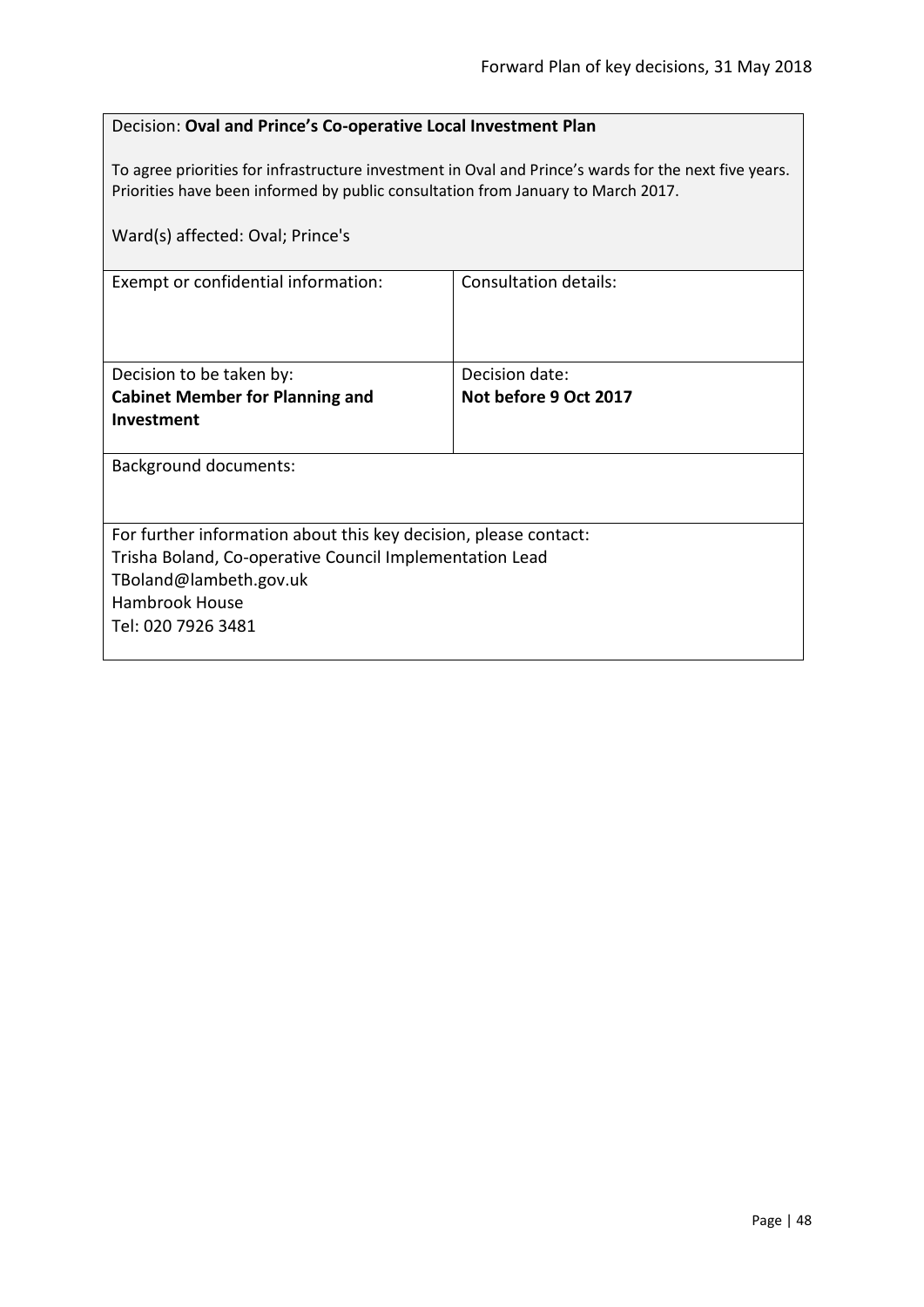<span id="page-48-0"></span>

| Decision: Future Use of International House                                                           |                              |  |
|-------------------------------------------------------------------------------------------------------|------------------------------|--|
| To consider the options and approve an approach to the future use of International House, SW9<br>7QE. |                              |  |
| Ward(s) affected: Coldharbour                                                                         |                              |  |
| Exempt or confidential information:                                                                   | <b>Consultation details:</b> |  |
| Decision to be taken by:                                                                              | Decision date:               |  |
| <b>Cabinet Member for Planning and</b>                                                                | Not before 18 Dec 2017       |  |
| Investment                                                                                            |                              |  |
| <b>Background documents:</b>                                                                          |                              |  |
|                                                                                                       |                              |  |
| For further information about this key decision, please contact:                                      |                              |  |
| Tom Bridgman                                                                                          |                              |  |
| tbridgman@lambeth.gov.uk                                                                              |                              |  |
|                                                                                                       |                              |  |
|                                                                                                       |                              |  |
|                                                                                                       |                              |  |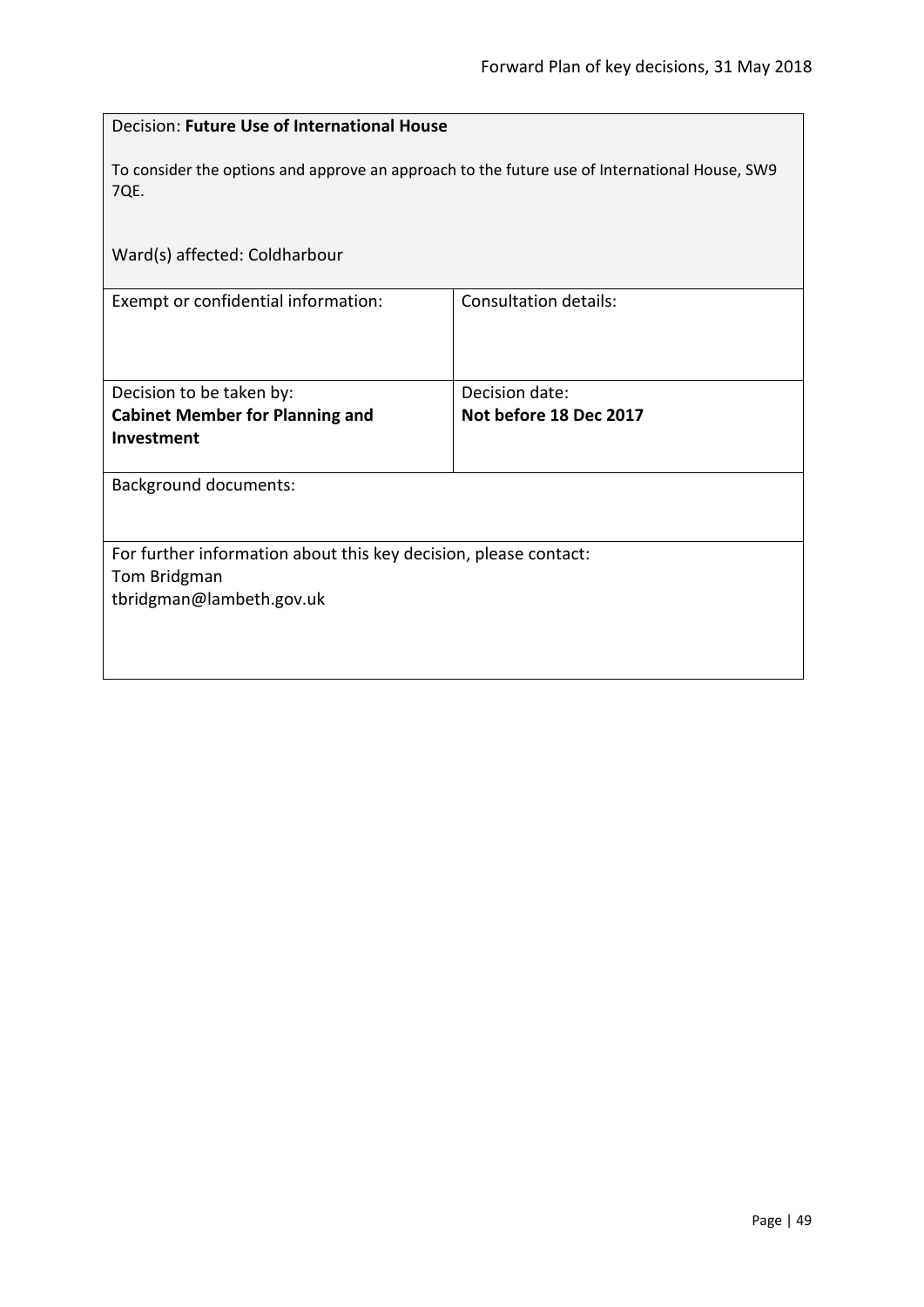#### <span id="page-49-0"></span>Decision: **Carmelita Centre and Orsett Street Lead Consultant Architect**

To appoint a Lead Consultant Architect for the Carmelita Centre and Orsett Street projects. This appointment will allow the progression of these projects – the architect will present several options for the developments, and after a decision is made will work on their further design.

#### Ward(s) affected: Prince's

| Exempt or confidential information:<br>Part exempt<br>Information relating to the financial or<br>business affairs of any particular person<br>(including the authority holding that<br>information) | Consultation details:  |
|------------------------------------------------------------------------------------------------------------------------------------------------------------------------------------------------------|------------------------|
|                                                                                                                                                                                                      |                        |
| Decision to be taken by:                                                                                                                                                                             | Decision date:         |
| <b>Cabinet Member for Planning and</b>                                                                                                                                                               | Not before 15 Jan 2018 |
| <b>Investment</b>                                                                                                                                                                                    |                        |
| <b>Background documents:</b>                                                                                                                                                                         |                        |
| For further information about this key decision, please contact:                                                                                                                                     |                        |
| Annabel Gray, Consultant Project Manager                                                                                                                                                             |                        |
| AGray@lambeth.gov.uk                                                                                                                                                                                 |                        |
|                                                                                                                                                                                                      |                        |
|                                                                                                                                                                                                      |                        |
|                                                                                                                                                                                                      |                        |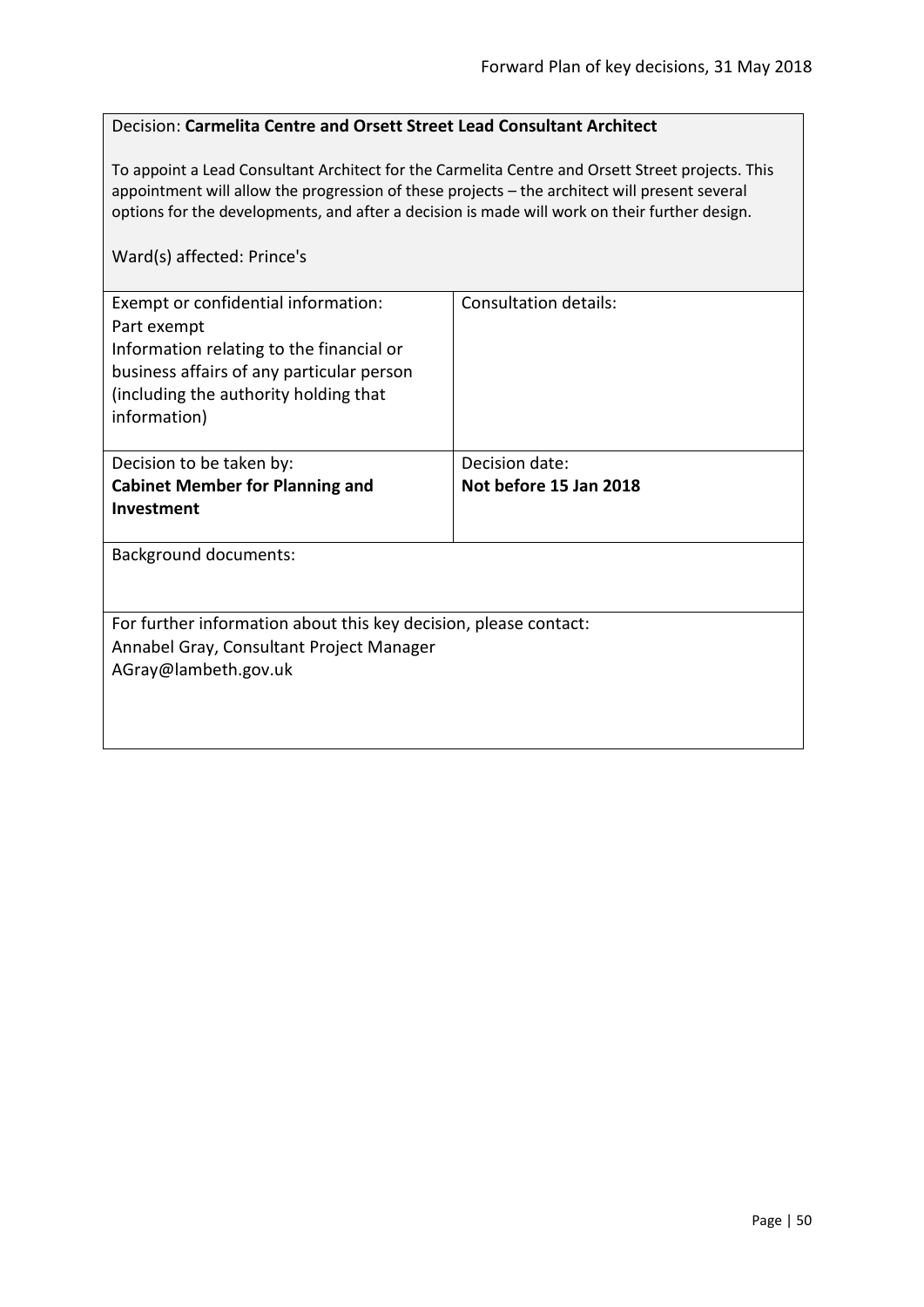<span id="page-50-0"></span>

| Decision: Keybridge House, Phase II Land, affordable housing subsidy                                                                                      |                |  |  |
|-----------------------------------------------------------------------------------------------------------------------------------------------------------|----------------|--|--|
| 1) To approve an investment of £2,050,000 towards the delivery of 13 intermediate rented<br>homes with within a development at Keybridge House, Vauxhall. |                |  |  |
| To agree the funding sources.<br>2)                                                                                                                       |                |  |  |
| Ward(s) affected: Oval                                                                                                                                    |                |  |  |
| Exempt or confidential information:<br><b>Consultation details:</b>                                                                                       |                |  |  |
| Decision to be taken by:                                                                                                                                  | Decision date: |  |  |
| <b>Cabinet Member for Planning and</b><br>Not before 19 Feb 2018<br>Investment                                                                            |                |  |  |
| <b>Background documents:</b>                                                                                                                              |                |  |  |
| For further information about this key decision, please contact:                                                                                          |                |  |  |
| Conor McDonagh, Delivery Lead - Regeneration<br>cmcdonagh@lambeth.gov.uk                                                                                  |                |  |  |
| 1st Floor, Phoenix House, 10 Wandsworth Road, London, SW8 2LL<br>Tel: 020 7926 5980                                                                       |                |  |  |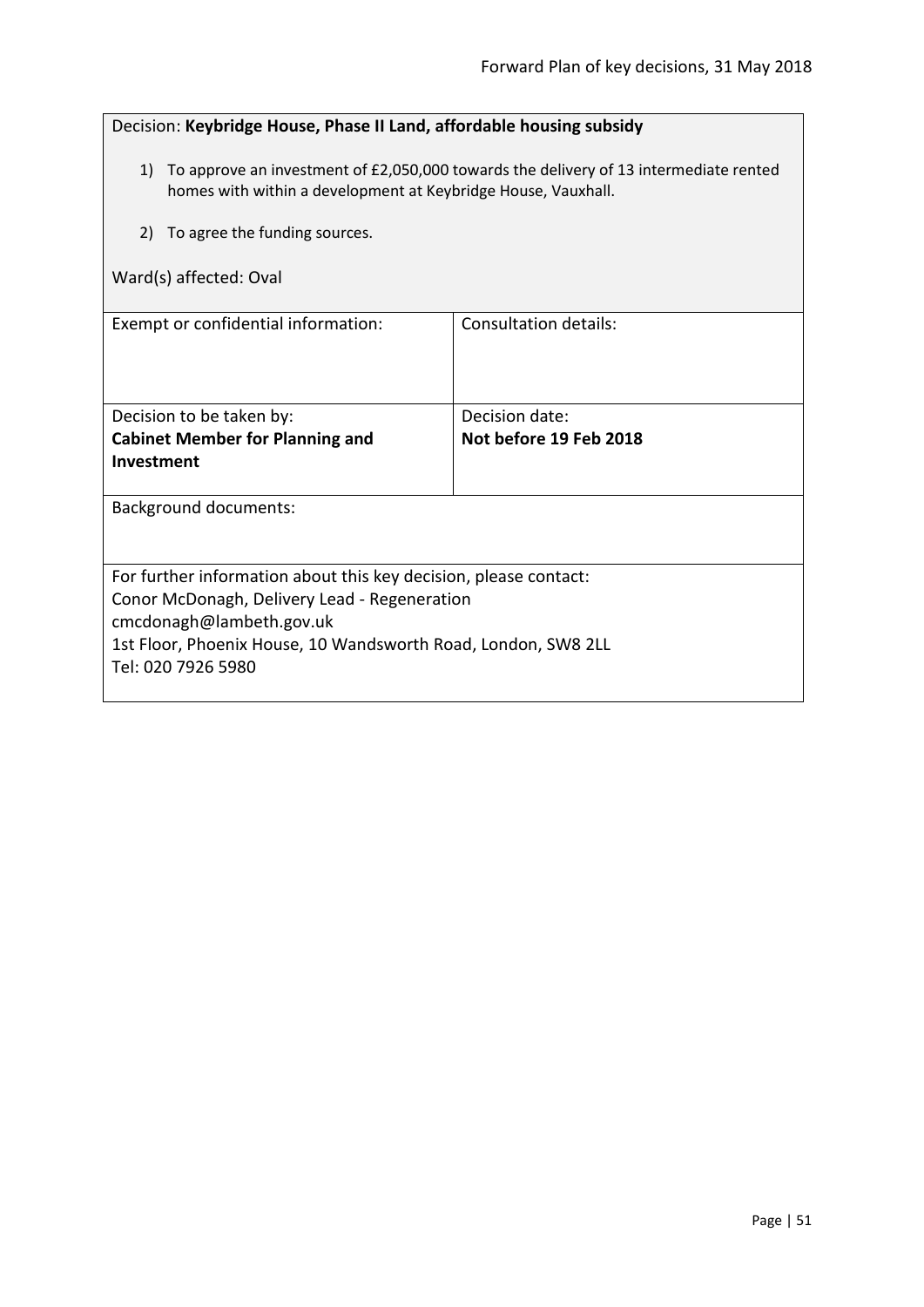<span id="page-51-0"></span>

| Decision: Norwood High Street site acquisition                                                                                                                                                                                                             |  |  |  |
|------------------------------------------------------------------------------------------------------------------------------------------------------------------------------------------------------------------------------------------------------------|--|--|--|
| To seek to acquire a site in Norwood High Street on the terms recommended within the<br>1.<br>decision report<br>To approve the procurement of additional commercial property and legal services to<br>2.<br>support the potential acquisition of the site |  |  |  |
| Ward(s) affected: Gipsy Hill                                                                                                                                                                                                                               |  |  |  |
| Consultation details:<br>Exempt or confidential information:                                                                                                                                                                                               |  |  |  |
| Decision date:<br>Decision to be taken by:<br>Not before 19 Feb 2018<br><b>Cabinet Member for Planning and</b><br>Investment                                                                                                                               |  |  |  |
| <b>Background documents:</b>                                                                                                                                                                                                                               |  |  |  |
| For further information about this key decision, please contact:<br>Conor McDonagh, Delivery Lead - Regeneration<br>cmcdonagh@lambeth.gov.uk<br>1st Floor, Phoenix House, 10 Wandsworth Road, London, SW8 2LL<br>Tel: 020 7926 5980                        |  |  |  |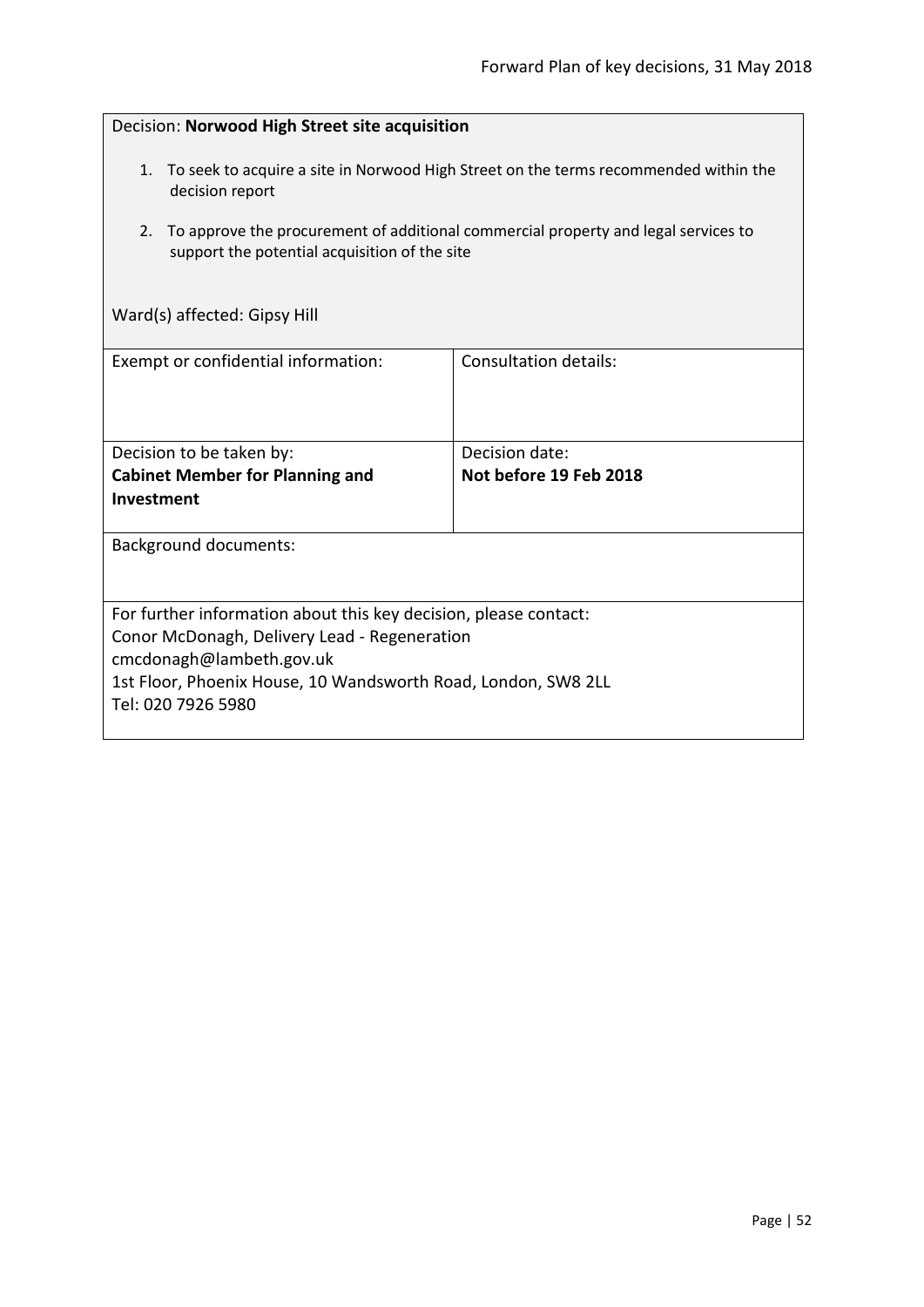<span id="page-52-0"></span>

| Decision: Westbury Estate St James Development Agreement                                                                                        |                              |  |
|-------------------------------------------------------------------------------------------------------------------------------------------------|------------------------------|--|
| Authority to enter into the Development Agreement with St James regarding the delivery of new<br>homes for Council rent on the Westbury Estate. |                              |  |
| Ward(s) affected: Clapham Town                                                                                                                  |                              |  |
| Exempt or confidential information:                                                                                                             | <b>Consultation details:</b> |  |
|                                                                                                                                                 |                              |  |
| Decision to be taken by:                                                                                                                        | Decision date:               |  |
| <b>Cabinet Member for Planning and</b>                                                                                                          | Not before 2 Apr 2018        |  |
| Investment                                                                                                                                      |                              |  |
| <b>Background documents:</b>                                                                                                                    |                              |  |
|                                                                                                                                                 |                              |  |
| For further information about this key decision, please contact:                                                                                |                              |  |
| Jed Young, Assistant Director Housing Regeneration                                                                                              |                              |  |
| JYoung1@lambeth.gov.uk                                                                                                                          |                              |  |
| Tel: 0207 926 3463                                                                                                                              |                              |  |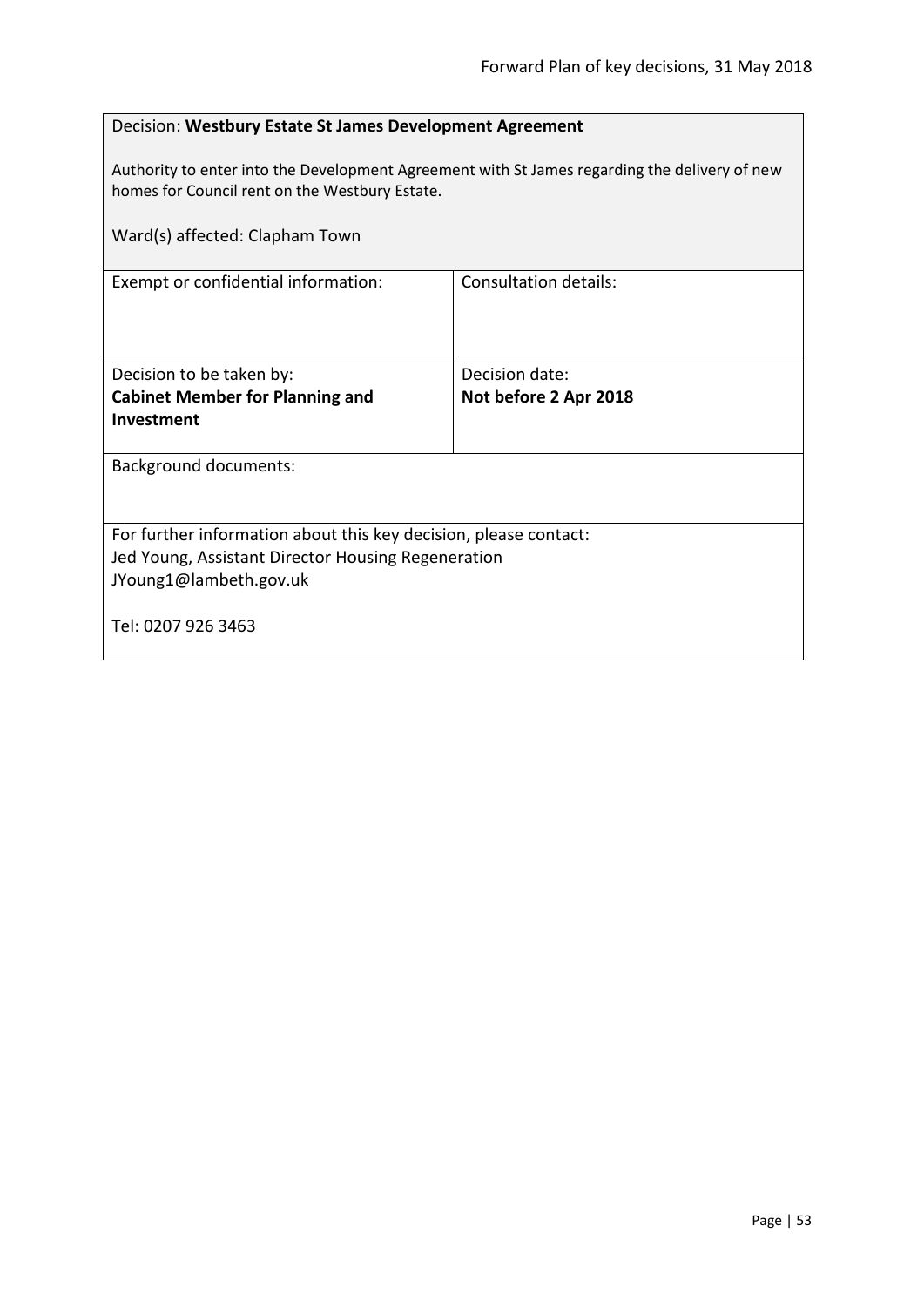<span id="page-53-0"></span>

| Decision: Grant of Retained Right to Buy Receipts to the Guinness Trust                                                                                                                                                                                                                                |                        |  |
|--------------------------------------------------------------------------------------------------------------------------------------------------------------------------------------------------------------------------------------------------------------------------------------------------------|------------------------|--|
| Approve the payment of £1.9m in Right to Buy receipts so as to reduce the rents levels of<br>33 Affordable Rented units to Housing Benefit Levels, for which the Council will have<br>nomination rights, as part of the regeneration of the Loughborough Park Estate.<br>Ward(s) affected: Coldharbour |                        |  |
| Consultation details:<br>Exempt or confidential information:                                                                                                                                                                                                                                           |                        |  |
|                                                                                                                                                                                                                                                                                                        |                        |  |
| Decision to be taken by:                                                                                                                                                                                                                                                                               | Decision date:         |  |
| <b>Cabinet Member for Planning and</b><br>Investment                                                                                                                                                                                                                                                   | Not before 16 Apr 2018 |  |
| <b>Background documents:</b>                                                                                                                                                                                                                                                                           |                        |  |
|                                                                                                                                                                                                                                                                                                        |                        |  |
| For further information about this key decision, please contact:                                                                                                                                                                                                                                       |                        |  |
| Andy Radice, Social Housing Liaison Manager<br>aradice@lambeth.gov.uk                                                                                                                                                                                                                                  |                        |  |
| <b>Hambrook House</b>                                                                                                                                                                                                                                                                                  |                        |  |
| Tel: 020 7926 3611                                                                                                                                                                                                                                                                                     |                        |  |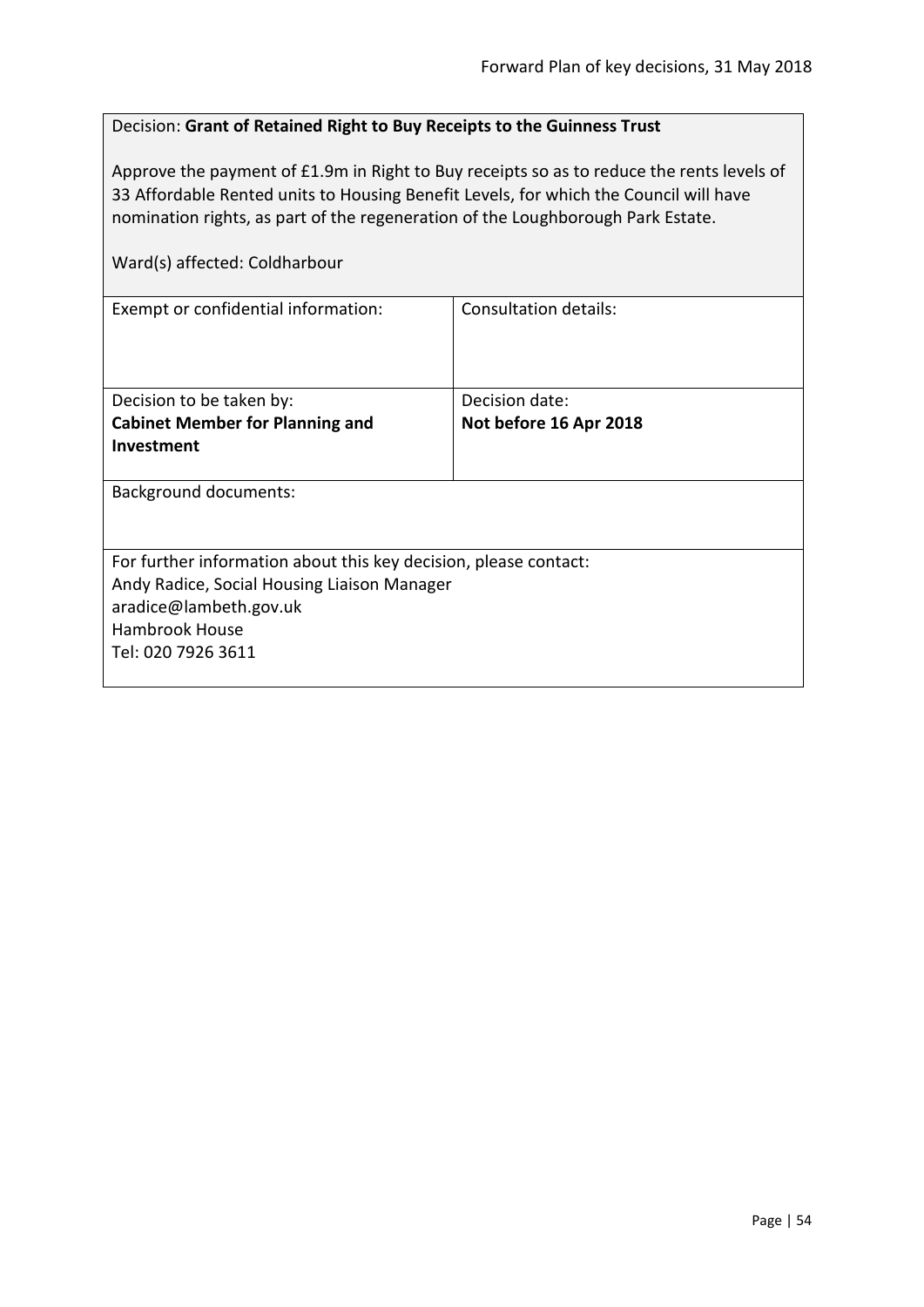<span id="page-54-0"></span>

| Decision: South Bank and Waterloo Neighbours (SoWN) draft neighbourhood plan<br>submission - legal compliance    |                       |  |
|------------------------------------------------------------------------------------------------------------------|-----------------------|--|
| To decide on the legal compliance of the draft neighbourhood plan and supporting<br>documents submitted by SoWN. |                       |  |
| Ward(s) affected: Bishop's; Prince's                                                                             |                       |  |
| Exempt or confidential information:                                                                              | Consultation details: |  |
| Decision to be taken by:                                                                                         | Decision date:        |  |
| <b>Cabinet Member for Planning and</b>                                                                           | 18 May 2018           |  |
| Investment                                                                                                       |                       |  |
| <b>Background documents:</b>                                                                                     |                       |  |
|                                                                                                                  |                       |  |
| For further information about this key decision, please contact:                                                 |                       |  |
| Catherine Carpenter, Delivery Lead - Planning Strategy and Policy                                                |                       |  |
| ccarpenter@lambeth.gov.uk                                                                                        |                       |  |
| 1st Floor, Phoenix House, 10 Wandsworth Road<br>Tel: 020 7926 1251                                               |                       |  |
|                                                                                                                  |                       |  |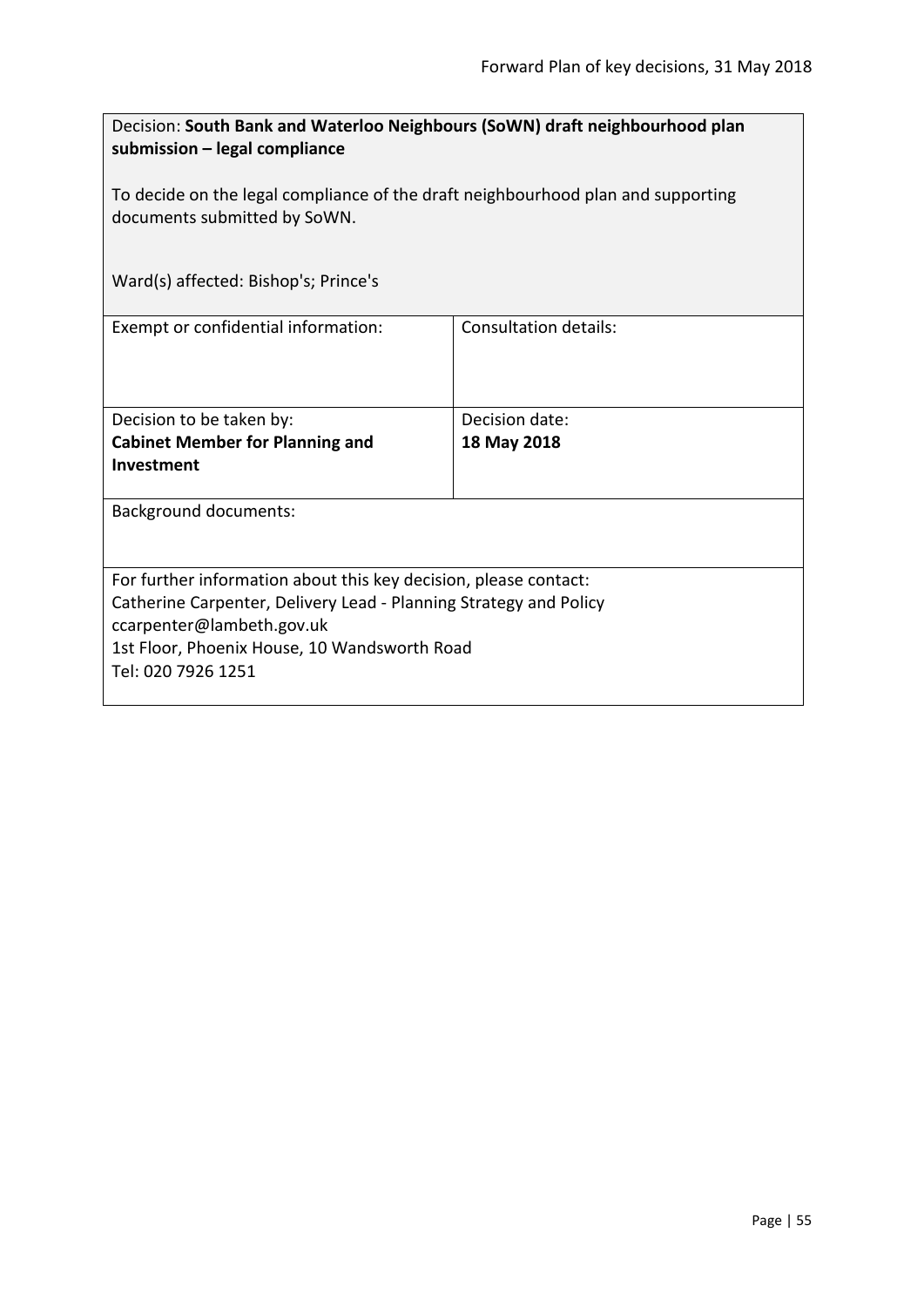<span id="page-55-0"></span>

| Decision: Basements Supplementary Planning Document (SPD)        |                              |  |
|------------------------------------------------------------------|------------------------------|--|
| To agree the basements SPD for consultation                      |                              |  |
| Ward(s) affected: All Wards                                      |                              |  |
| Exempt or confidential information:                              | <b>Consultation details:</b> |  |
|                                                                  |                              |  |
| Decision to be taken by:                                         | Decision date:               |  |
| <b>Cabinet Member for Planning and</b>                           | 1 Jun 2018                   |  |
| Investment                                                       |                              |  |
| <b>Background documents:</b>                                     |                              |  |
|                                                                  |                              |  |
| For further information about this key decision, please contact: |                              |  |
| Doug Black, Team Leader Conservation & Urban Design              |                              |  |
| DBlack1@lambeth.gov.uk                                           |                              |  |
| 1st floor, Phoenix House                                         |                              |  |
| Tel: 020 7926 4065                                               |                              |  |
|                                                                  |                              |  |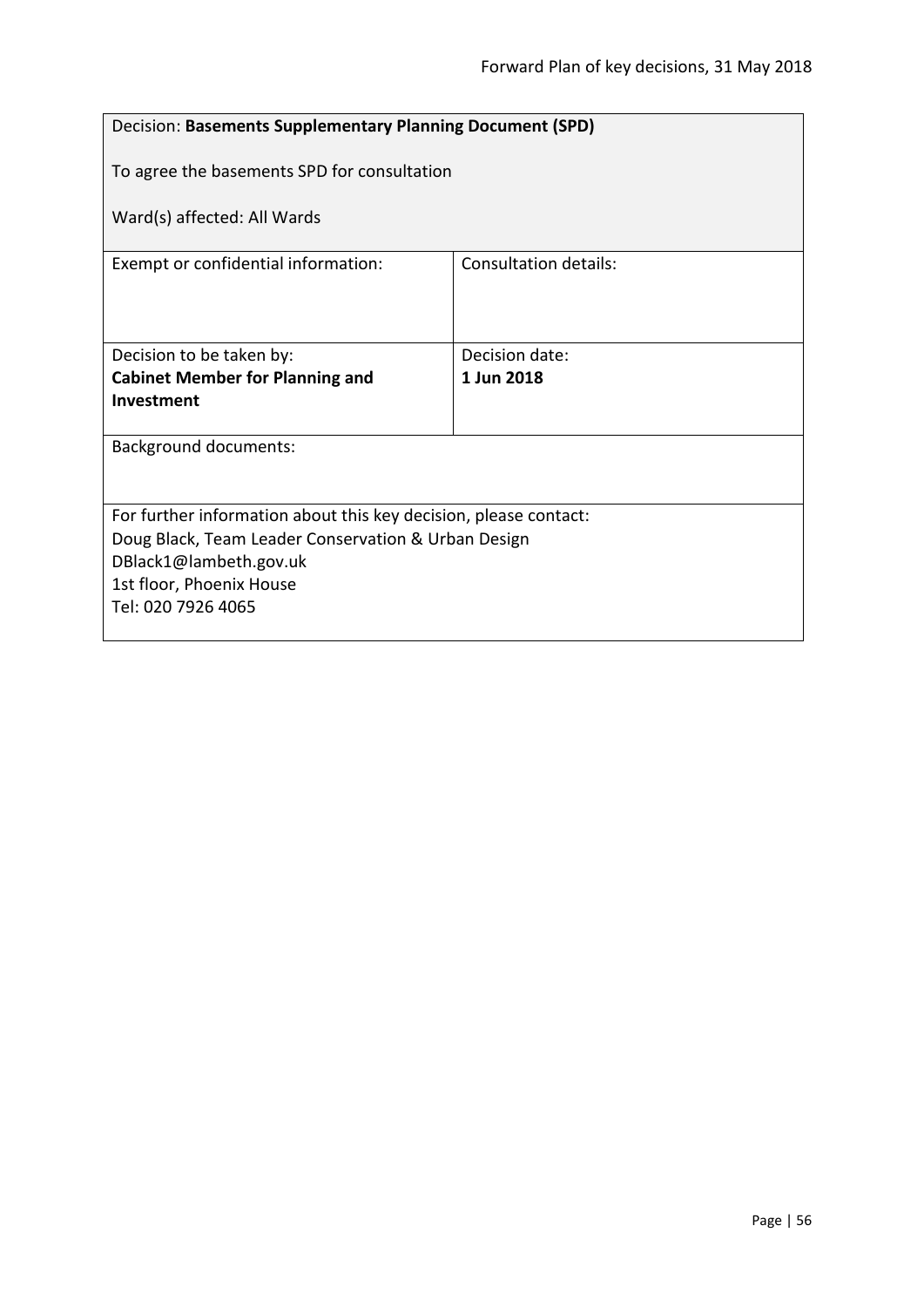# <span id="page-56-0"></span>Decision: **Approval of Proposed Amendments to the Regulation 123 List**

To amend Lambeth's Regulation 123 List as proposed in the public consultation as included in Appendix 4 to come into effect on the 1st of the month following the Cabinet Member decision.

| Ward(s) affected: All Wards                                      |                              |  |
|------------------------------------------------------------------|------------------------------|--|
| Exempt or confidential information:                              | <b>Consultation details:</b> |  |
| Decision to be taken by:                                         | Decision date:               |  |
| <b>Cabinet Member for Planning and</b>                           | 4 Jun 2018                   |  |
| Investment                                                       |                              |  |
| <b>Background documents:</b>                                     |                              |  |
| For further information about this key decision, please contact: |                              |  |
| Benny Clutario, S106 Programme Officer                           |                              |  |
| bclutario@lambeth.gov.uk                                         |                              |  |
|                                                                  |                              |  |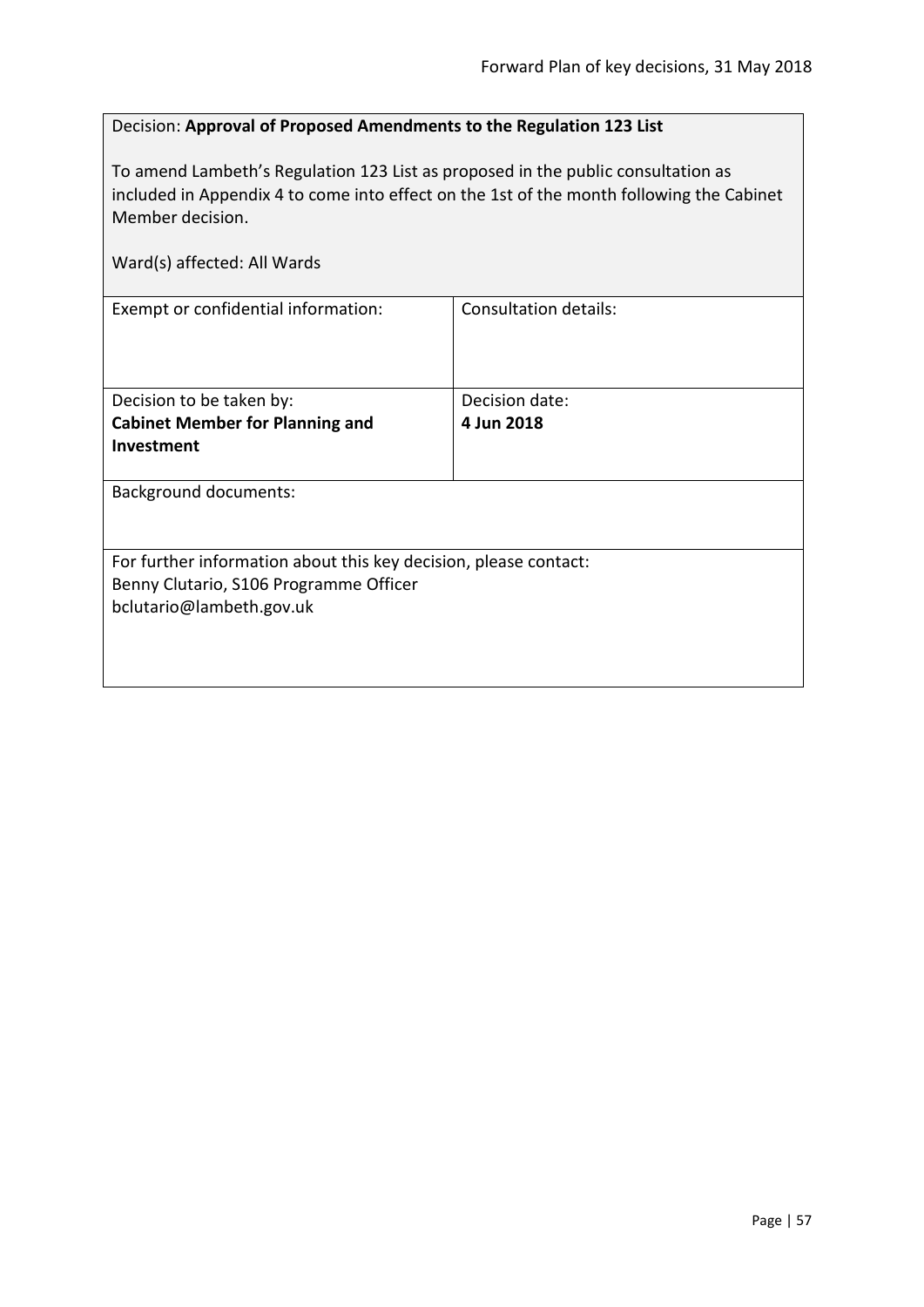# <span id="page-57-0"></span>Decision: **Waterloo Works! Community Enterprise Hub Facility**

To approve a capital investment valued at approximately £570,000 in order to enter into a grant agreement with the Greater London Authority as part of the Mayors Good Growth Fund award to build and operate a new community enterprise hub at the council owned 30 Wooten Street site for a period of approximately 5 years.

| Ward(s) affected: Bishop's                                       |                        |  |
|------------------------------------------------------------------|------------------------|--|
| Exempt or confidential information:                              | Consultation details:  |  |
|                                                                  |                        |  |
| Decision to be taken by:                                         | Decision date:         |  |
| <b>Cabinet Member for Planning and</b>                           | Not before 18 Jun 2018 |  |
| Investment                                                       |                        |  |
|                                                                  |                        |  |
| <b>Background documents:</b>                                     |                        |  |
|                                                                  |                        |  |
|                                                                  |                        |  |
| For further information about this key decision, please contact: |                        |  |
| lago Griffith, Project Officer                                   |                        |  |
| igriffith2@lambeth.gov.uk                                        |                        |  |
| Service Team House                                               |                        |  |
| Tel: 020 7926 8975                                               |                        |  |
|                                                                  |                        |  |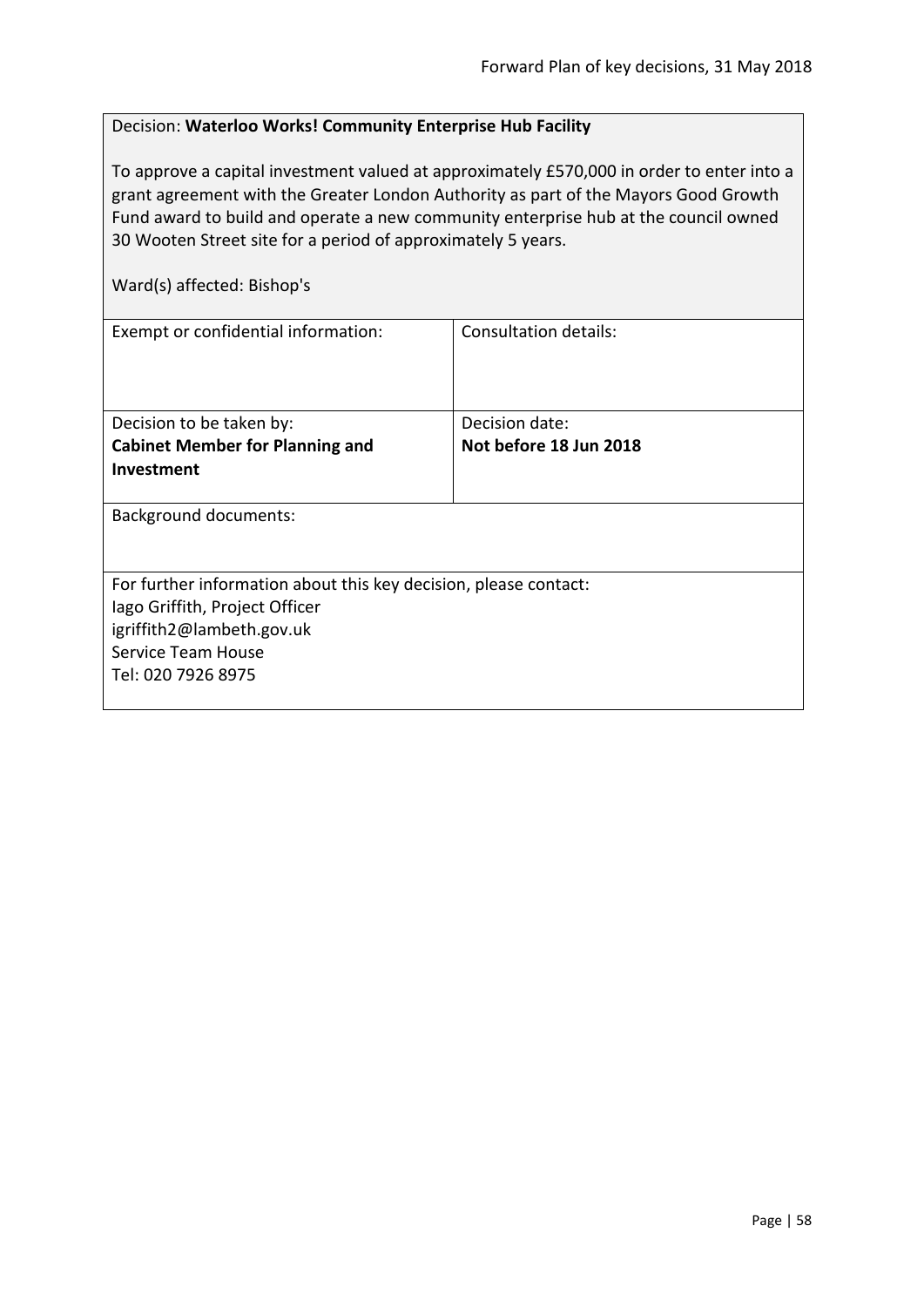# <span id="page-58-0"></span>Decision: **Advertising / Sponsorship Trial**

This report seeks approval for the Council to allow Community Partners to develop a concession agreement to explore income generation opportunities for the council from sponsorship of sites and structures in the borough.

|  | Ward(s) affected: All Wards |  |  |
|--|-----------------------------|--|--|
|--|-----------------------------|--|--|

| Exempt or confidential information:                              | Consultation details:  |  |
|------------------------------------------------------------------|------------------------|--|
|                                                                  |                        |  |
|                                                                  |                        |  |
|                                                                  |                        |  |
| Decision to be taken by:                                         | Decision date:         |  |
| <b>Cabinet Member for Equalities and Culture</b>                 | Not before 16 Jan 2017 |  |
|                                                                  |                        |  |
|                                                                  |                        |  |
| <b>Background documents:</b>                                     |                        |  |
|                                                                  |                        |  |
|                                                                  |                        |  |
| For further information about this key decision, please contact: |                        |  |
| Jo Phillips, Head of Strategic Business Development              |                        |  |
| JPhillips@lambeth.gov.uk                                         |                        |  |
| <b>Olive Morris House</b>                                        |                        |  |
| Tel: 020 7926 0473                                               |                        |  |
|                                                                  |                        |  |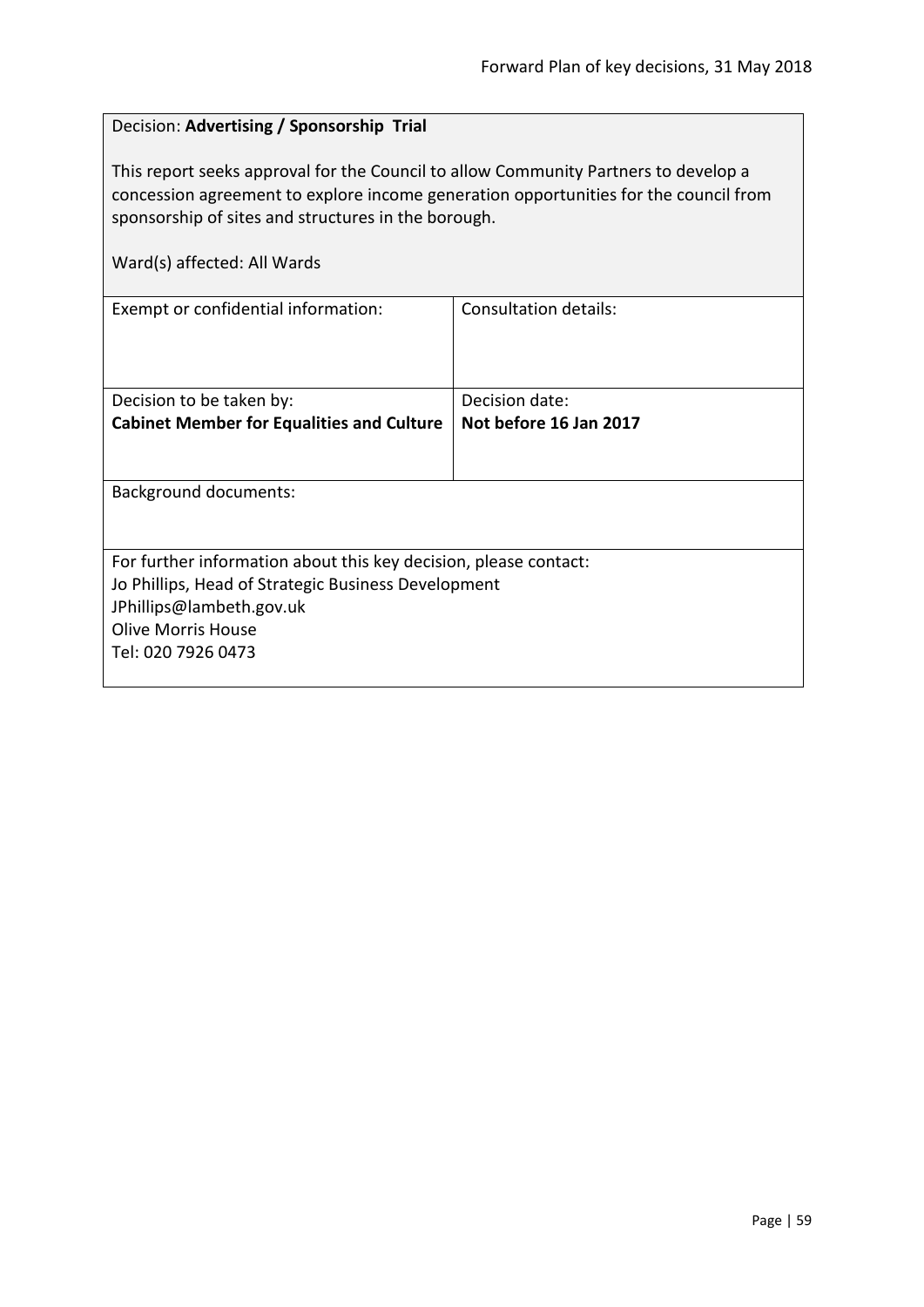### <span id="page-59-0"></span>Decision: **Proposal regarding the site at the former Clapham Old Library**

Following the acquisition of the property at 60 Orlando Road, the Council is proposing to work with Ipsus Developments and Omnibus Theatre to bring forward plans for a small scale redevelopment of the rear of the site, with the aim of creating a new asset, subject to further discussions with the planning department and formal consent, which will provide a sustainable revenue stream to the parties. The form of this joint venture is being discussed and it is anticipated that any works contracts will be under the OJEU threshold.

The Council wishes to engage with the above parties who will bring the local and commercial expertise to the venture. Ipsus Developments brought the opportunity to the Council and in recognition of their input to the process, it is proposed that the Council continues to utilise their significant local development expertise.

The Council also wishes to continue to work collaboratively with Omnibus to ensure the future of the building as a leading performance arts venue.

Ward(s) affected: Clapham Town

| Exempt or confidential information:                              | Consultation details:  |
|------------------------------------------------------------------|------------------------|
|                                                                  |                        |
|                                                                  |                        |
|                                                                  |                        |
|                                                                  |                        |
| Decision to be taken by:                                         | Decision date:         |
| <b>Cabinet Member for Equalities and Culture</b>                 | Not before 12 Jun 2017 |
|                                                                  |                        |
|                                                                  |                        |
|                                                                  |                        |
| <b>Background documents:</b>                                     |                        |
|                                                                  |                        |
|                                                                  |                        |
| For further information about this key decision, please contact: |                        |
| Sophie Linton, Head of Valuation and Strategic Property Services |                        |
| SLinton@lambeth.gov.uk                                           |                        |
|                                                                  |                        |
| 2nd Floor, Olive Morris House                                    |                        |
| Tel: 020 7926 6954                                               |                        |
|                                                                  |                        |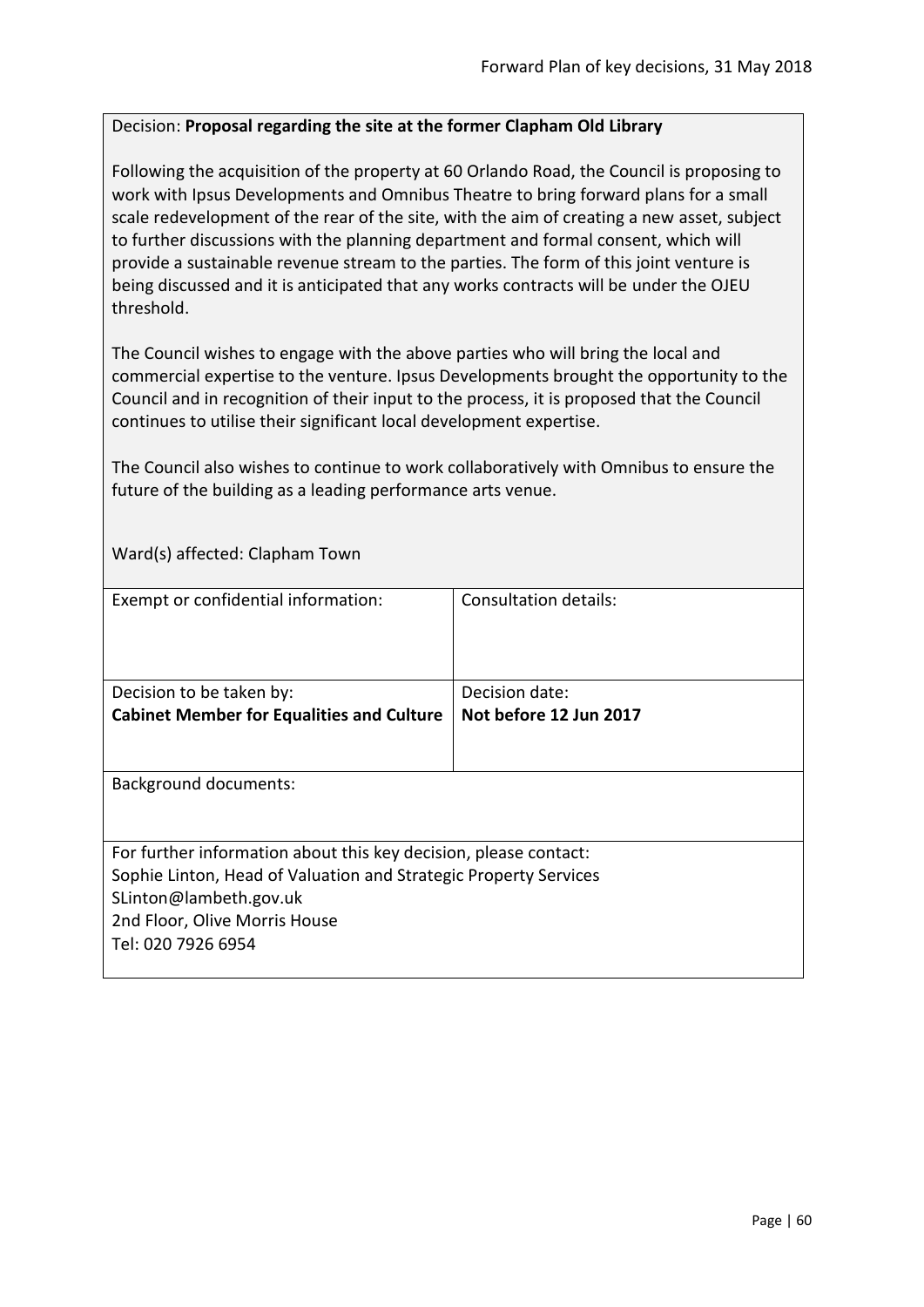# <span id="page-60-0"></span>Decision: **Contract Award – Carnegie Building**

Provision of fit-out works at Carnegie building to create a library, healthy living centre and gym.

Ward(s) affected: Herne Hill

| Exempt or confidential information:                                       | Consultation details:  |  |
|---------------------------------------------------------------------------|------------------------|--|
|                                                                           |                        |  |
|                                                                           |                        |  |
|                                                                           |                        |  |
| Decision to be taken by:                                                  | Decision date:         |  |
| <b>Cabinet Member for Equalities and Culture</b>                          | Not before 11 Dec 2017 |  |
|                                                                           |                        |  |
|                                                                           |                        |  |
| <b>Background documents:</b>                                              |                        |  |
|                                                                           |                        |  |
|                                                                           |                        |  |
| For further information about this key decision, please contact:          |                        |  |
| <b>Michael Munnelly</b>                                                   |                        |  |
| MMunnelly@lambeth.gov.uk                                                  |                        |  |
| 1st Floor, Service Team House, 185-205 Shakespeare Road, London, SE24 0PZ |                        |  |
|                                                                           |                        |  |
|                                                                           |                        |  |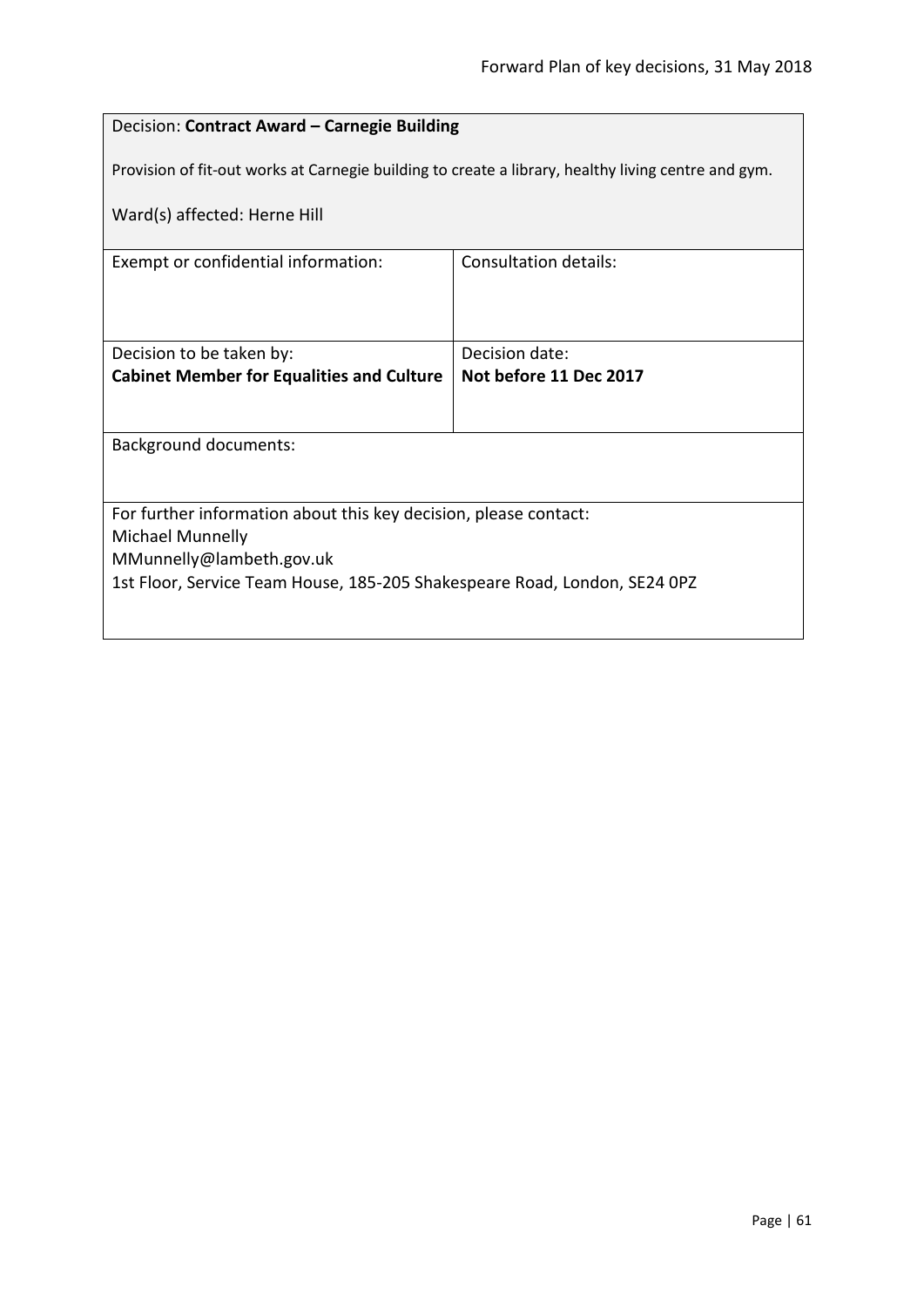### <span id="page-61-0"></span>Decision: **London Eye S106 Agreement**

Under the terms of a S106 agreement, the South Bank Employers Group (SBEG) provides specified operational and community initiatives in the South Bank area. These are financed by payments that the Council receives annually from the operator of the Coca-Cola London Eye. The Council makes payment to SBEG in arrears on the basis of goods provided and services rendered according to an agreed programme of work.

To approve the total budget of £847,998.00 and the remaining Q3 and Q4 payment of £388,380.00.

Ward(s) affected: Bishop's

| Exempt or confidential information:                                                                                                                  | Consultation details:  |
|------------------------------------------------------------------------------------------------------------------------------------------------------|------------------------|
| Decision to be taken by:                                                                                                                             | Decision date:         |
| <b>Cabinet Member for Equalities and Culture</b>                                                                                                     | Not before 15 Jan 2018 |
|                                                                                                                                                      |                        |
| Background documents:                                                                                                                                |                        |
| For further information about this key decision, please contact:<br>Andrew Burton, Head of Capital Programmes and Highways<br>ABurton@lambeth.gov.uk |                        |
| 5th Floor Blue Star House, 234-244 Stockwell Road, London, SW9 9SP<br>Tel: 0207 926 6221                                                             |                        |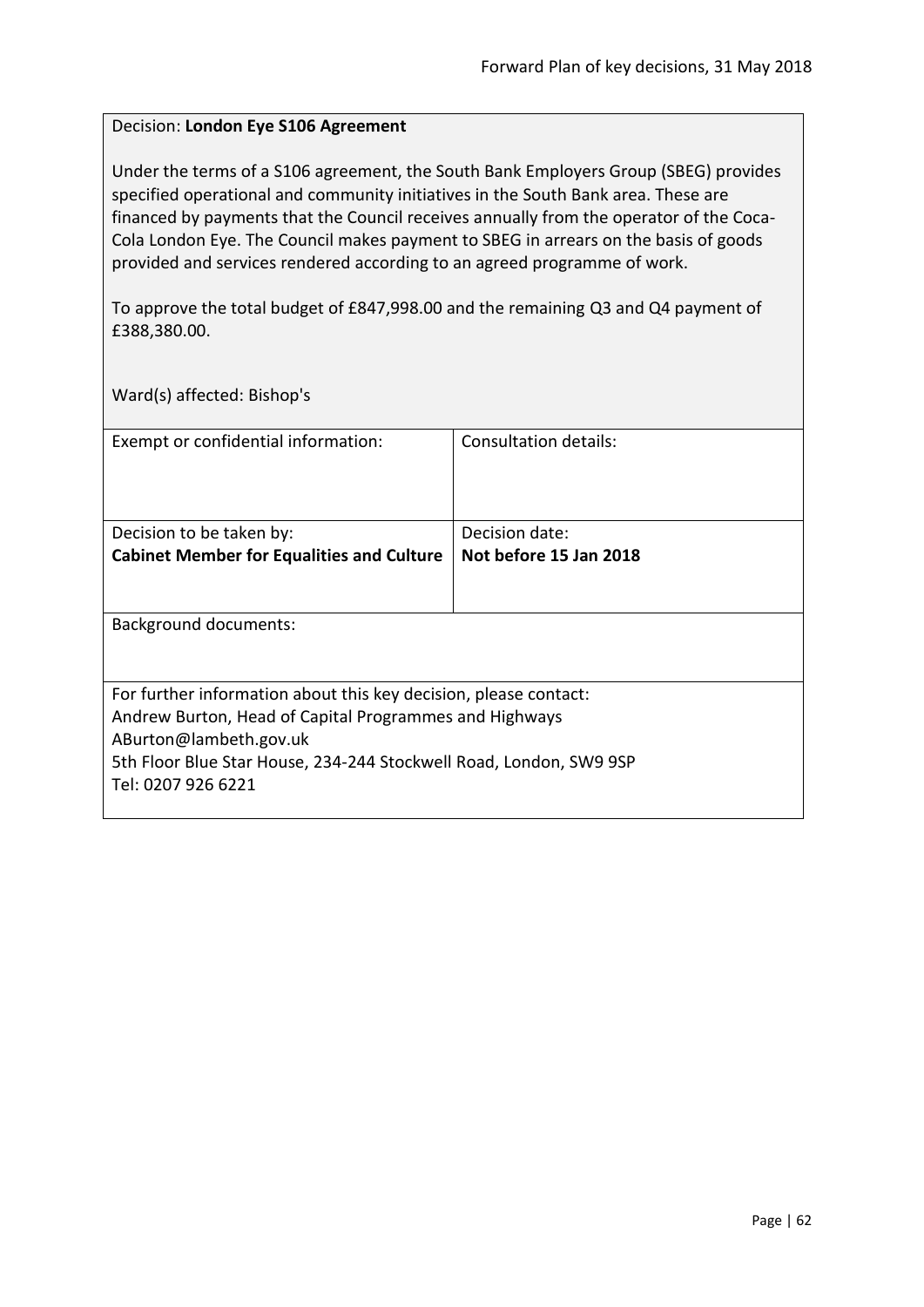# <span id="page-62-0"></span>Decision: **Establishing an integrated gateway for homeless 16-21 year-olds**

This decision will enable the Council to implement an integrated gateway and assessment process for all young people aged 16-21 that are homeless or at risk of homelessness, run jointly by Housing and Children's Services.

| Ward(s) affected: All Wards                                                                                                                                                                                                      |                                          |
|----------------------------------------------------------------------------------------------------------------------------------------------------------------------------------------------------------------------------------|------------------------------------------|
| Exempt or confidential information:                                                                                                                                                                                              | Consultation details:                    |
| Decision to be taken by:<br><b>Cabinet Member for Housing</b>                                                                                                                                                                    | Decision date:<br>Not before 10 Jul 2016 |
| <b>Background documents:</b>                                                                                                                                                                                                     |                                          |
| For further information about this key decision, please contact:<br>Emily Newell, Commissioning Officer, Strategy & Commissioning: Housing & Communities<br>ENewell@lambeth.gov.uk<br><b>Phoenix House</b><br>Tel: 0207 926 0973 |                                          |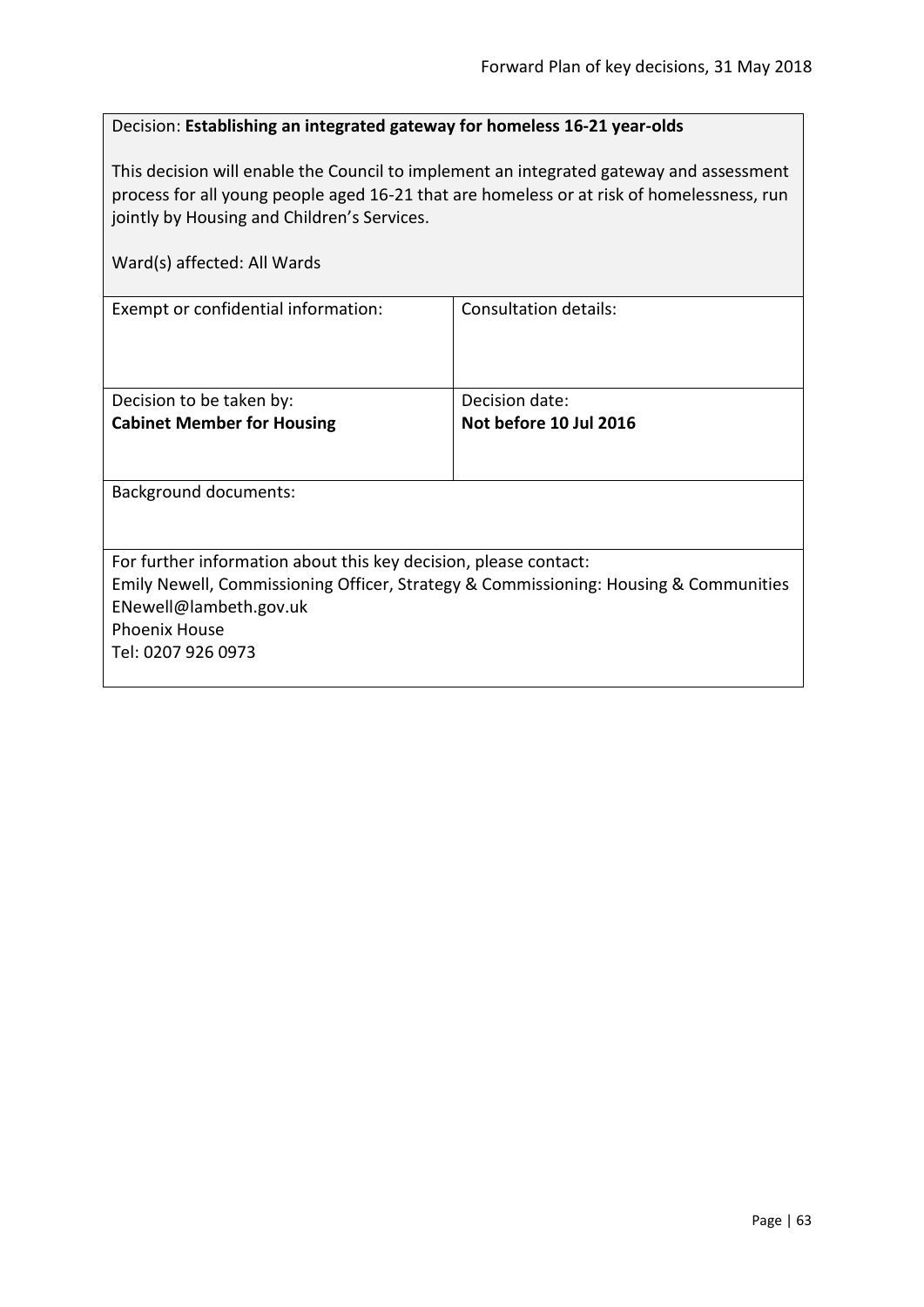<span id="page-63-0"></span>

| Decision: Asbestos Surveys and Removals                          |                                                            |  |
|------------------------------------------------------------------|------------------------------------------------------------|--|
|                                                                  | To appoint a contractor to undertake surveys and removals. |  |
| Ward(s) affected: All Wards                                      |                                                            |  |
|                                                                  |                                                            |  |
| Exempt or confidential information:                              | <b>Consultation details:</b>                               |  |
|                                                                  |                                                            |  |
|                                                                  |                                                            |  |
| Decision to be taken by:                                         | Decision date:                                             |  |
| <b>Cabinet Member for Housing</b>                                | Not before 10 Apr 2017                                     |  |
|                                                                  |                                                            |  |
| <b>Background documents:</b>                                     |                                                            |  |
|                                                                  |                                                            |  |
| For further information about this key decision, please contact: |                                                            |  |
| Neil Wightman, Director of Housing Services                      |                                                            |  |
| NWightman@lambeth.gov.uk                                         |                                                            |  |
| 1st Floor, Blue Star House, Stockwell Road, Brixton, SW9         |                                                            |  |
| Tel: 020 7926 7051                                               |                                                            |  |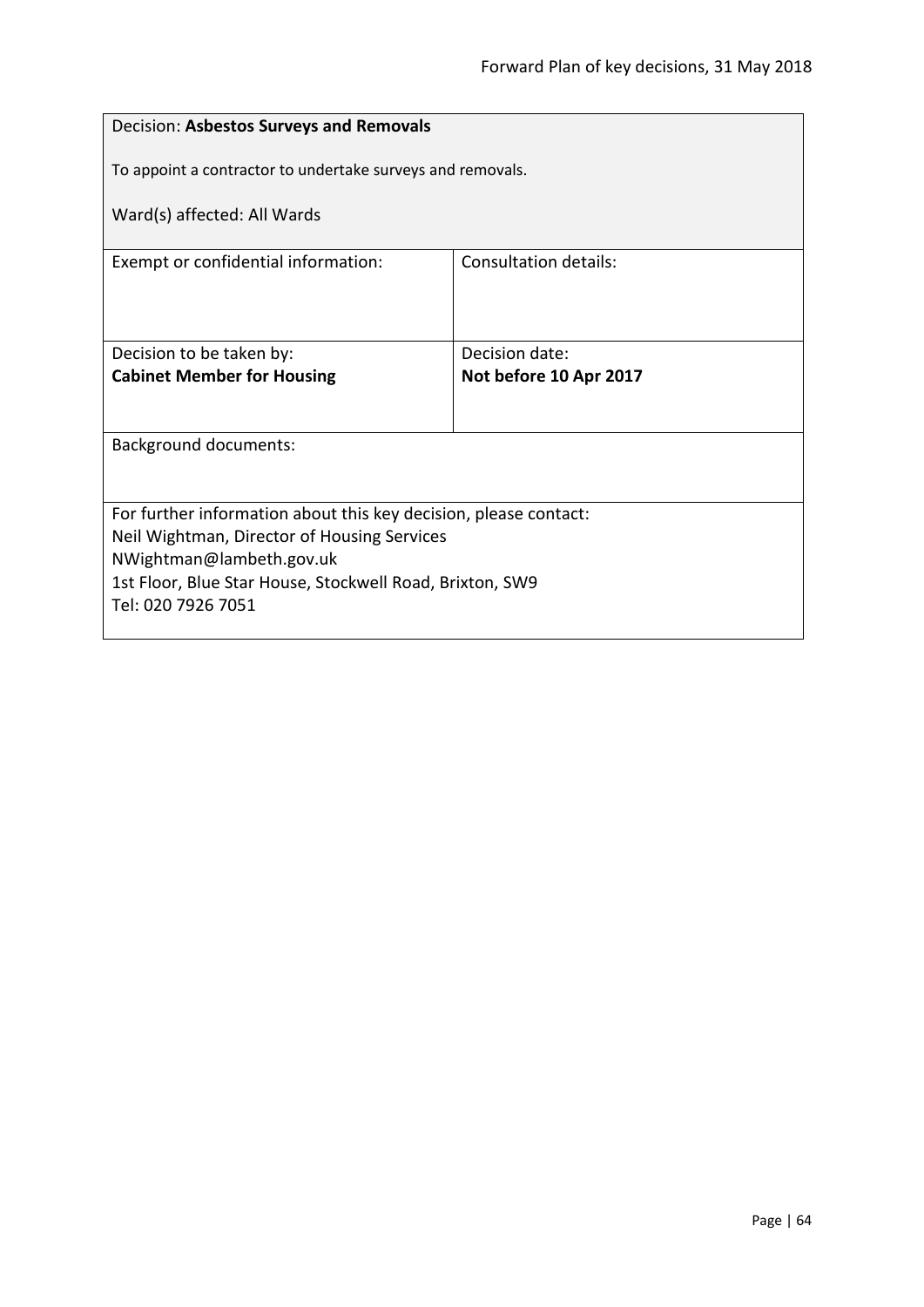<span id="page-64-0"></span>

| Decision: Commencement of formal consultation on the proposed transfer of Lambeth |
|-----------------------------------------------------------------------------------|
| HRA properties in the London Boroughs of Bromley, Croydon, Merton and Sutton      |

To seek resident consultation with residents of the properties on the transfer of their homes to a local housing association.

Ward(s) affected: All Wards

Exempt or confidential information: Consultation details:

| Decision to be taken by:          | Decision date:        |
|-----------------------------------|-----------------------|
| <b>Cabinet Member for Housing</b> | Not before 9 Oct 2017 |
|                                   |                       |
|                                   |                       |

Background documents:

For further information about this key decision, please contact:

Mandy Green (Associate Director Commissioning), Assistant Director Accommodation & Property

mgreen3@lambeth.gov.uk

Tel: 02079267020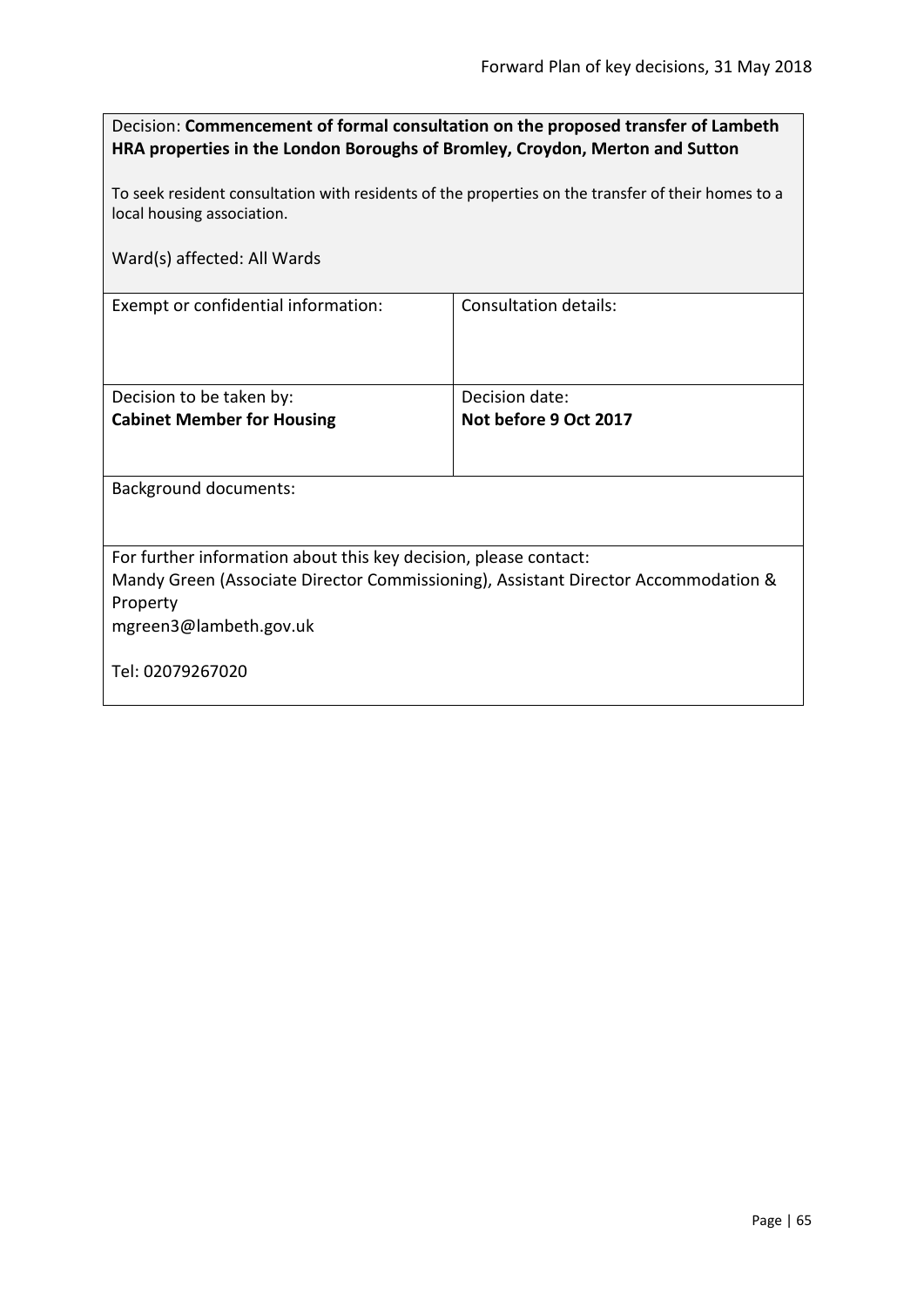<span id="page-65-0"></span>

| Decision: Supported housing for young people aged 16-21                                                                                                  |                        |  |
|----------------------------------------------------------------------------------------------------------------------------------------------------------|------------------------|--|
| Ward(s) affected: All Wards                                                                                                                              |                        |  |
| Exempt or confidential information:                                                                                                                      | Consultation details:  |  |
| Decision to be taken by:                                                                                                                                 | Decision date:         |  |
| <b>Cabinet Member for Housing</b>                                                                                                                        | Not before 17 Oct 2017 |  |
|                                                                                                                                                          |                        |  |
| <b>Background documents:</b>                                                                                                                             |                        |  |
|                                                                                                                                                          |                        |  |
| For further information about this key decision, please contact:<br>Emily Newell, Commissioning Officer, Strategy & Commissioning: Housing & Communities |                        |  |
| ENewell@lambeth.gov.uk<br><b>Phoenix House</b>                                                                                                           |                        |  |
| Tel: 0207 926 0973                                                                                                                                       |                        |  |
|                                                                                                                                                          |                        |  |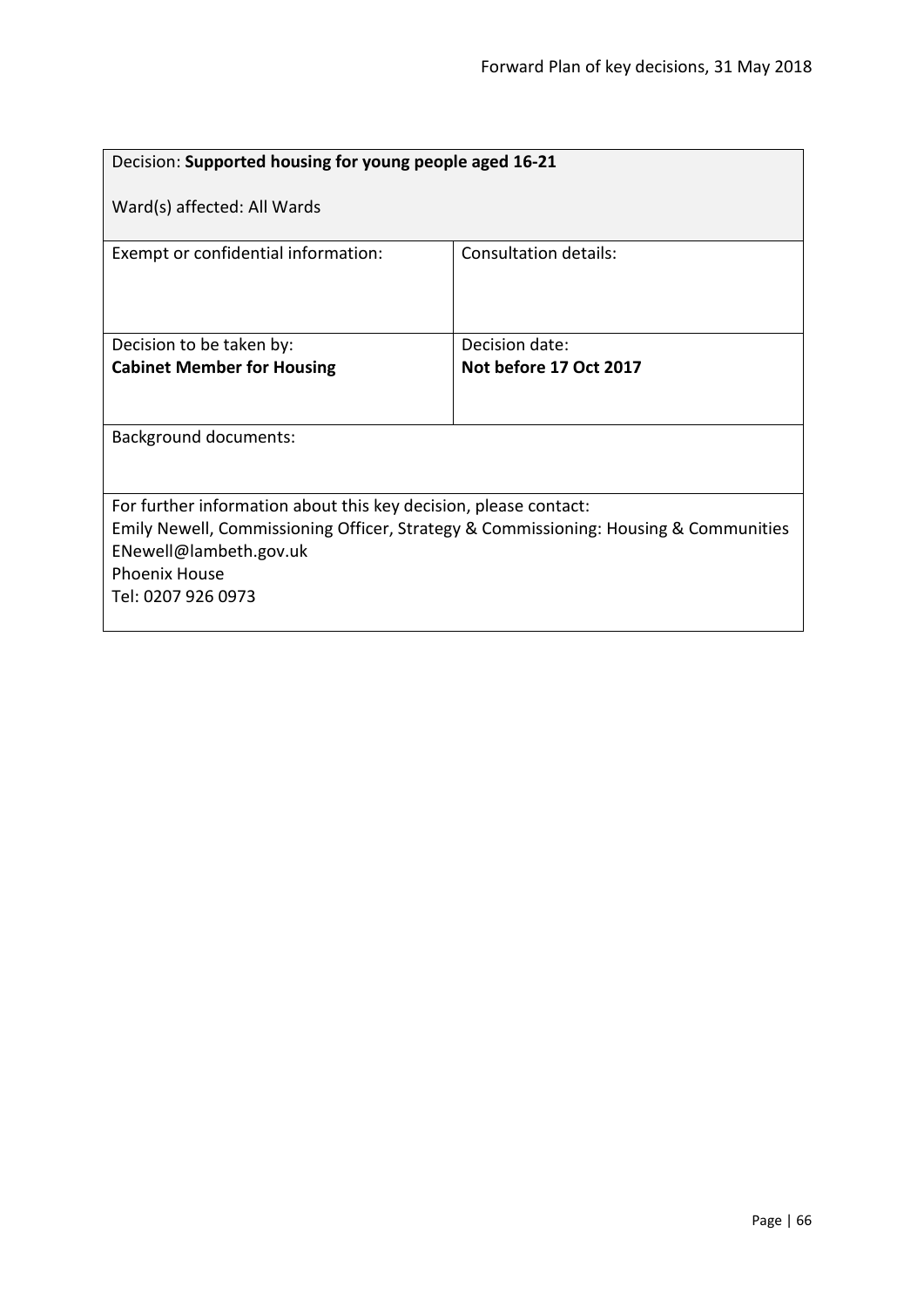# <span id="page-66-0"></span>Decision: **Consultancy Services for Lambeth Housing Standard**

To appoint consultants including structural engineers, project management, principal designer and CDM-services to support the delivery of Lambeth Housing Standard.

| Ward(s) affected: All Wards                                                                                                                                                                       |                                          |
|---------------------------------------------------------------------------------------------------------------------------------------------------------------------------------------------------|------------------------------------------|
| Exempt or confidential information:                                                                                                                                                               | <b>Consultation details:</b>             |
| Decision to be taken by:<br><b>Cabinet Member for Housing</b>                                                                                                                                     | Decision date:<br>Not before 18 Dec 2017 |
| Background documents:                                                                                                                                                                             |                                          |
| For further information about this key decision, please contact:<br>Sumitra Gomer, Interim AD Strategy and Regeneration<br>SGomer@lambeth.gov.uk<br>3rd floor, Hambrook House<br>Tel: 02079263687 |                                          |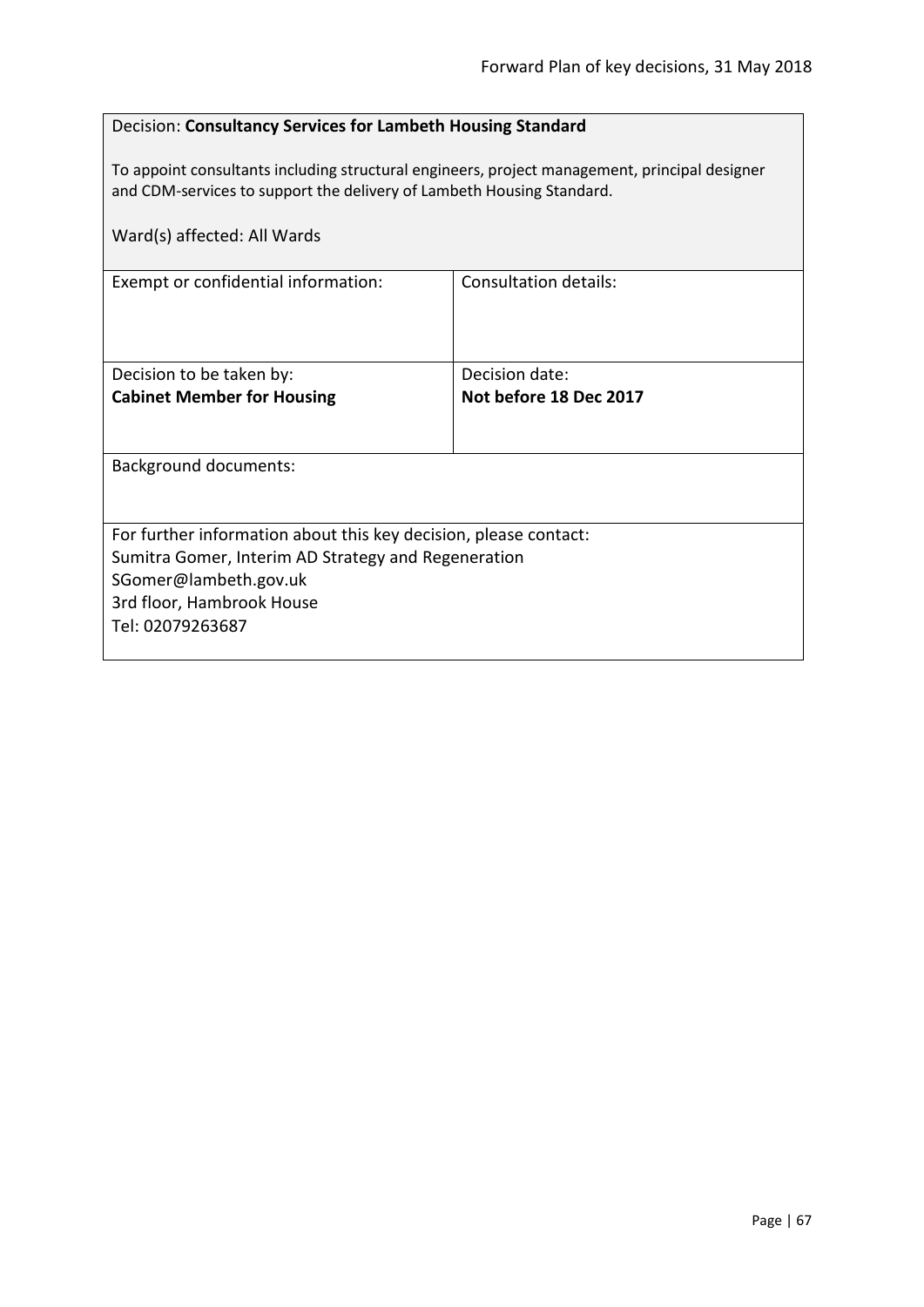<span id="page-67-0"></span>

| <b>Decision: Garage Repairs Contract</b>                                             |                              |
|--------------------------------------------------------------------------------------|------------------------------|
| To appoint a contractor to undertake garage repairs                                  |                              |
| Ward(s) affected: All Wards                                                          |                              |
| Exempt or confidential information:                                                  | <b>Consultation details:</b> |
|                                                                                      |                              |
| Decision to be taken by:                                                             | Decision date:               |
| <b>Cabinet Member for Housing</b>                                                    | 23 Apr 2018                  |
|                                                                                      |                              |
| <b>Background documents:</b>                                                         |                              |
|                                                                                      |                              |
| For further information about this key decision, please contact:                     |                              |
| Neil Wightman, Director of Housing Services                                          |                              |
| NWightman@lambeth.gov.uk<br>1st Floor, Blue Star House, Stockwell Road, Brixton, SW9 |                              |
| Tel: 020 7926 7051                                                                   |                              |
|                                                                                      |                              |